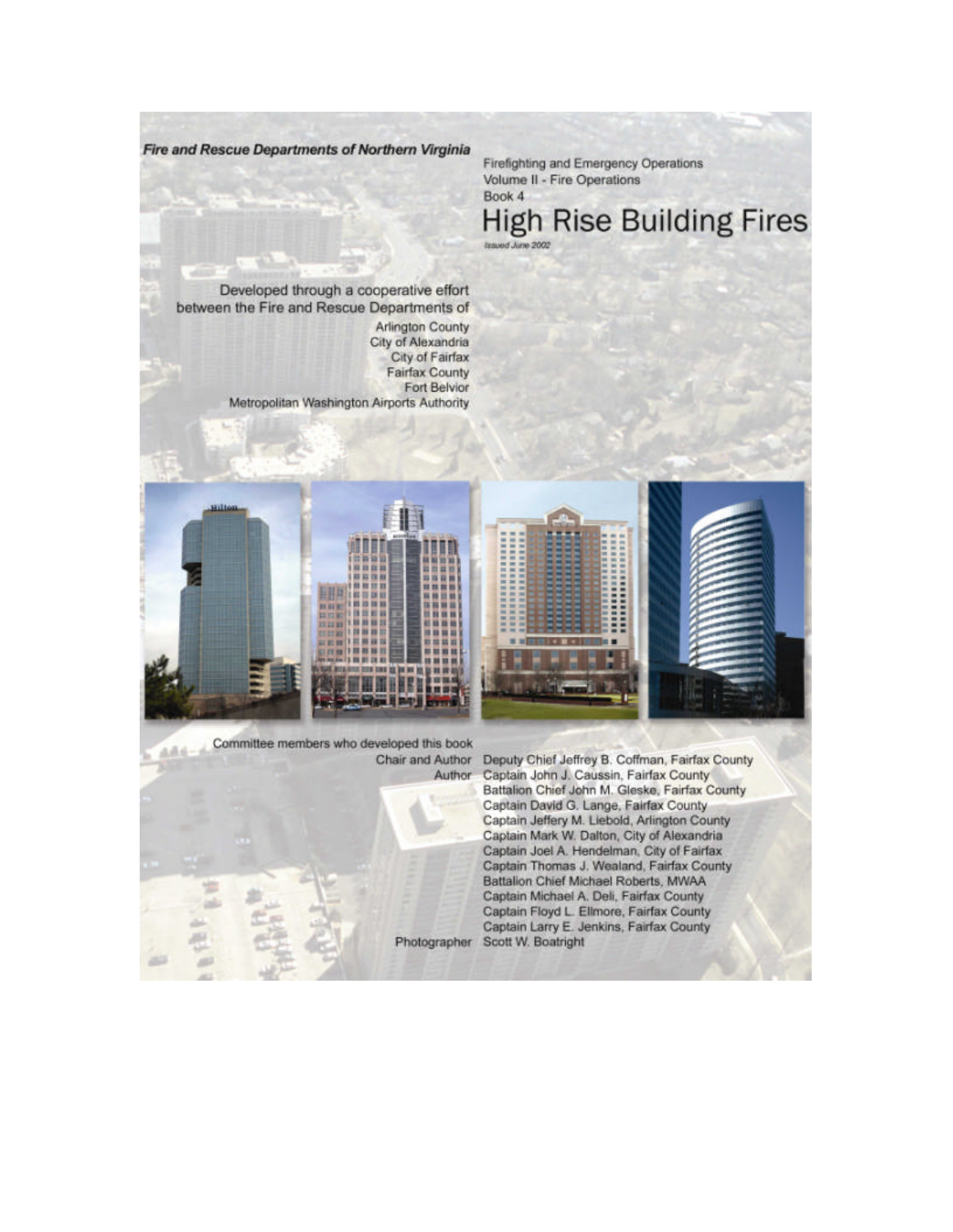## TABLE OF CONTENTS

## HIGH-RISE BUILDING FIRES

- 1. Introduction
- 1.1 Background
- 1.2 Purpose
- 2 Description
- 2.1 Definition
- 2.2 Characteristics
- 3 Construction
- 3.1 Occupancy designs
- 3.2 Roofs
- 3.3 Attics and Ceiling Areas
- 3.4 Walls
- 3.5 Floors
- 3.6 Basements
- 3.7 Windows
- 3.8 Doors
- 3.9 Stairways
- 3.10 Standpipes and Sprinklers
- 3.11 Atriums
- 3.12 Heating, Ventilation, and Air-conditioning systems (HVAC)
- 3.13 Stack Effect, Reverse Stack Effect, and Stratification
- 3.14 Elevators
- 3.15 Fire Control Room and Alarm System Features
- 4 Hazards
- 4.1 Life Hazard to Occupants
- 4.2 Collapse
- 4.3 Smoke Movement
- 4.4 Backdrafts and Flashover
- 4.5 Fire Extension
- 4.6 Hazards Associated with Hose Line Advancement
- 4.7 Other Hazards
- 5 Fire Operations
- 5.1 Strategic Factors
- 5.2 Resources for Fires in High-rise Buildings
- 6 Engine Company Tactics
- 6.1 Fire Behavior and Fire Loading
- 6.2 Engine Company Responsibilities
- 6.3 First Due Engine Company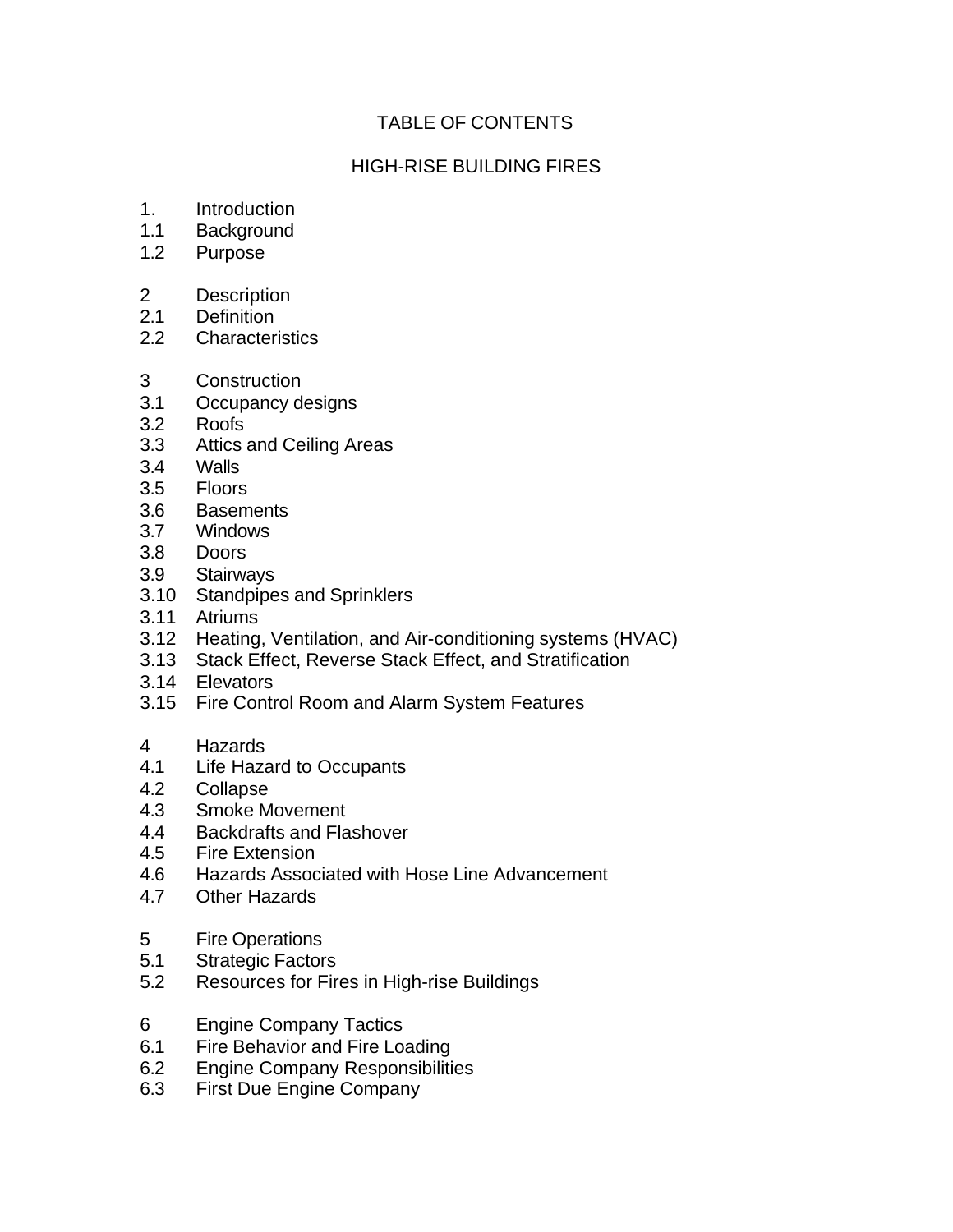## TABLE OF CONTENTS

Section 6 continued

- 6.4 Second Due Engine Company
- 6.5 Third Due Engine Company
- 6.6 Fourth Due Engine Company
- 6.7 Greater Alarm Engines
- 7 Truck and Rescue Company Operations
- 7.1 Truck and Rescue Company Responsibilities
- 7.2 First Due Truck or Rescue
- 7.3 Second Due Truck
- 7.4 Rescue Company Tactics
- 7.5 Greater Alarm Truck and Rescue Companies
- 7.6 Search Considerations and Procedures in High-rise Buildings
- 7.7 Ventilation
- 7.8 Elevators, Procedures and General Information
- 8 Tactical Command Considerations
- 8.1 Command Needs
- 8.2 Fire Attack
- 8.3 Rapid Intervention Team (R.I.T.)
- 8.4 Lobby Control
- 8.5 Fire Control Room Operations
- 8.6 Search and Evacuation
- 8.7 Stairwell Support
- 8.8 Staging
- 8.9 Medical Unit
- 8.10 Base
- 8.11 EMS Branch
- 8.12 Safety
- 8.13 Logistics
- 8.14 Planning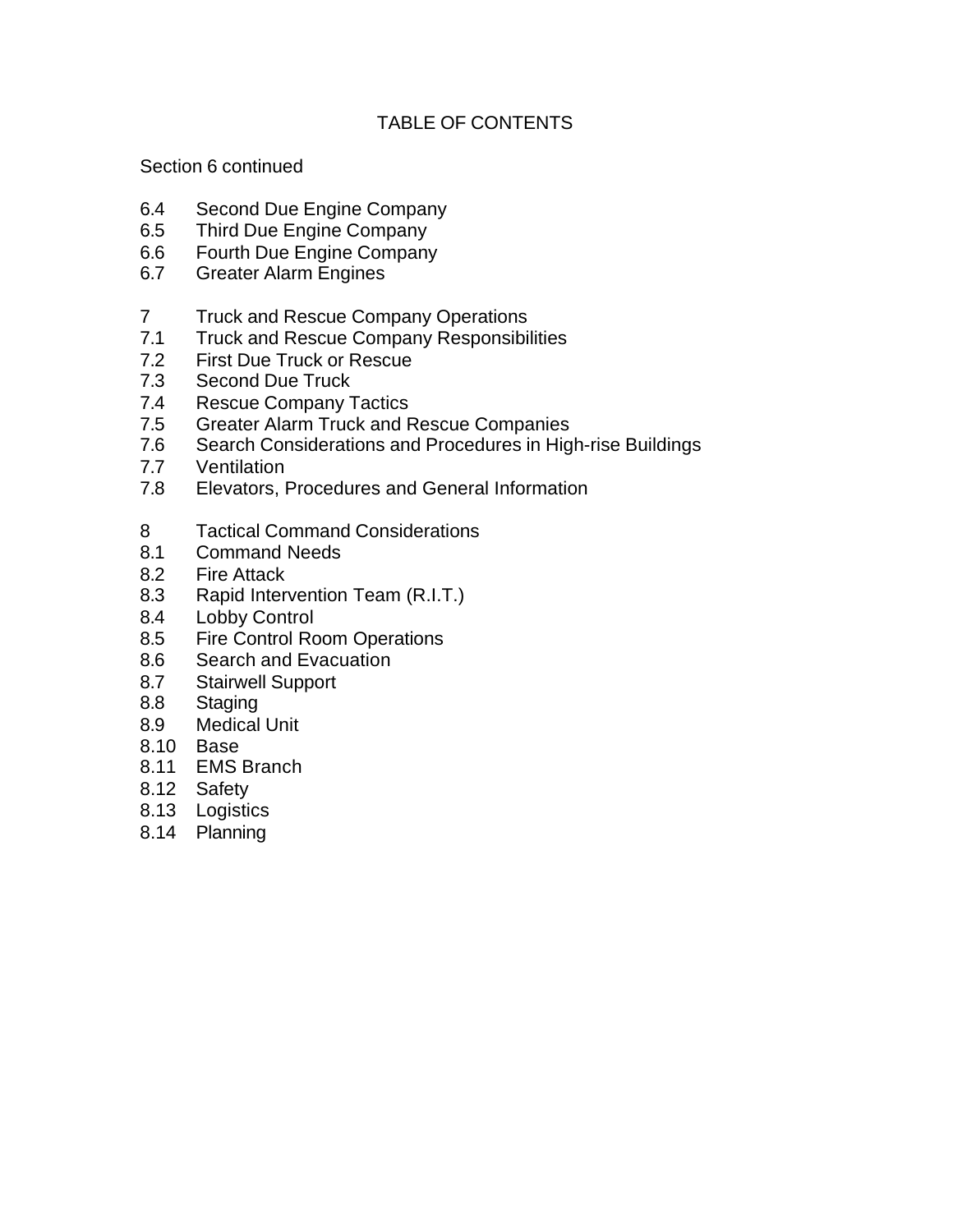### **FIREFIGHTING AND EMERGENCY OPERATIONS MANUAL VOLUME II - STRUCTURAL FIREFIGHTING BOOK IV - HIGH-RISE BUILDING FIRES**

# **1 INTRODUCTION**

### 1.1 BACKGROUND

- 1.1.1 Fires in high-rise buildings everywhere have the potential to be one of the most challenging incidents to which we respond. The potential for loss of life is high. Fires can burn for extended periods of time before operations can begin. The reflex time involved is extended due to the additional time required to reach the fire area. It is not uncommon for 15 or 20 minutes to elapse after the arrival of the first unit before fire attack can actually commence.
- 1.1.2 A fire in a high-rise building requires a high level of coordination. Members should anticipate a large commitment of resources. Highrise fires have historically proven to be some of the most demanding a department can face.
- 1.1.3 Members must realize that the majority of high-rise buildings in Northern Virginia have built-in fire protection systems. These systems include sprinkler systems, standpipes, fire detection systems, and fixed fire suppression systems. Only with proper preplanning, will familiarity with the response district be possible.
- 1.1.4 There are still a significant number of high-rise buildings, both residential and commercial, that have nothing more in terms of fire protection than a standpipe. Northern Virginia alone has several thousand high-rise buildings, and many more are under construction or in the planning stage. Each of these presents its own set of problems and challenges in the event of a fire.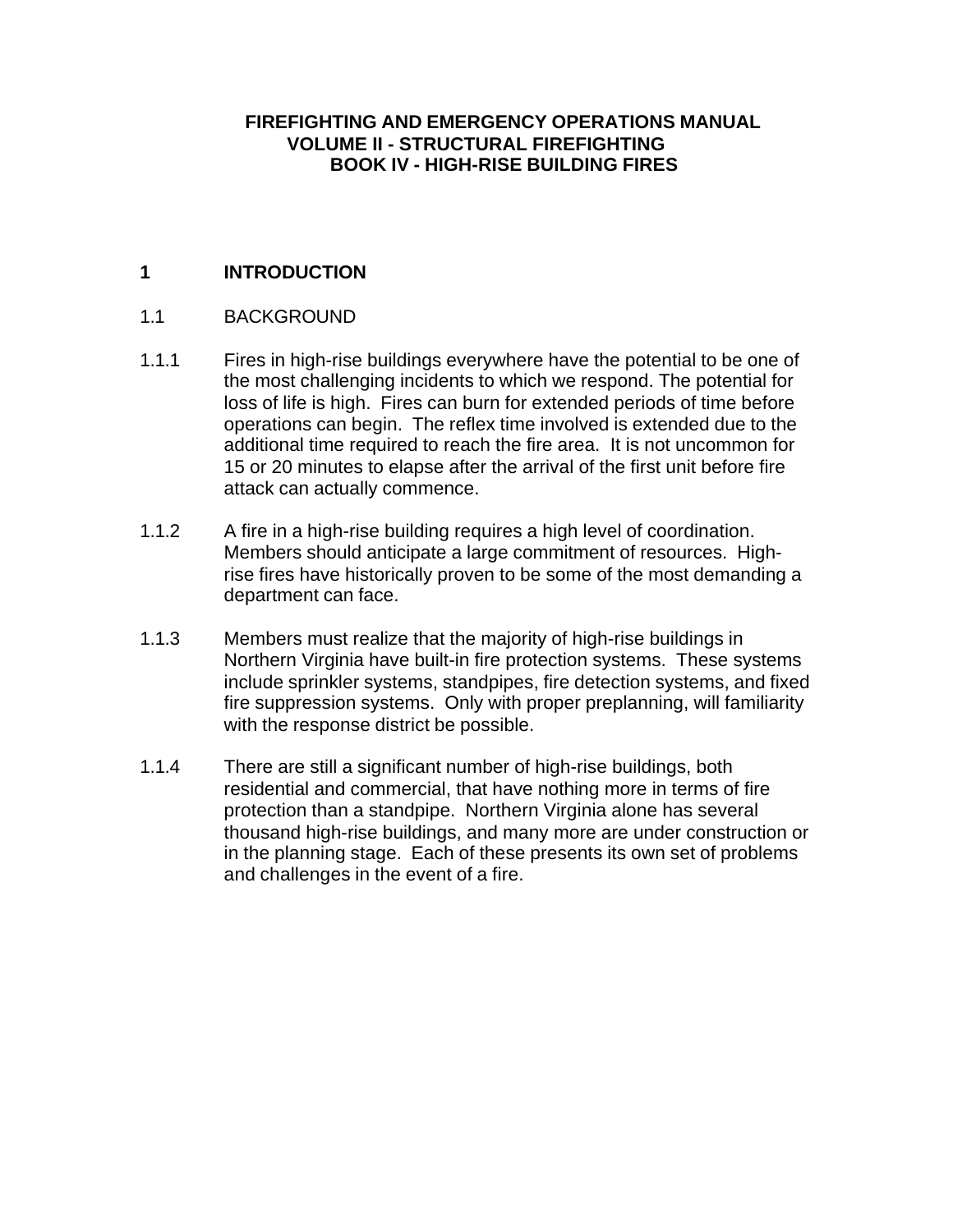- 1.2 THE PURPOSE OF THIS BOOK IS:
- 1.2.1 To describe the differences between residential and commercial highrise buildings.
- 1.2.2 To identify the construction features and firefighting problems associated with fires in high-rises.
- 1.2.3 To establish priorities for firefighting operations during high-rise incidents.
- 1.2.4 To identify known risks and hazards unique to high-rise buildings that must be known by members engaged in operations at these buildings.
- 1.2.5 To reiterate the priorities of life safety followed by property conservation.
- 1.2.6 To define how chief officers are to be deployed and the responsibilities as tactical commanders, in addition to those of the incident commander.
- 1.2.7 To provide guidance to company officers in directing and coordinating fire attack and all support activities.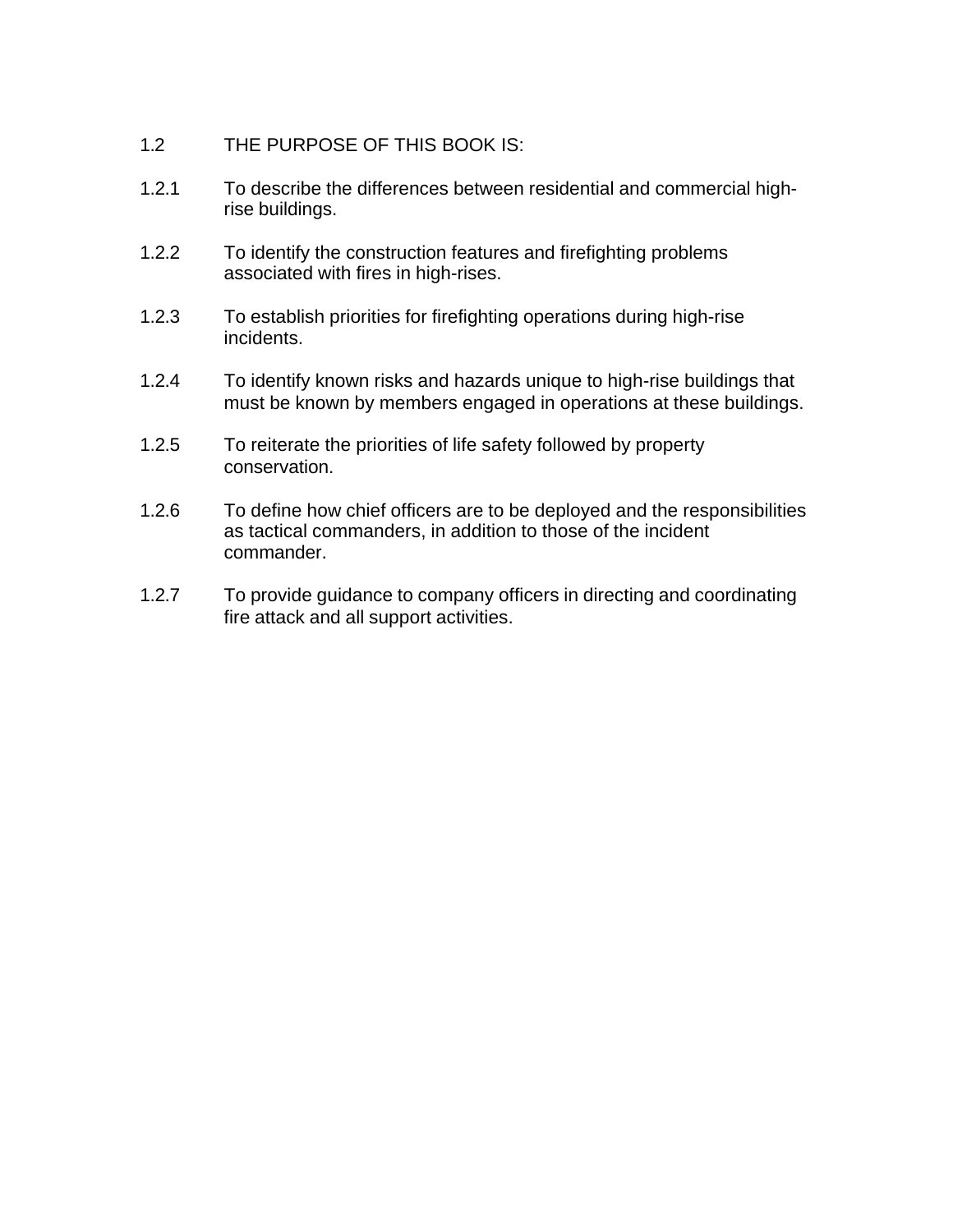# **2 DESCRIPTION**

## 2.1 DEFINITION

- 2.1.1 A high-rise building is defined as a building six or more stories, or 75 feet above the lowest fire department access to the highest floor level intended for occupant use. In February 1976, the Virginia Uniform Statewide Building Code was modified to require a fire control room in buildings having occupied floors located more than 75 feet above the lowest level of fire department vehicle access. Members must understand that problems characteristic in high-rise buildings are not limited to structures that meet this definition. Fires that occur in structures with fewer floors, or lower building height can still present the same challenges experienced in much higher buildings. A building four stories or more with at least one standpipe and one elevator, may require most of the same tactical considerations as a high-rise but some will not have the same built-in fire protection systems.
- 2.2 CHARACTERISTICS
- 2.2.1 High-rise buildings are present throughout Northern Virginia. These buildings vary greatly in height ranging from only six or seven stories, to structures that exceed 30 stories.
- 2.2.2 Fire-resistive construction is the method typically found in high-rise buildings.
- 2.2.3 These high-rises will house occupancies including assisted living, hospitals, business offices, apartments, and hotels. Depending on the occupancy, personnel may encounter a floor with many compartments, or in the case of an office setting, have several thousand square feet of open cubicle workstation area.
- 2.2.4 High security features may be found in many government and private technological type occupancies. These features can include vaults with lead-shielded walls and doors, and raised floors to accommodate computer and communications wiring as well as special locks.
- 2.2.5 Located throughout many of these buildings are: community rooms, restaurants, gymnasiums, swimming pools, parking garages, trash rooms and chutes, compactors, dumpsters, and mercantile occupancies. Typically these areas/rooms are located on the lower floors. Restaurants, bars, or clubs may also be located on the top floor of any high-rise.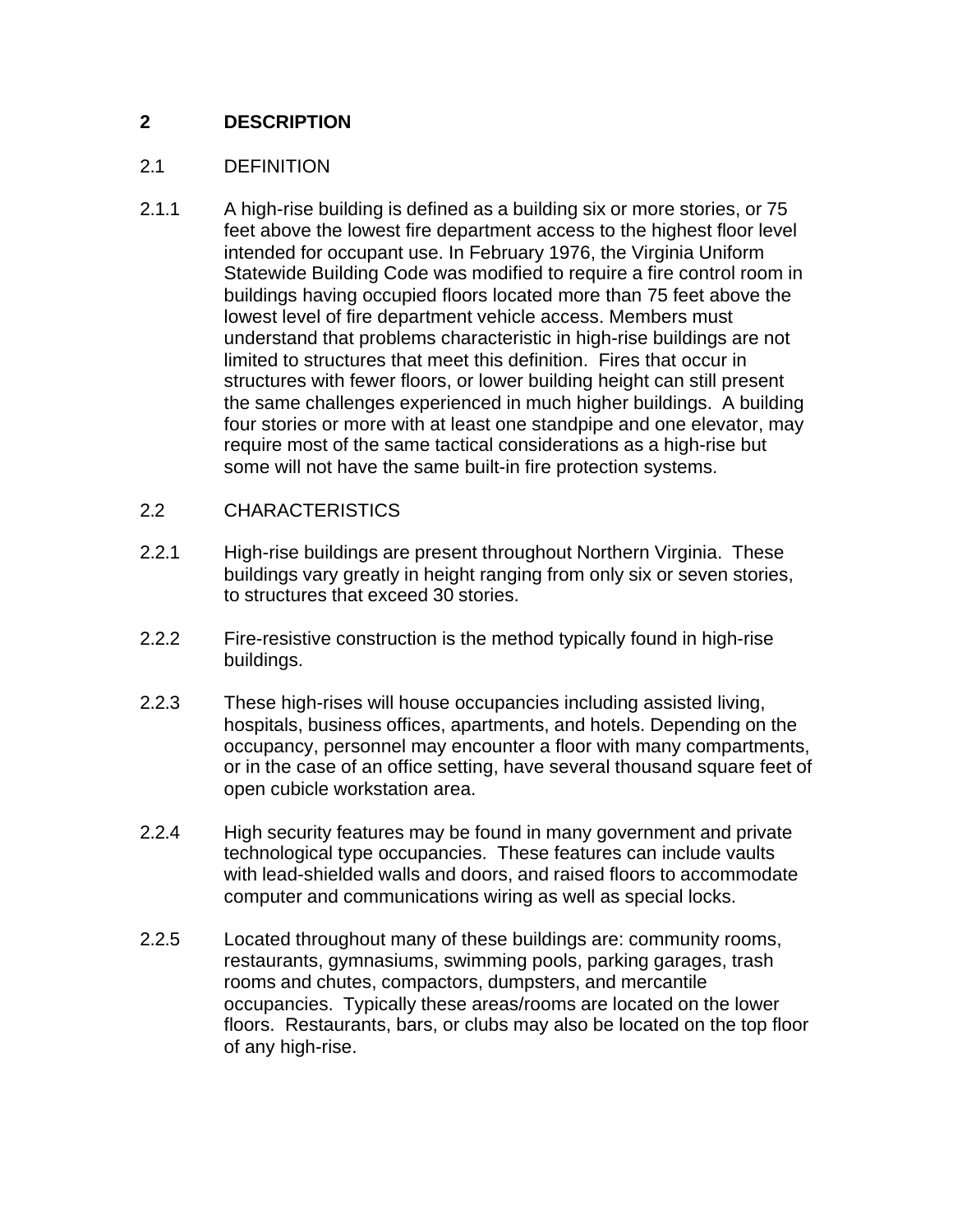- 2.2.6 A large portion of the building likely willbe beyond the reach of aerial apparatus.
- 2.2.7 The potential exists for stack effect and reverse stack effect as well as stratification related to the movement of smoke and heated gases.
- 2.2.8 Prolonged reflex time and evacuation times can be expected.
- 2.2.9 Dependency on internal fire protection systems is required.
- 2.2.10 Due to modern furnishings, the characteristics of fire resistive construction and reflex time involved, high heat conditions can be expected when battling fires in these structures.
- 2.2.11 Because of the amount of steel and concrete in the structure, officers and firefighters may have difficulty transmitting via portable radios.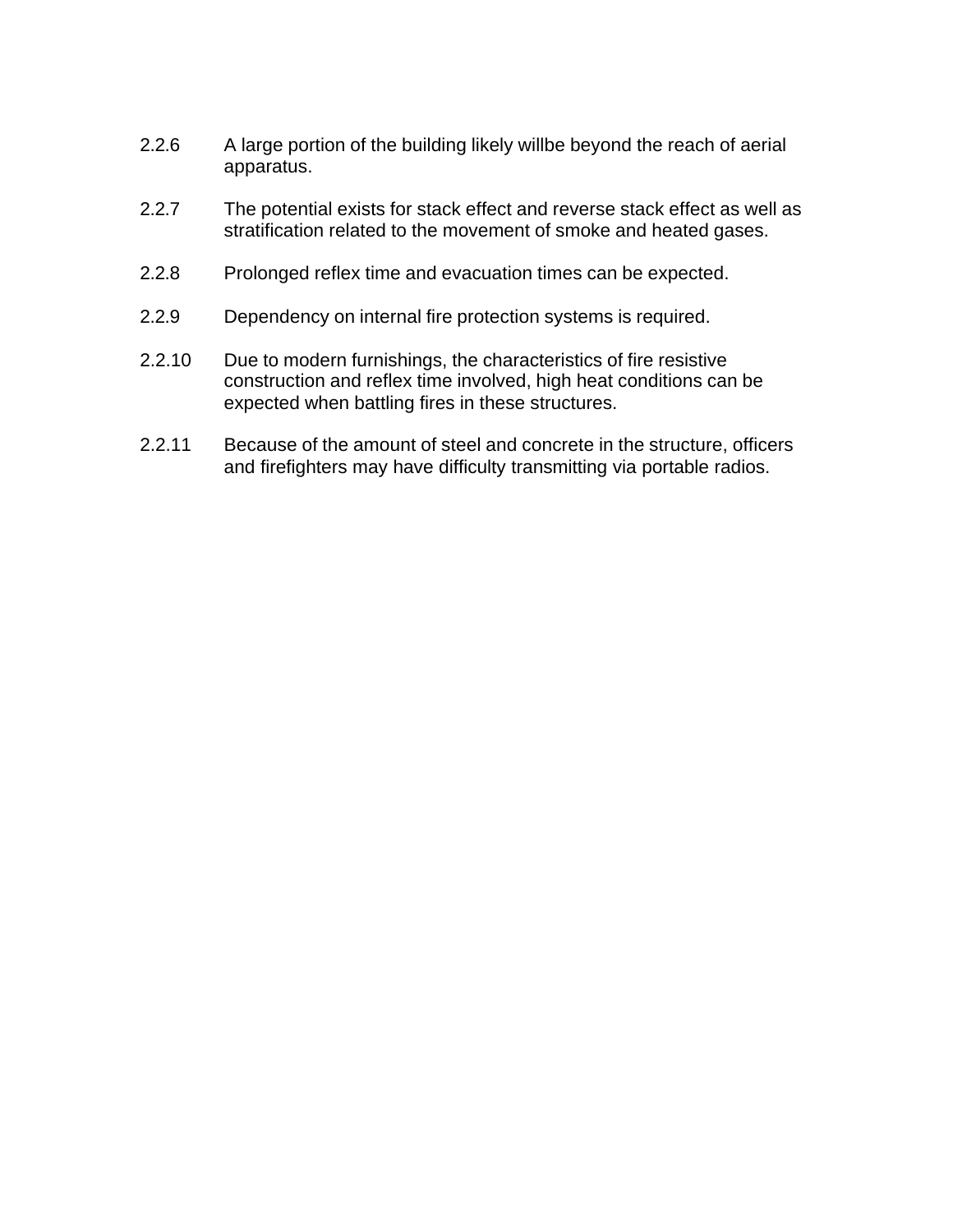## **3 CONSTRUCTION**

- 3.1 Modern high-rise buildings are of two basic occupancy designs:
	- High-rise buildings with living and sleeping quarters may be hotels, apartment buildings, condominiums, hospitals, or other assisted living facilities. These occupancies are characterized by center corridors, numerous interior compartments such as rooms, closets, etc. and 24-hour occupancy.
	- Commercial high-rises are characterized by center core construction, circuit corridors around the core of the building, and relatively large, open expanses on each floor. Occupancy loads are usually greater during normal business hours.
- 3.1.1 There are basically two types of high-rise buildings found in the region. Those constructed before February of 1976, when modern high-rise requirements were enacted, and those that were constructed after the code change.
- 3.1.2 A high-rise building constructed during and after 1976 in the Northern Virginia region will be of fire resistant construction with related fire protection features including:
	- Fully sprinklered or compartmented.
	- A class III standpipe system. The outlets on this system will be  $2\frac{1}{2}$ inches in diameter and have 1 ½ inch reducers. Buildings may or may not be sprinklered. A compartmentation option existed for buildings built prior to April of 1991, however, the vast majority of our high-rise buildings in the region are partially or fully sprinklered.
	- Fireman's service to the elevators
	- HVAC system capable of exhausting smoke
	- At least two approved means of egress from each floor
	- A local fire warning system
	- A building communications system
	- A fire control room
	- Standby and emergency power systems
- 3.1.3 Fire resistance is intended to provide resistance to collapse of structural members and floors, and resistance to the passage of fire through floors and horizontal barriers. Fire resistance itself is not concerned with life safety or control and movement of toxic combustion products.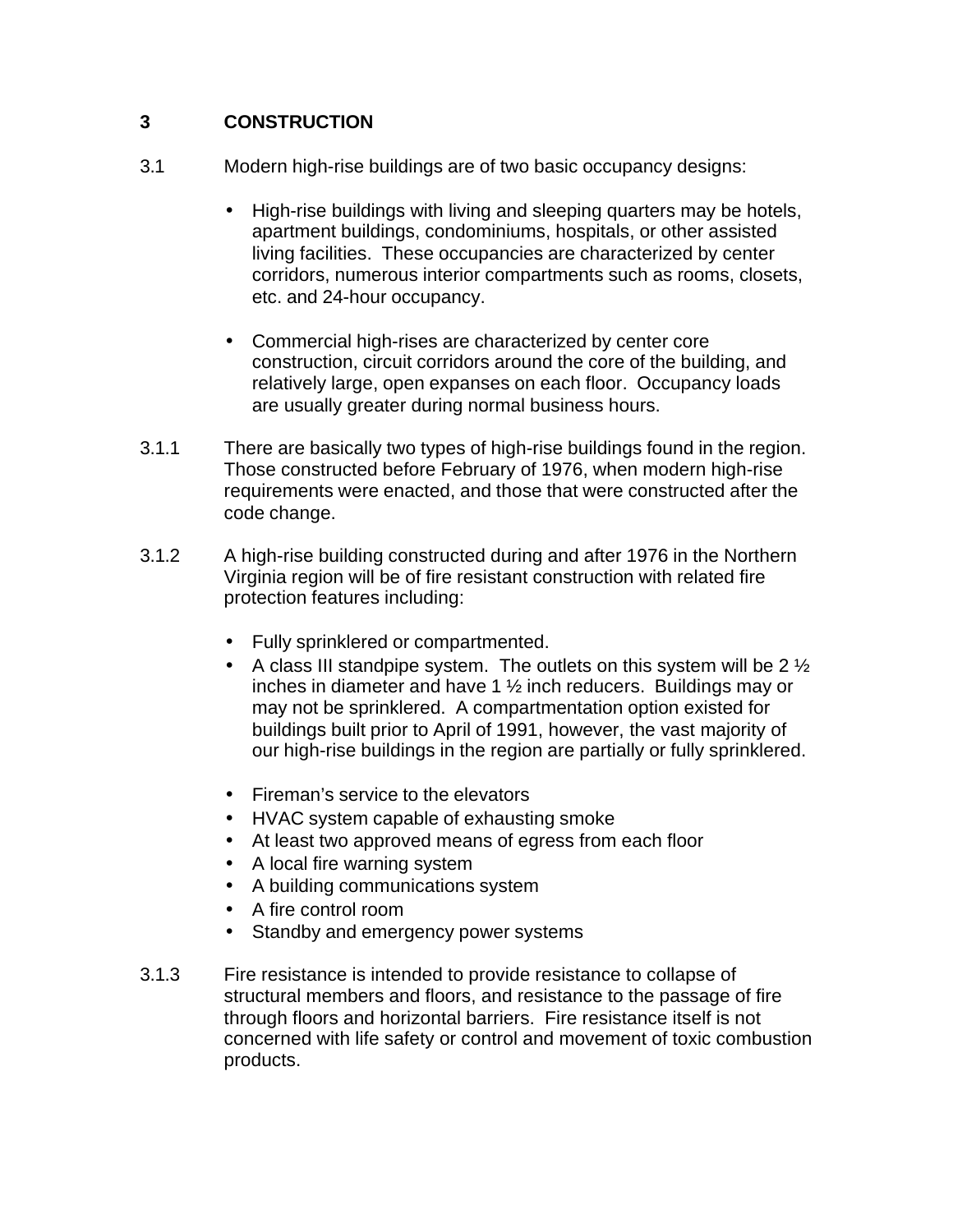- 3.1.4 Buildings of older construction in the Northern Virginia area (1950s-1975) range from earlier era steel and concrete, to modern, lighterweight construction.
- 3.1.5 Buildings that were constructed before the 1976 code requirements took effect could have a wide variety of design features and systems. At a minimum, all occupied high-rise buildings in Northern Virginia have:
	- At least two approved exits from each floor
	- Enclosed stairwells (except in a few of the older buildings)
	- Some type of smoke control or compartmentation. Either windows that can be opened, tempered glass panels on at least two sides of the building that can be broken out, or a modified HVAC system that can exhaust smoke to the outside without contaminating other floors.
- 3.1.6 Most are non-sprinklered, without fire control rooms and modern alarm and elevator control systems. Some of these buildings have been, or are in the process of being retrofitted to meet modern standards. There are both office and residential occupancies that meet this description.
- 3.1.7 Some of the features in the older structures may include:
	- Compartmentalized office and residential spaces with mazelike corridors. (Long hose stretches and attempts to locate the fire can be confusing when operating in smoke filled corridors.)Lack of central HVAC systems
	- Conventional windows that may be opened
	- Lack of suspended ceilings, less hidden void space
	- Steel structural members encased in concrete
	- Exterior walls of masonry and directly tied into each floor
	- Pre- or post-tensioned concrete floors
	- Reinforced concrete columns
- 3.1.8 Newer style high-rises include the use of lighter weight materials, larger open floor spaces, and suspended ceilings. More of these buildings, especially commercial occupancies, are of core type design. Elevators, stairwells, and mechanical rooms are located in the middle core of the building. The office or residential space makes up the perimeter of the floor.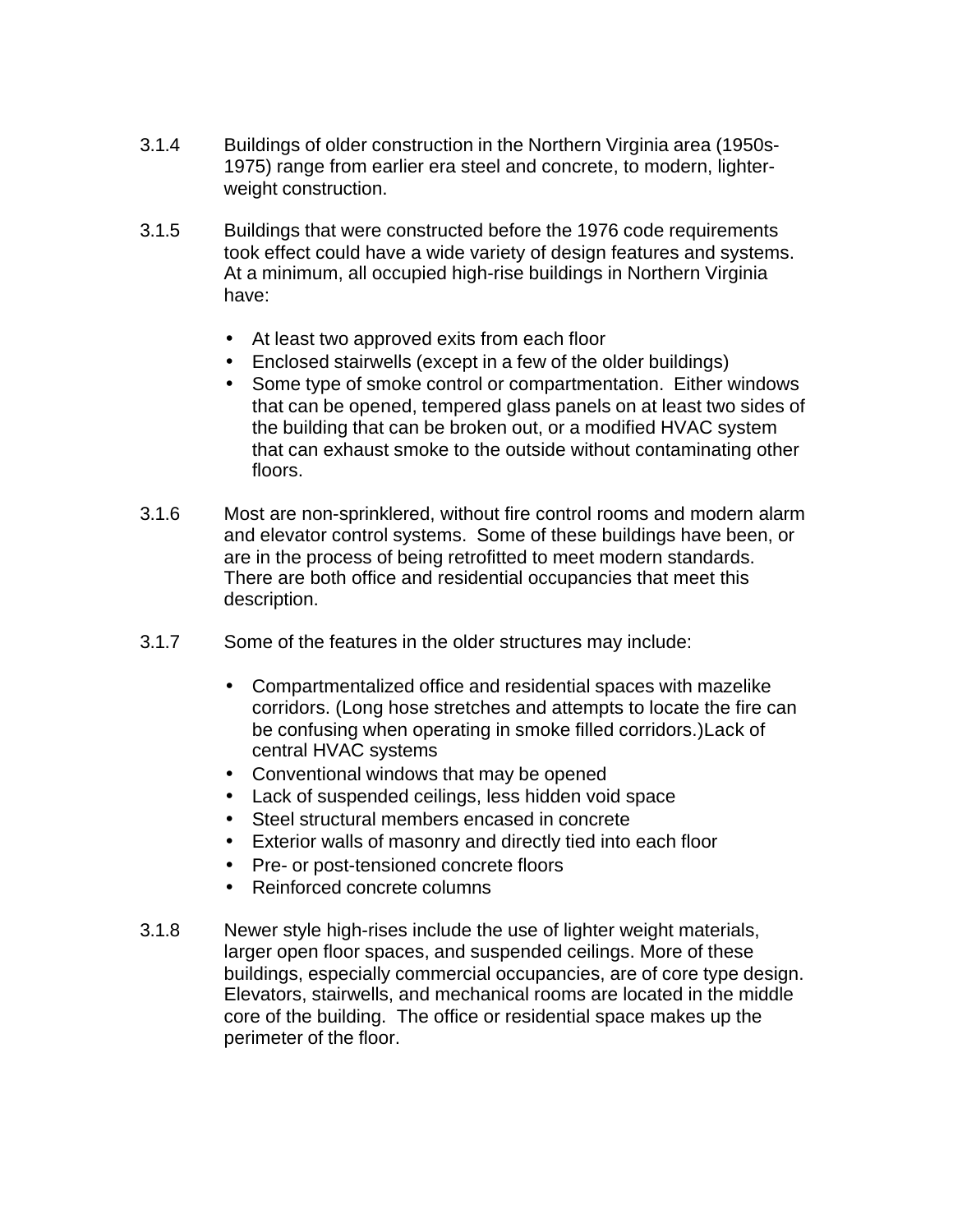3.1.9 Within the parameters of these construction types, there are many unique configurations and fire protection systems. Company officers must see that all personnel are given the opportunity to get familiar with their response district and become familiar with the building layouts, and alarm and protection systems. Preplanning is paramount in anticipation of high-rise fire fighting.

### 3.2 ROOFS

- 3.2.1 The roof may be of much lighter construction than the floors. It may consist of a typical insulated metal deck roof or be of the same construction as the floors below, but with a weather barrier installed.
- 3.2.2 A common type of flat roof construction utilizes composite Q deck with a rubberized or tar and gravel top layer (built-up roof [BUR]).
- 3.2.3 Facades that give the appearance of a decorative pitched roof or an additional floor, may surround flat roofs. These may protrude high above the actual roofline, such as mansard style facades.
- 3.2.4 Access to the roof area will normally be through a hatch or a bulkhead at the top of the stairwell(s) or through the penthouse machine room areas. These must be indicated in the first due company's preplan.
- 3.2.5 HVAC units may be found on the roof area or on each floor. Shut-off switches will be found adjacent to these units and possibly in the fire control room. The building may also have HVAC units at a midway point of the structure if exceptionally tall.
- 3.2.6 Elevator control rooms are found at roof level in most cases. The control panel (shut off) for each elevator is in this room.
- 3.2.7 Vertical ventilation shafts for the occupancies below terminate at the roof level.
- 3.2.8 Roof areas may contain helicopter pads, communications equipment, antennae, microwave dishes, and guy lines.
- 3.3 ATTICS AND CEILING AREAS
- 3.3.1 High-rise buildings do not have an attic. However, often the top floor or penthouse will consist of mechanical and elevator rooms. Companies must be familiar with these areas and realize that they could be found fully charged with smoke, as a result of a fire many floors below.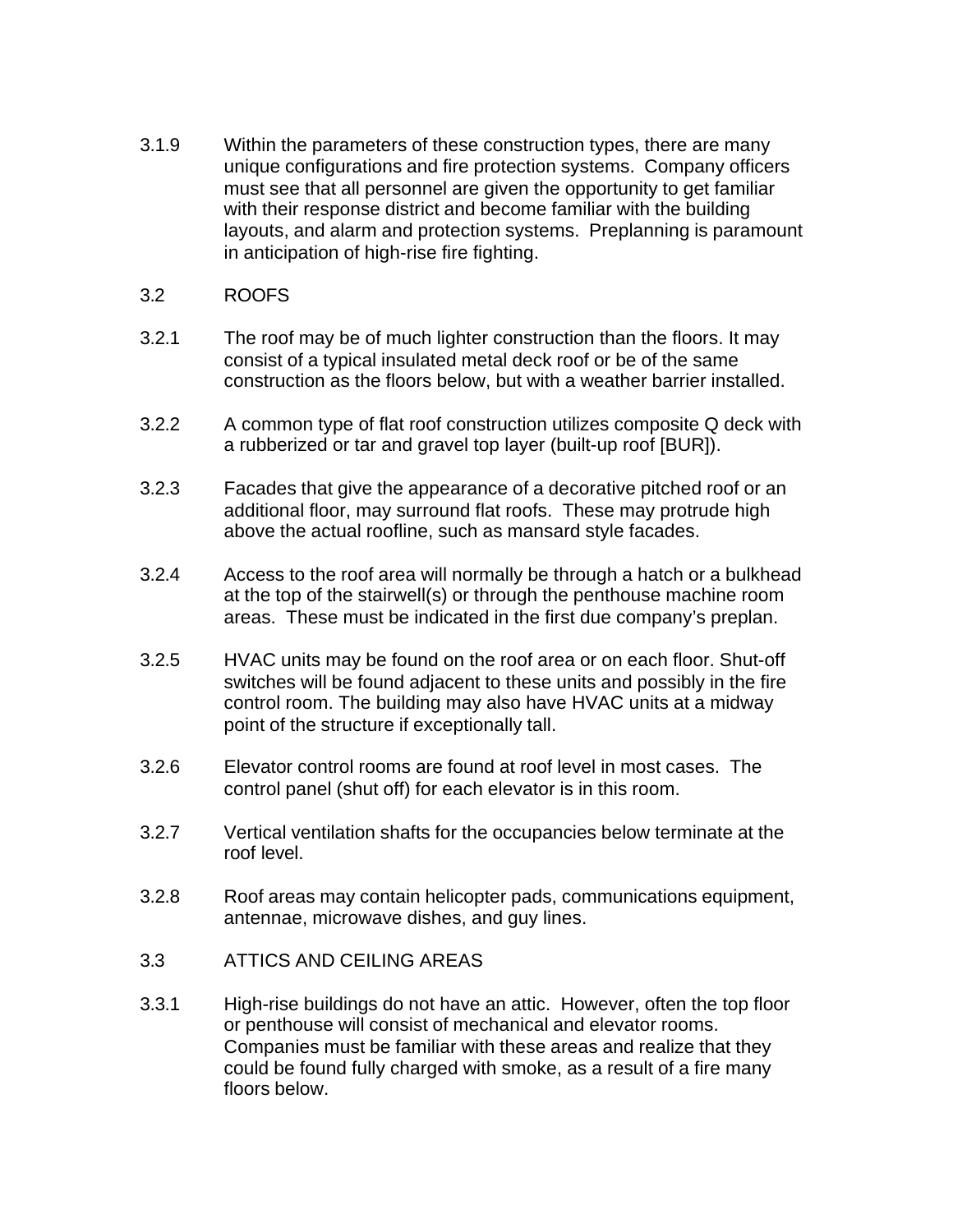- 3.3.2 In older as well as newer construction the presence of suspended ceilings is prevalent. The steel truss and ceiling assembly provides an inherent and useful void. In older buildings, a suspended ceiling may be added to provide a passage for the new additions of piping, wiring for communications, and other building support systems.
- 3.3.3 Slab concrete floors don't have this inherent void. Because these voids are useful, they are be created by the use of drop ceilings and then connected through poke-through's and vertical utility shafts, providing avenue for vertical fire extension. This can create a void area that may account for up to 25 percent of the volume on a given floor. Suspended ceilings are more prevalent in commercial occupancies but are also found in many residential buildings.
- 3.3.4 The plenum area created by these voids is extensive, lacks fire stopping, and is often used for the return air side of the HVAC system.
- 3.4 WALLS
- 3.4.1 The interior walls of a residential high-rise, and when present in office use, will typically be of gypsum board. The gypsum is most often mounted on metal studs. There are some masonry interior walls in a limited number of buildings in the Northern Virginia.
- 3.4.2 Gypsum and masonry walls are used to enclose stairway, elevator, and other shafts. These will have two hour fire resistance ratings.
- 3.4.3 Many of the newer constructed buildings have exterior curtain walls constructed of glass or pre-cast panels.
- 3.4.4 Due to the way curtain walls are mounted to the floor sections or frame of a building, gaps of 6 to 12 inches are common. Fire-stops are required, however, the efficiency of this barrier is questionable at best.
- 3.4.5 Expect vertical extension between these curtain walls and floor sections. Downward extension should be anticipated as well, including into the plenum on the floor below.
- 3.5 FLOORS
- 3.5.1 Construction of floors can be reinforced or post-tensioned, cast-inplace concrete, or it may be of reinforced or pre-tensioned, pre-cast concrete.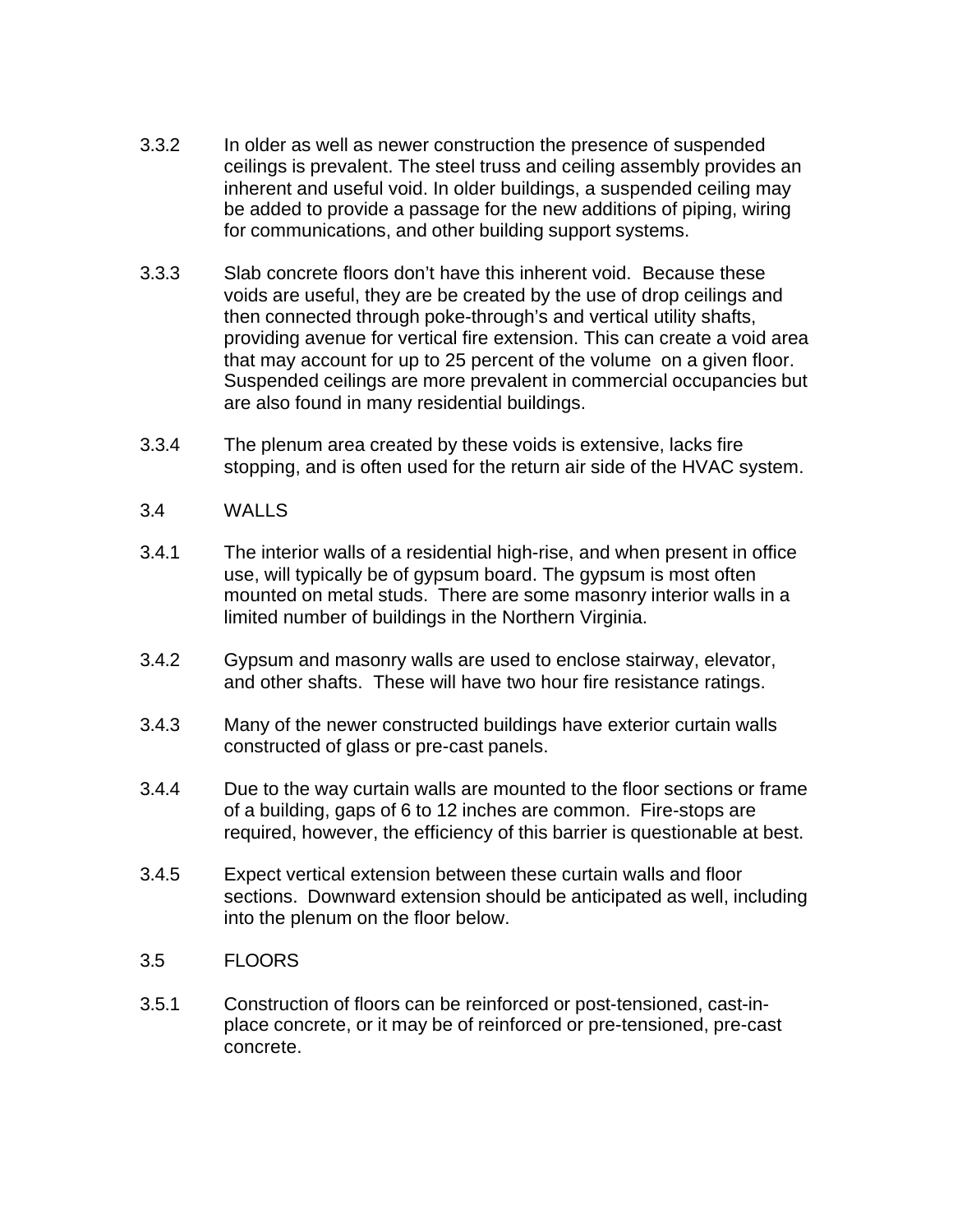- 3.5.2 Another type floor found in high-rise construction actually forms both the floor and the ceiling area for the level below. This is a composite "Q" floor assembly. Francis Brannigan describes; "The whole assembly including the ceiling, hangers, electrical fixtures, floor joists, left -in-place form-work for the concrete floor (corrugated steel), air ducts, and diffusers, and the concrete floor, make up the entire floor/ceiling assembly."
- 3.5.3 Fire officers and their crews should be aware that in buildings built prior to 1980, the presence of sprayed on asbestos fiber, used in the "direct application" method of fireproofing steel support members, could exist.
- 3.5.4 Other examples of fire resistive measures for floor support systems are direct application of intumescent coating and suspended ceiling assemblies, known as membrane fireproofing. The membrane fire protection is prevalent in many of the office high-rise buildings encountered.
- 3.5.5 The effectiveness of fireproofing depends on the installation and the original building inspection. Fire department members should take note and document any compromise of these systems while on regular building familiarization visits.

#### 3.6 BASEMENTS

- 3.6.1 Basements or below grade areas contain a multitude of uses. Parking garages, trash compactors, mail rooms, dumpsters, storage areas, and utility rooms or tunnels, are just some areas which may be located in the basement.
- 3.6.2 Parking garages present a number of problems. The garage may extend out beyond the main structure and even serve the area below an adjacent structure. The covering slab of concrete may be designed to carry only the weight of automobiles. Apparatus access to this area may be restricted or not possible at all.
- 3.6.3 All parking garages may not be sprinklered. A dry standpipe may be all that is present.
- 3.6.4 A fire condition in any of the areas identified above can lead to a smoke polluted building. An example of this potential, is the explosion in 1993 in a below-grade parking garage in New York's World Trade Center.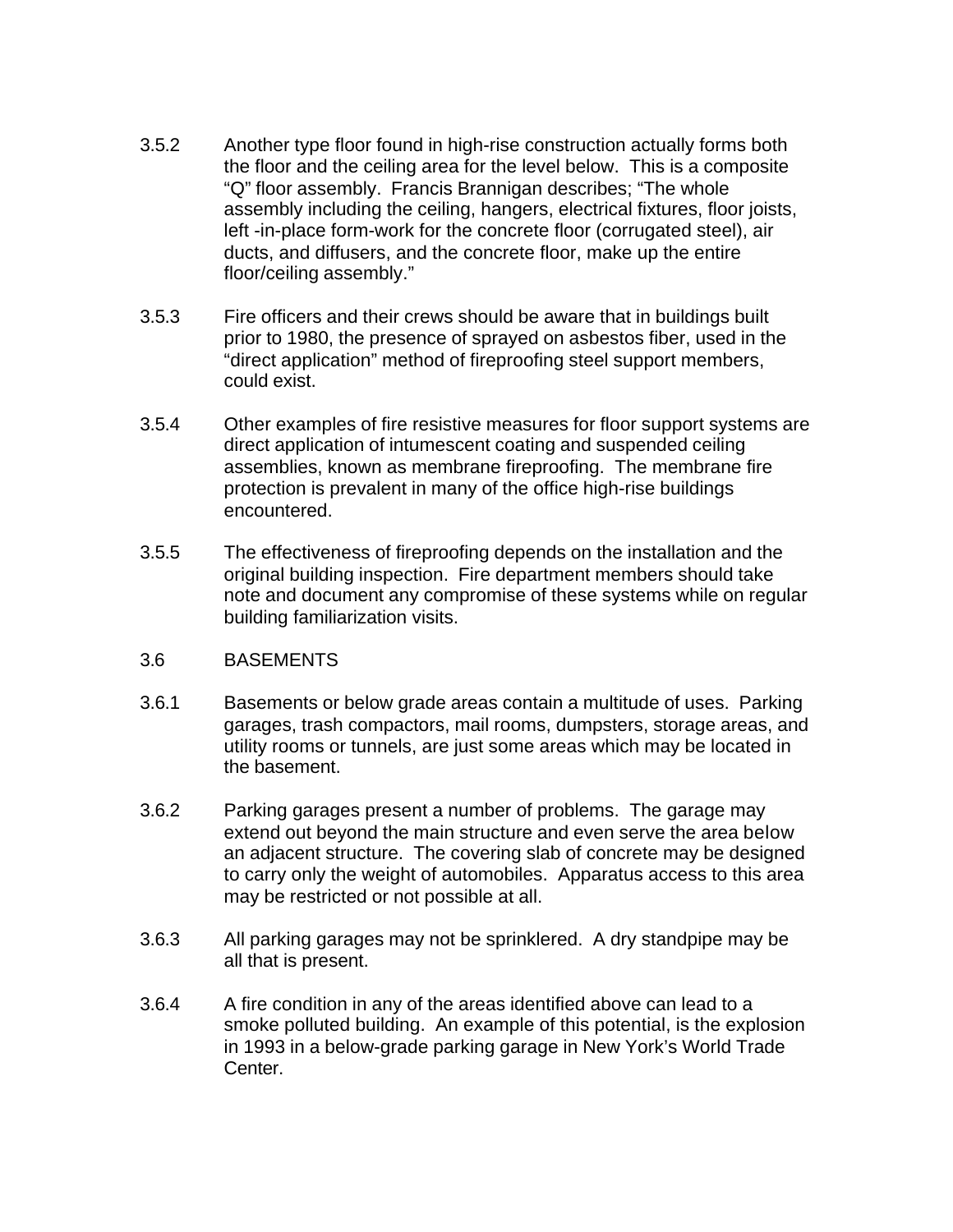#### 3.7 WINDOWS

- 3.7.1 Many buildings have windows that can not be opened. These are primarily found in newer constructed, office-use buildings. Heating and air conditioning concerns by the architect lead to fixed windows to control the loss of treated air.
- 3.7.2 Most of the windows in an office high-rise are covered with a sunscreening plastic coating, and may run from floor-to-ceiling and surround the building. These windows typically are plate glass, tempered glass, or Lexan.
- 3.7.3 Some of these windows may be opened with special keys or devices.
- 3.7.4 Many buildings with windows that can not be opened are required to be fitted with windows that can be broken in the event of an emergency. The windowpanes that CAN be broken are indicated or marked with a Maltese cross or a fire helmet etched in the lower corner of the pane.
- 3.7.5 Buildings with windows that can be opened, are primarily residential occupancies. These can include casement and double-hung windows.
- 3.8 DOORS
- 3.8.1 Doors that separate the various occupancies within the high-rise are fire-rated metal or wood in metal frames. These are inward opening; that is, the door swings into the apartment or office from the hallway. The presence of outward opening doors indicates an electric or telephone room, or other type of closet. Doors from the stairwell to the hallways swing into the stairwell. Members should keep this in mind as they plan a hose advance from the standpipe. Door chocks should be available.
- 3.8.2 Doors leading from the stairwell to the hall, roof, or mechanical room, may be locked above the lobby or first floor level. The first engine, truck, or rescue company proceeding to the fire floor should be equipped with keys and always have forcible entry tools available.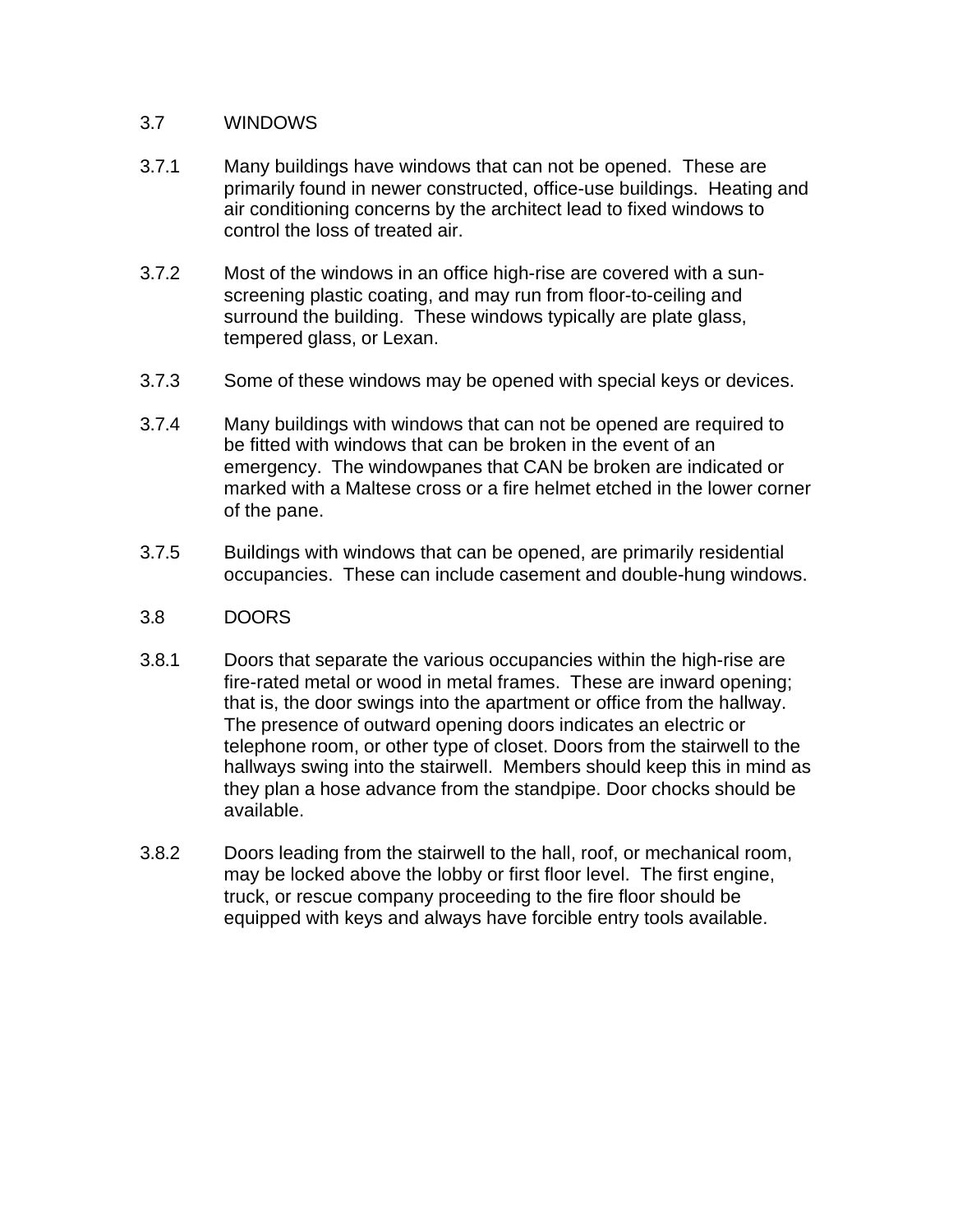- 3.8.3 Locked stairwell doors in buildings with fire control rooms and electric locks usually unlock automatically when the system goes into alarm. Once the alarm system activates, all stairwell doors on all levels of the building unlock to provide unimpeded access. Keep in mind that the doors will lock again if the alarm system is reset. If the doors are locked, and members enter the stairwell from any floor above the first, it will be necessary to return to the main lobby level in order to exit the stairwell. A stair door unlock switch should be in the fire control room.
- 3.8.4 In occupancies such as hospitals, hotels, or assisted living facilities, sections of hallways are usually divided into compartments by selfreleasing, fire-rated doors. These doors are usually held open by electromagnetic devices, and may be closed by manual means or by fire alarm activation.
- 3.8.5 Exterior doors at the entrance level of the commercial or residential high-rise are typically aluminum-style type construction with a mortisetype lock.
- 3.8.6 In buildings that contain balconies, the door from the office or residential unit is predominantly a sliding-glass type.
- 3.9 STAIRWAYS
- 3.9.1 Several different types of stairways can be expected in high-rise buildings.
- 3.9.2 Isolated stairs usually have individual entrances. Stairs access only one section of the building.
- 3.9.3 Wing stairs access only one wing of the building.
- 3.9.4 Transverse stairs connect to a common hall on each floor and are located at points remote from each other. Firefighters can go from one stairway to another via the hall, on all floors of the building.
- 3.9.5 Return stairs maintain the same relationship or location to each floor.
- 3.9.6 Scissors stairs may be found in core type construction, although rare. These stairs are simply independent stairwells on either side of the core. However, in some cases, each stairwell will only serve everyother-floor. In other words, one of the stairs may serve the evennumbered floors and the other the odd-numbered floors.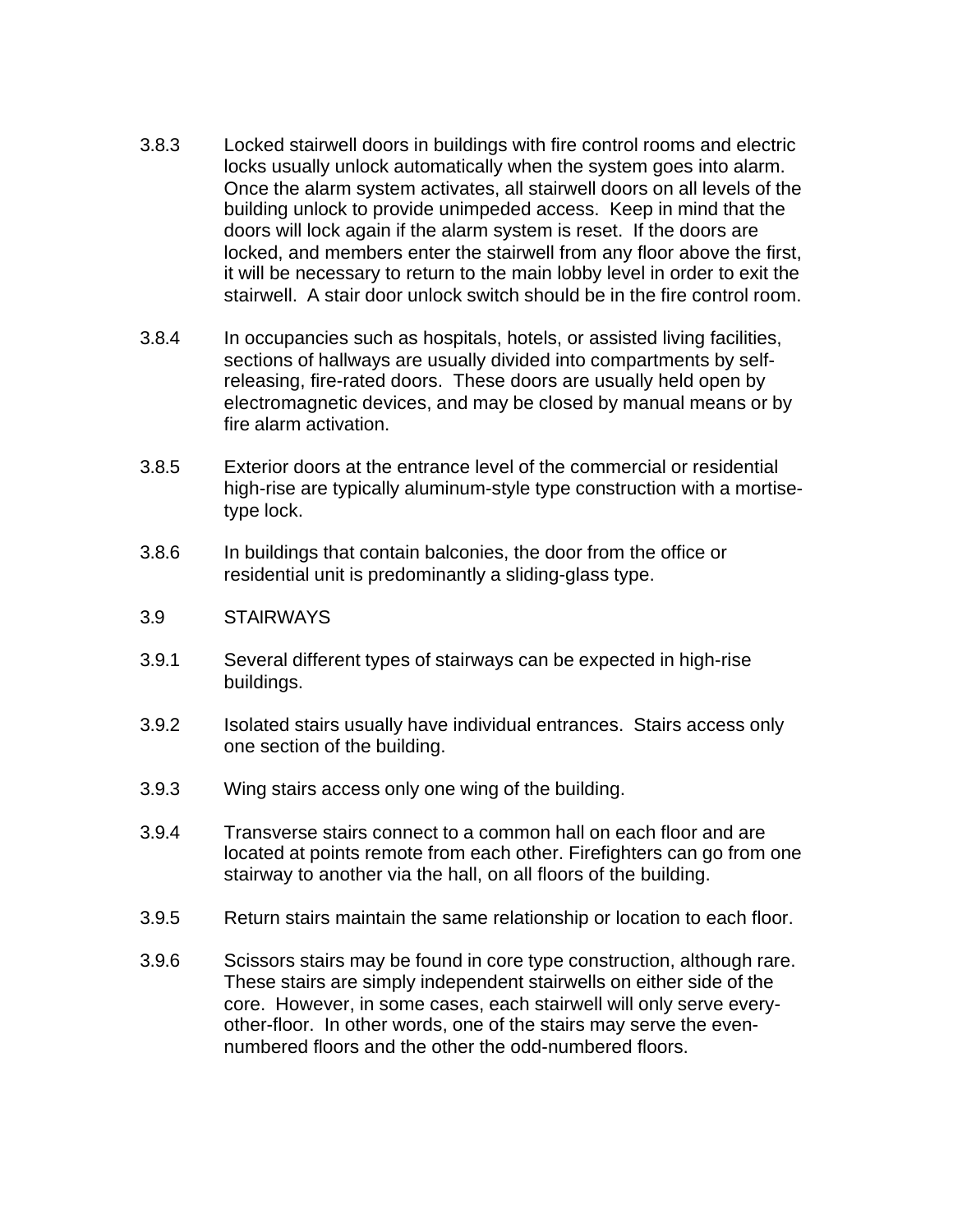- 3.9.7 Access stairs are an open, unprotected stairway leading from floor-tofloor within a single occupant's space. These are also known as accommodation stairs, or convenience stairs.
- 3.9.8 In buildings constructed after 1976, the stairways should contain hardwired communications with the fire control room. These are usually in the form of a red box containing a telephone handset and labeled, "Fireman's Use Only".
- 3.9.9 Openings for ventilation may be found at the top of some stairwells, and some will be equipped with fans that will pressurize the entire stair.
- 3.9.10 In the event of an alarm or fire, some stairwells may contain fans that are activated by manual means only, and some may not be equipped with fans at all.
- 3.9.11 Each fire station shall ensure that preplans exist for the high-rise structures in their area. A copy shall be placed in the fire control room at each building that has such a room. The stairwells in the building shall be clearly identified on the preplan and indicate whether natural openings are present for ventilation purposes.
- 3.10 STANDPIPES AND SPRINKLER
- 3.10.1 Automatic sprinklers systems are in place in high-rise buildings constructed after 1976, unless the compartmentation option was chosen.
- 3.10.2 In earlier constructed buildings, the presence of sprinklers is intermittent. Companies must know prior to the alarm whether a particular building is sprinklered.
- 3.10.3 Some older structures are equipped with dry standpipes. Be aware of added time requirements and the potential for foreign objects in the connections, when charging these systems with water. The majority of standpipes found in interior applications at a high-rise, are wet systems.
- 3.10.4 For those buildings with standpipe and sprinkler systems, there is either a combination Siamese hookup, which will supply both systems, or individual hookups for each system. There have been instances where these connections have been incorrectly marked. Preplan and become familiar with the system.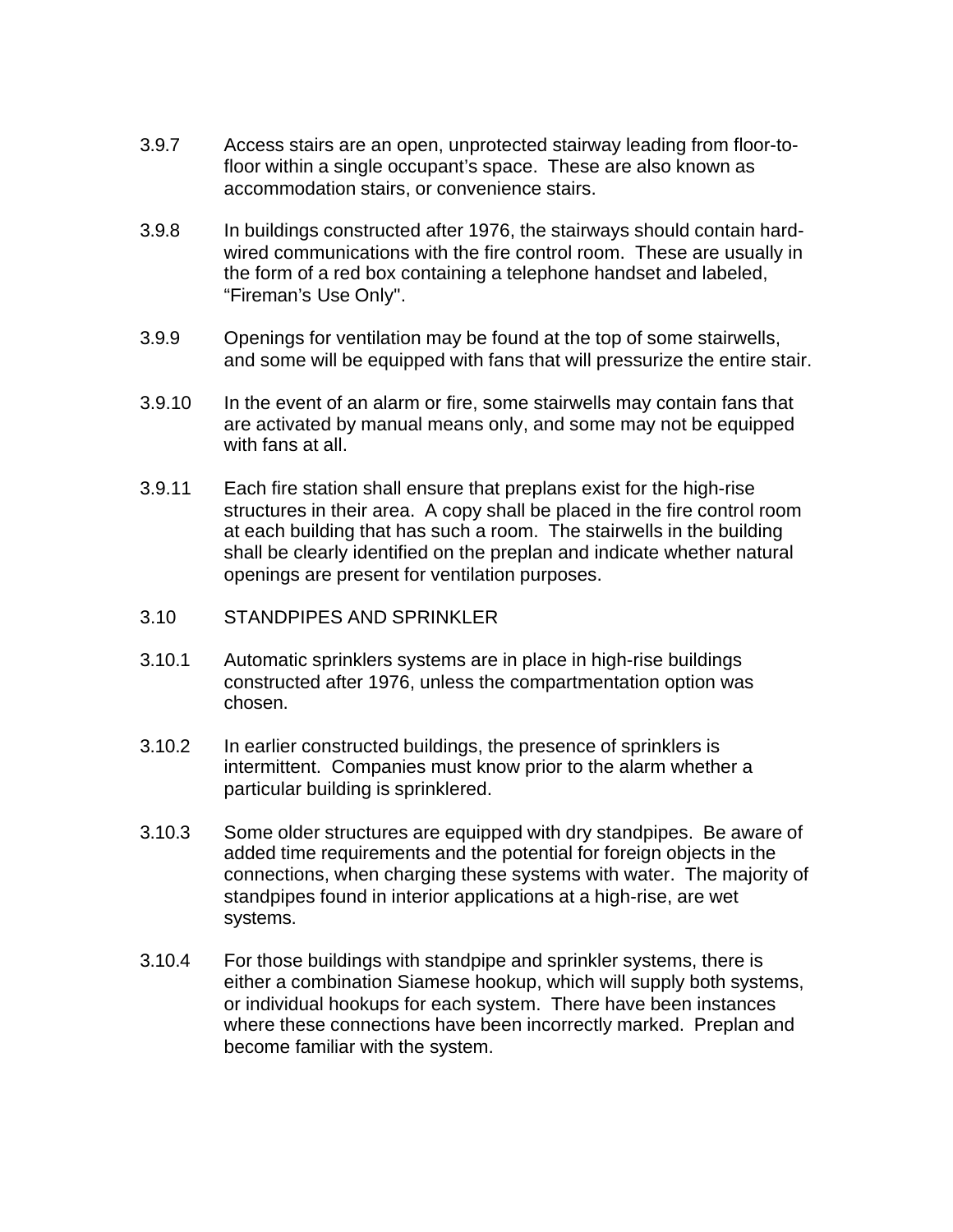- 3.10.5 Generally, a hydrant should be located within 100 feet of the standpipe and sprinkler intake connections.
- 3.10.6 The location of standpipe outlet connections in stairwells can vary depending on the stairwell type and location. Some stairwells may lack standpipe hookups due to the proximity to other risers in the building.
- 3.10.7 Depending on the floor area and stairwell location, standpipe hookups may be located at midpoints in the hallways.
- 3.10.8 Sprinkler control valves for each floor may be found at stairwell landings.
- 3.10.9 There are pressure-reducing valves (PRV) on some of the standpipe connections in the region, although many were removed in the early 1990s. These can severely restrict flow for fire streams being deployed in the fire attack. If possible, these must be bypassed for fire department use.
- 3.10.10 Individual characteristics shall be identified in the first due company's preplan. Members must be familiar with the high-rises in their area as far as systems, locations, and the unique features of each.
- 3.11 ATRIUMS
- 3.11.1 A common feature in newer constructed hotel and office high-rise buildings, is the atrium. These are typically located at the main entrance and are the focal point of the structure.
- 3.11.2 The atrium presents difficulty in the control of smoke conditions. Many floors can be simultaneously exposed to smoke and fire conditions.
- 3.11.3 Normal requirements for buildings with atriums are full sprinkler protection and smoke exhaust systems.
- 3.12 HEATING, VENTILATION, AND AIR CONDITIONING (HVAC)
- 3.12.1 Central air conditioning within a high-rise may interconnect ten to twenty or more floors. Ducts, shafts, and poke-through holes penetrate fire resistive floors, walls, and ceilings. This allows smoke to spread throughout the floors.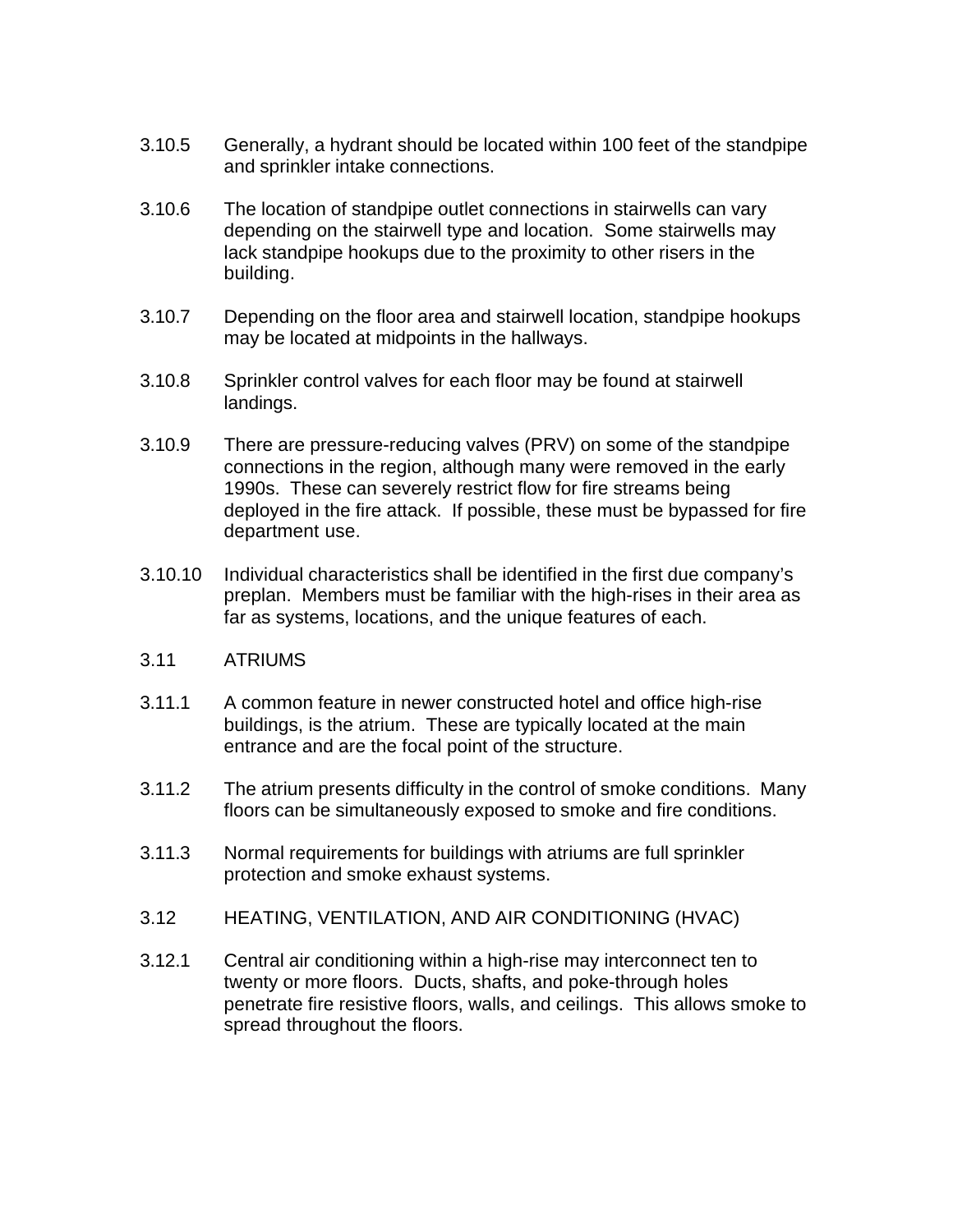- 3.12.2 HVAC ducts at perimeter windows of the building may be fed fresh air from the ducts located in the ceiling of the floor below. This permits rapid extension through this path.
- 3.12.3 Many modern systems have full exhaust capability, dampers controlled by fusible links that control fire spread through the ducts, and duct smoke detection systems which automatically shuts down the HVAC system.
- 3.12.4 Department officers must work with building engineers and fire prevention members to become familiar with all the features of HVAC systems in their respective buildings
- 3.13 STACK EFFECT, REVERSE STACK EFFECT, AND STRATIFICATION.
- 3.13.1 A natural occurrence, whose effects become multiplied in the presence of a high-rise building, is known as stack effect.
- 3.13.2 Stack effect is the natural movement of air within a relatively tightly sealed building due to the temperature difference between the air on the inside and outside of the structure.
- 3.13.3 Stack effect is more prominent in winter due to the potentially great difference between inside and outside temperatures. Hot air is less dense than cold, and tends to rise through stairways, elevator shafts, and utility chases. The common fireplace utilizes this effect to vent the by-products of the fire.
- 3.13.4 This effect can be reversed due to the outside temperature being higher than that inside. Such is the case in tightly sealed airconditioned buildings during summer. This reverse stack effect is less significant because the amount of stack effect is proportional to the differences between the two temperatures. The temperature differences between inside air and outside air are far less in the summer months than winter.
- 3.13.5 Stratification may occur in sealed buildings when the temperature of the smoke produced is not sufficient to cause it to rise all the way to the top of the building.
- 3.13.6 The products of combustion rise until the temperature is reduced to ambient temperatures, at which point it begins to settle, or stratify.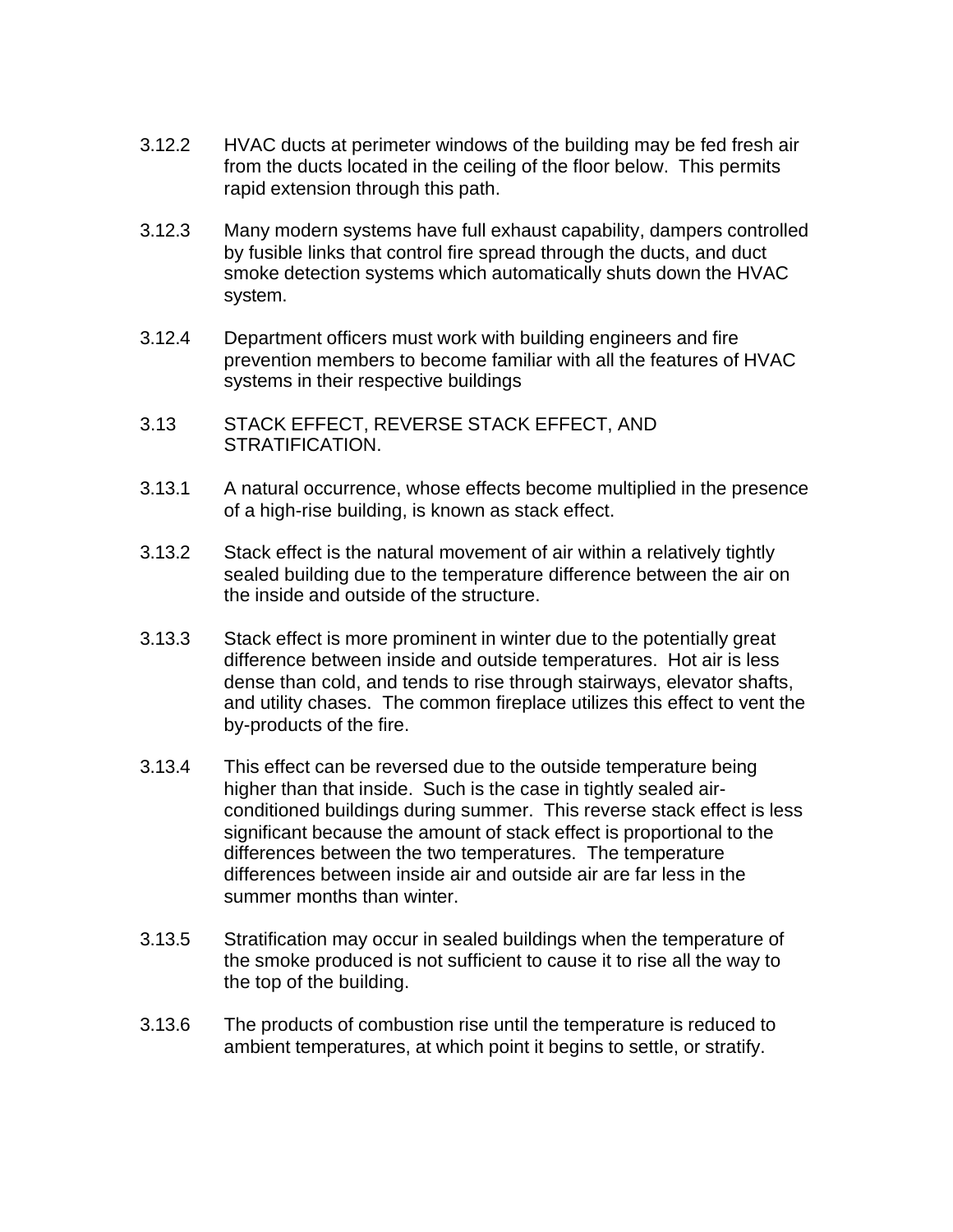3.13.7 Sprinkler activation in a high-rise should be taken into account when considering reverse stack effect and stratification. "Cooler" lower-lying smoke characterizes fires brought under control by sprinkler systems.

#### 3.14 ELEVATORS

- 3.14.1 Elevators in high-rise structures are of electric traction type. Control rooms are located at the top of the elevator shaft. Some shorter buildings may contain hydraulic elevators.
- 3.14.2 Elevator shafts and doors have a minimum two hour fire rating.
- 3.14.3 Express elevators, which bypass a portion of the building via a blind shaft, are found in many of the high-rises throughout the area. A blind shaft is one that has no openings at all onto specific floors, but serves a specified portion of the building.
- 3.14.4 Elevators shall be identified and have car number designations in the preplan of the building. The fire control room in newer core type construction, or lobby level will typically have a master locator panel for the elevator banks.
- 3.14.5 "Fireman's service" may or may not be present. First-in companies shall not use the elevators, if not equipped with fireman service controls.
- 3.14.6 Independent service is not to be confused with fireman's service. The elevator car doors, when in the independent mode, will open automatically when arriving at the specified floor. Whereas, the doors in the car under fireman's service will not open until the "door open" button has been activated.
- 3.14.7 There are two phases associated with fireman's service control. Phase 1 is when the system has been activated to recall the elevators to the lobby level, (if a smoke detector has activated at the lobby level, the cars will stop at an alternate floor). Phase 2 is when the fire department members take possession of, and operate the elevator car.
- 3.14.8 Communications to the fire control room is present in cars installed after February 1976.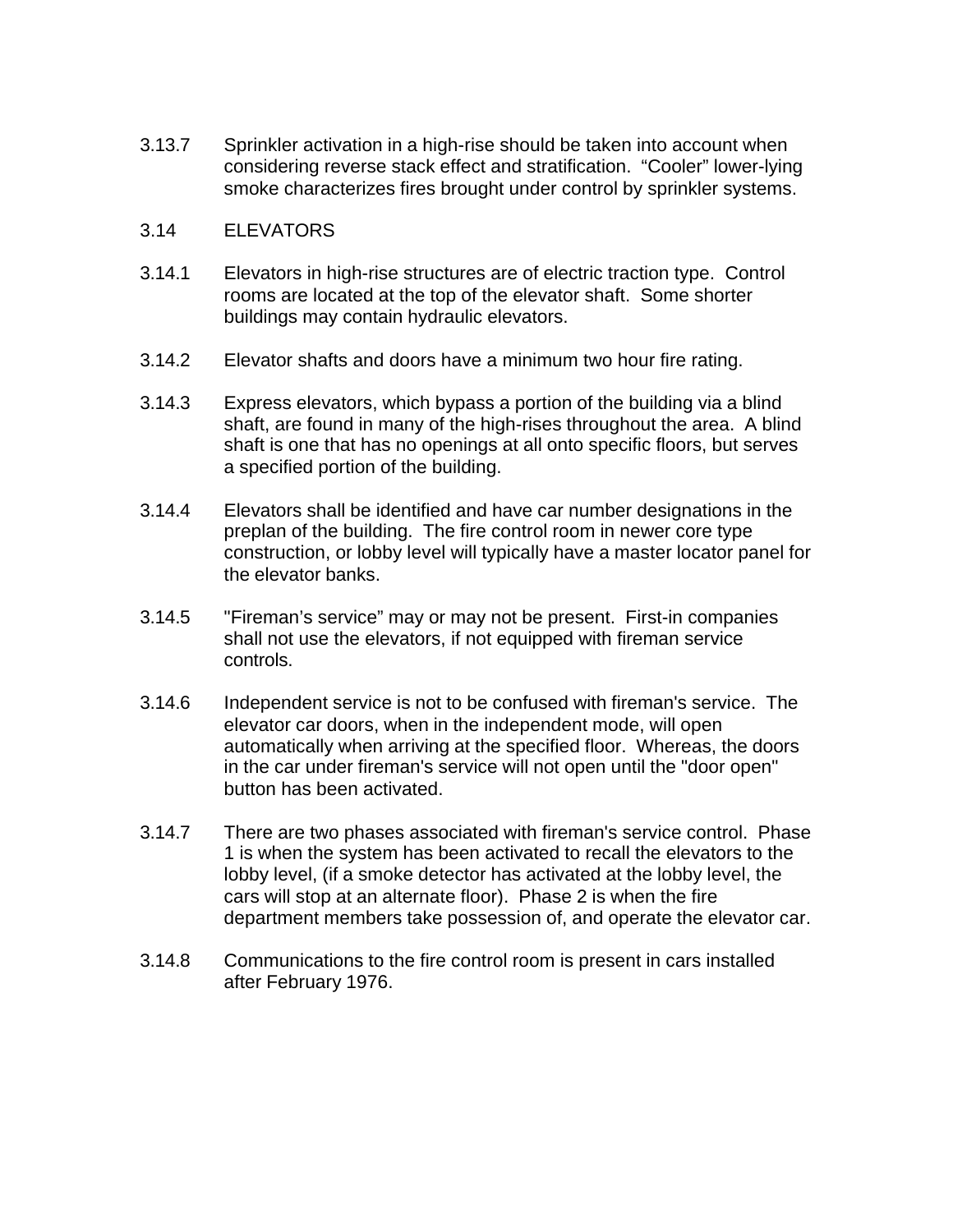- 3.14.9 Freight (oversized) elevators may be present in an area remote from the main bank. Freight elevators should not normally be used during emergency operations. However, if the freight elevators are located in an area not affected by the fire, smoke, or products of combustion, officers can exercise judgement as to their use.
- 3.14.10 Post 1976 buildings should automatically recall the elevators to the lobby level or other recall level upon the system going into alarm. If there has been an activation of the smoke detector at the lobby or levels below due to fire, the elevator cars will stop at an alternate floor. Due to the fact that most modern high-rise buildings alarm the fire floor as well as the floor above and below the fire floor, this alternate location may be two floors above or below the lobby. The location of the elevators in this instance must be confirmed.
- 3.14.11 Fire, heat, and water can cause elevators to malfunction. This can, and has occurred regardless of fireman's service control. Firefighters should expect that if an elevator has been subjected to any of these conditions, there would be a malfunction. Even the smallest amount of water running into the shaft has the potential of causing elevator malfunction.
- 3.14.12 Members must also use caution not to mistakenly utilize the "independent service" function during alarm conditions. Independent service allows a car to be used for special service. This is often used when occupants are moving in or out of the building and need to retain possession of the elevator car. Independent service does not provide the safety characteristics, as does "fireman service", or "fire service control."
- 3.15 FIRE CONTROL ROOM AND ALARM SYSTEM FEATURES
- 3.15.1 The introduction of sophisticated electronics, sensors and control mechanisms, has altered the monitoring and suppression capabilities in the high-rise building. These features are incorporated throughout the building and terminate at the fire control room. A fire control room is used for any system in a high-rise where detection, fire protection, communications, and air handling systems are centralized for fire department use. Status boards indicating operational modes for the systems present in the building are in the fire control room. These rooms are required in high-rises constructed after 1976.
- 3.15.2 Fire control rooms are usually located near, or at the main lobby entrance, typically at an outside wall.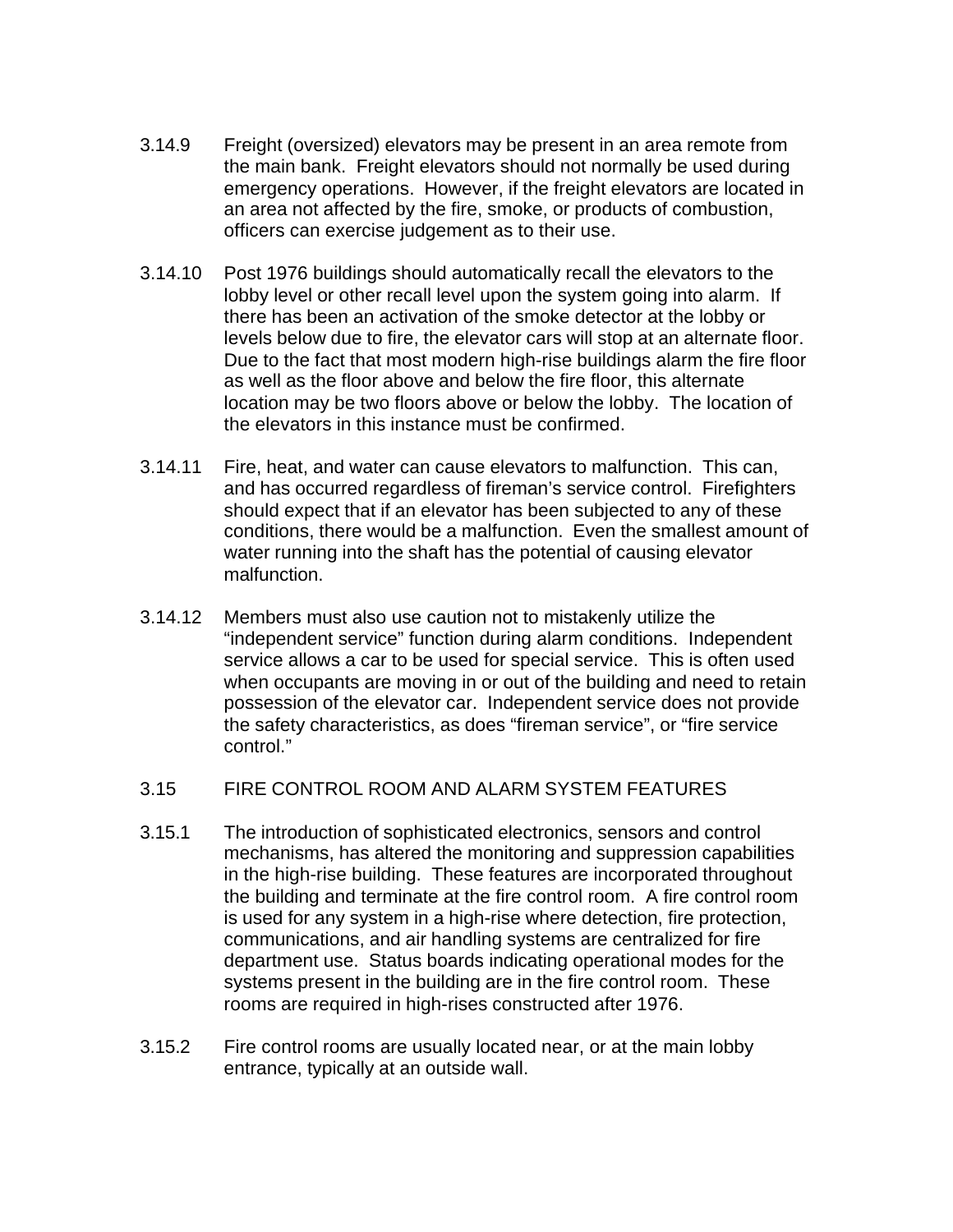- 3.15.3 Fire control rooms are required to be marked with a sign. However, companies must know the location from pre-incident planning and familiarization.
- 3.15.4 Annunciator panels indicate the location and type of detection. The panel indicates the area of the fire floor.
- 3.15.5 Telephone communication systems, known as "fire phones," consist of a system distributed throughout the building for fire department communications. Phones are located in elevator cars, floor lobbies, and stairwell landings on each floor. When a fire phone is taken off of the hook in the building, it will annunciate by floor or elevator, in the fire control room.
- 3.15.6 Public address and alarm systems are connected. This is designed to allow the fire control room to talk to any single floor, combination of floors, or the total building. Speakers are located in hallways, elevators, stairwells, rooms or tenant space exceeding 1000 square feet, and all dwelling units. In addition to the use of the public address system, individual floors can be placed into alarm to assist in the evacuation operation.
- 3.15.7 Stairwell pressurization systems, if present, will activate upon alarm of the building.
- 3.15.8 Corridor pressurization is present in some buildings. This utilizes fans to pressurize the fire floor hall to prevent the entry of smoke into the common area from the involved unit.
- 3.15.9 Elevator pressurization is also an additional feature found in some high-rises. The elevator shaft becomes pressurized to prevent the entry of smoke.
- 3.15.10 Stairwell smoke ventilation systems. Some stairwells are equipped with smaller exhaust fans to compliment the larger pressurization fans, at the base of the well. This will remove any smoke that has entered the stairways.
- 3.15.11 Emergency elevator recall occurs when the building goes into alarm. This makes the cars unavailable for occupant use.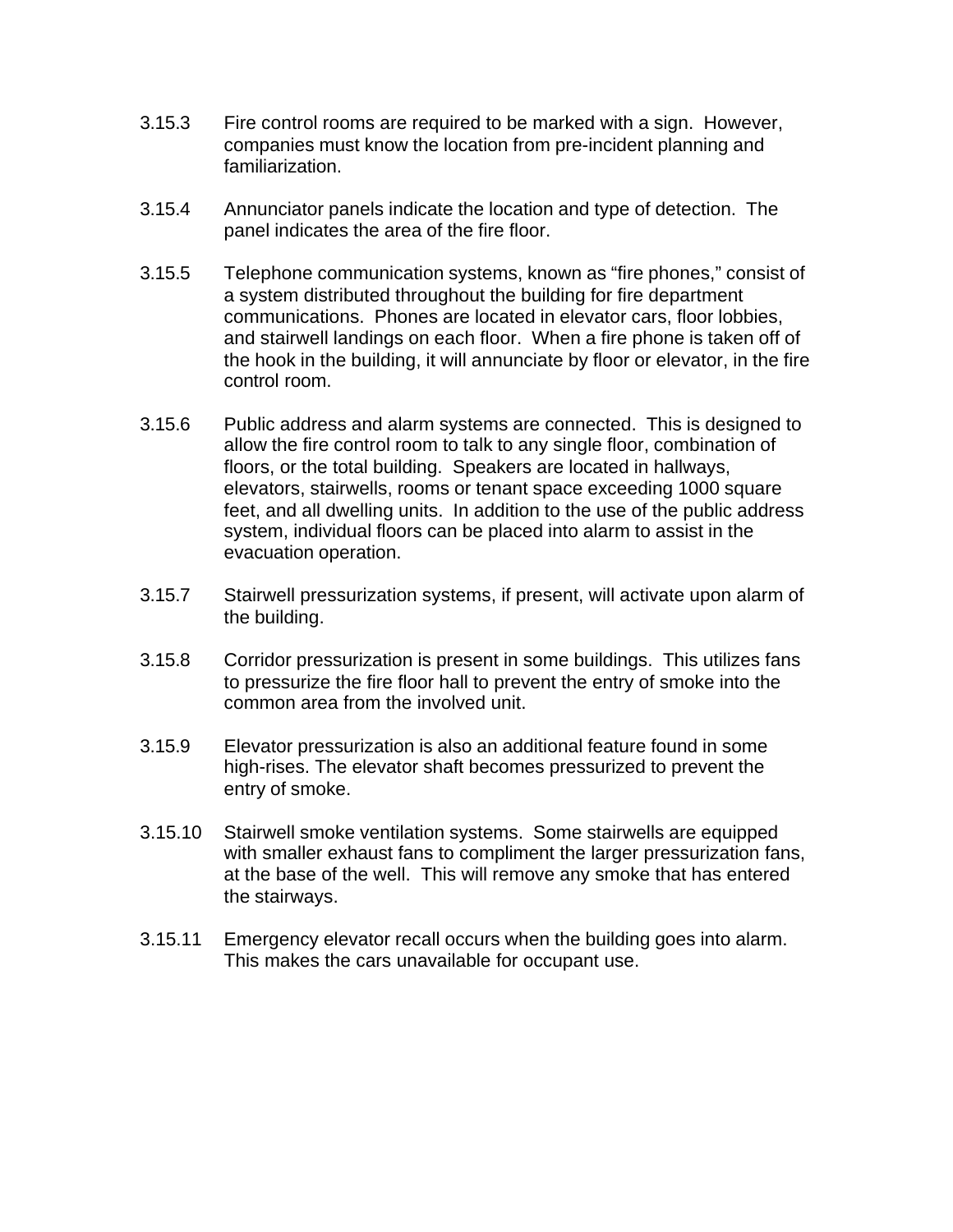- 3.15.12 Air handling and exhaust systems. These can be controlled to assist in removing areas of smoke during an incident via H.O.A (Hand-Off-Auto) switches in the fire control room.
- 3.15.13 Auxiliary power generators provide emergency lighting and power when needed. The generators are designed to operate the elevators one at a time in order to bring each car to the lobby and open the doors in the event of a power failure.
- 3.15.14 A fire pump installed in the building is designed to assist with water flow for standpipes and sprinklers.
- 3.15.15 Automatic door unlocking systems activate when the building goes into alarm. These electric locks must also release with loss of electrical power and under manual override. This includes those corridor doors held open by electromagnetic devices.
- 3.15.16 Fire control rooms are designed to receive an alarm from any manual pull box, sprinkler flow switch, smoke detectors, and heat detectors located throughout the building.
- 3.15.17 Upon receipt of alarm:
- 3.15.18 A prerecorded announcement is broadcast to the floor issuing the alarm, the floors above and below, and all elevators and stairs. Occupants are directed to exit through the nearest stairs.
- 3.15.19 Elevator recall is initiated and activates the flashing signs near all elevator landings. Elevators are programmed to return to the main lobby floor level, or a secondary floor, if the lobby is in alarm. If the lobby itself is the source of the alarm, the elevators will go to the secondary floor and the entire building will be placed into alarm.
- 3.15.20 Stairwell pressurization is activated (if this feature is present).
- 3.15.21 Shut down or change in mode of HVAC on the floors in alarm.
- 3.15.22 Alarm is transmitted to a central monitoring system or 24-hour security, if present in the building.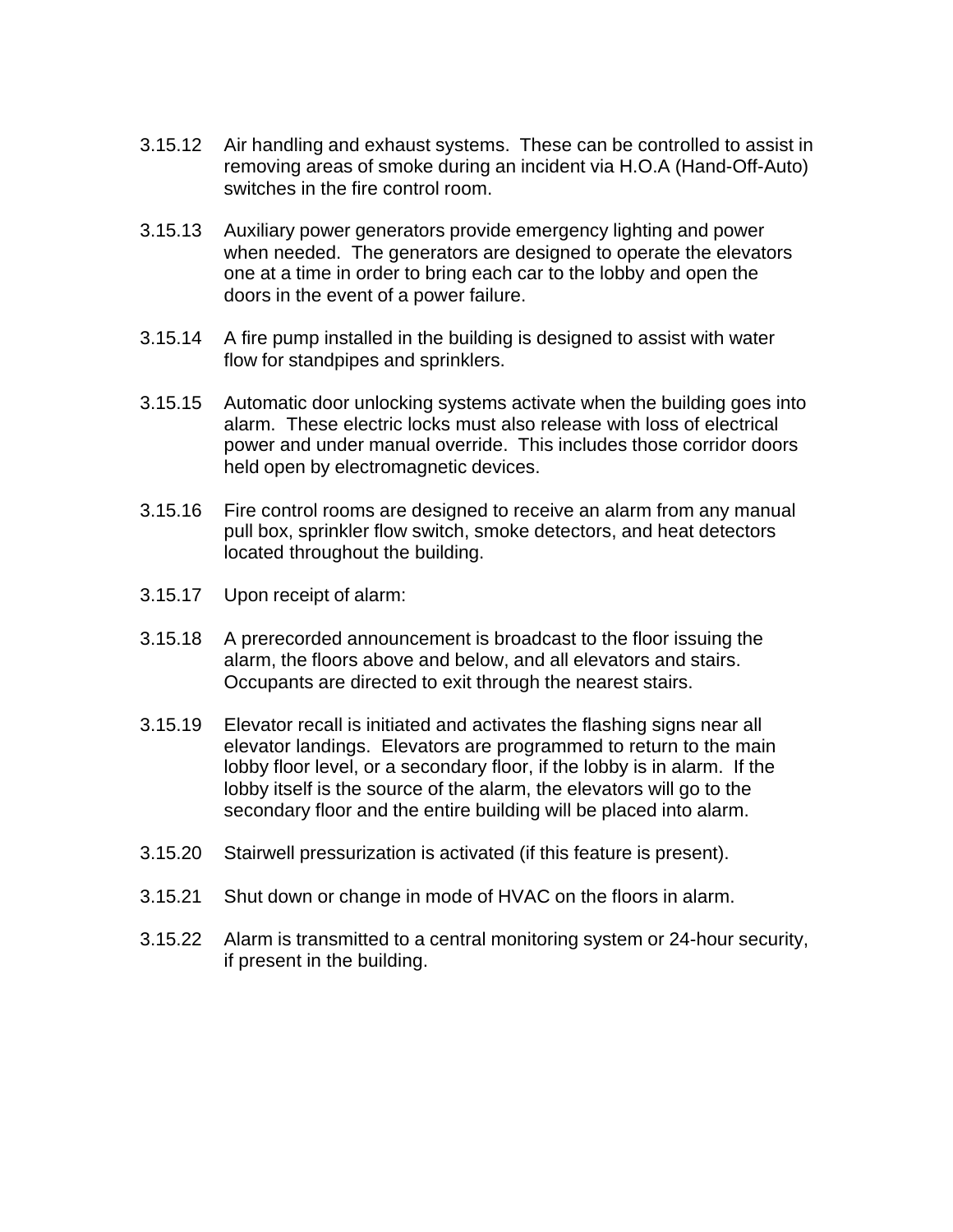# **4 HAZARDS**

### 4.1 LIFE HAZARD TO OCCUPANTS

- 4.1.1 Life hazard to occupants varies greatly with the type of occupancy as well as with the location and extent of fire within the building. Fires in commercial type occupancies have the ability to involve an entire floor, or large portion thereof, since often there is little or no compartmentation. This feature is due to the use of workstations rather than separate, divided offices. Fires that occur in either hotel or residential occupancies have the advantage of a greater level of compartmentation and therefore have significantly less potential for both horizontal and vertical fire extension.
- 4.1.2 Experience has shown that potential for a high loss of life is possible in any high-rise building. This has been demonstrated in buildings of various occupancies. Fires in both office and hotel situations, such as the MGM Grand fire in Las Vegas, have had disastrous outcomes.
- 4.1.3 The Los Angeles City Fire Department's Emergency High-rise Operations manual lists three sources of danger to occupants in highrise buildings.
- 4.1.3.1 Direct exposure to fire. "This is most likely to occur in residential highrise buildings through careless activities, e.g., smoker fires, etc. These fires are generally confined to the unit of origin. Direct exposure to fire could also result from a fast spreading fire sweeping through a public area of a high-rise building."
- 4.1.3.2 Panic is the second threat. "…Panic could result from the knowledge or belief that a fire is in progress in the building. Occasionally, individuals will react to a high-rise fire situation in an irrational manner and may show some degree of panic. The best defense against this situation is public education. People who have been trained to do the right thing are much less susceptible to panic or irrational actions under stress."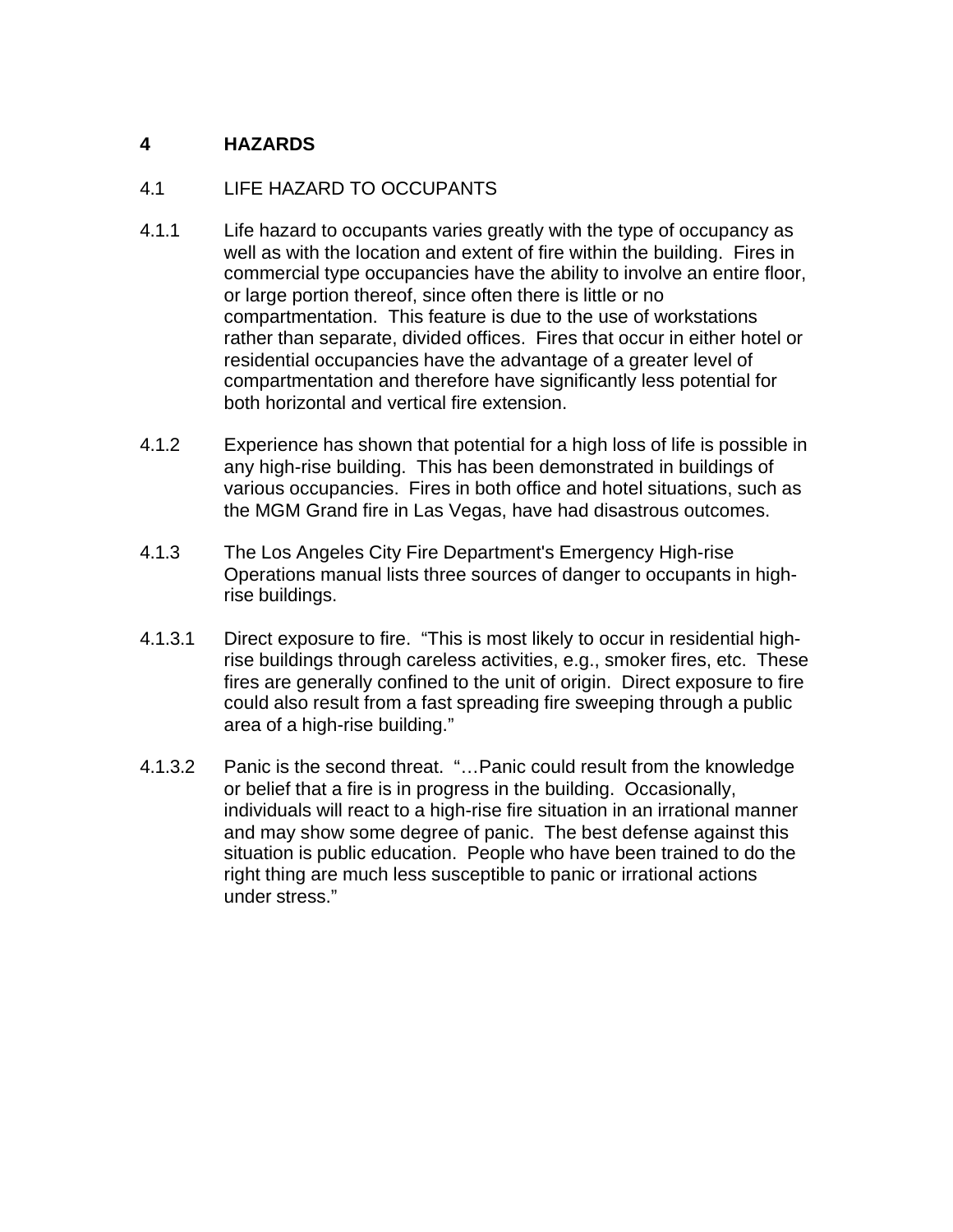- 4.1.3.3 "The third and by far the gravest threat to building occupants in highrise fires is exposure to smoke and the products of combustion. Building design features such as compartmentation, pressurized stairwells, and elevator vestibules are intended to minimize smoke travel within the building. However, these efforts may not be entirely successful. Smoke may be transmitted through the air handling systems of older buildings lacking automatic shutdown devices. Smoke will also communicate through elevator shafts, stairwells, utility alleys, or almost any vertical or horizontal opening. Smoke could also escape the building and be carried back in at other levels by exterior air currents."
- 4.1.4 Evacuation alone of a high-rise building requires the commitment of a large amount of resources. If a large-scale evacuation is necessary, a Search and Evacuation Branch should be established with a chief officer in charge. An evacuation of a smaller scale may only require the use of an evacuation group.
- 4.1.5 Often times, the best way to accomplish control of occupants and maintain their safety will be to "protect in place." That is, a total evacuation will not normally be initiated, rather a controlled movement of occupants on floors where fire is present or directly above the fire.

#### 4.2 COLLAPSE

- 4.2.1 Collapse of high-rise buildings, or portions of these structures, have not been a significant problem. Even with the fire that occurred at One Meridian Plaza in Philadelphia, when engineers advised the Incident Commander that interior operations should be discontinued due to their concern for a compromise of structural stability, there was no collapse. Fire resistive construction has proven to withstand incredible fire involvement without collapse. There have been instances where portions of a ceiling, including the Q-decking, has dropped in a localized area after intense fire exposure, however, collapse of the building did not occur.
- 4.2.2 Members should not view a high-rise as being impervious to collapse hazards. The collapse of just a suspended ceiling with its spider webtype maze of cross tees will trap firefighters, rendering escape impossible. If the membrane of the suspended ceiling has been compromised, firefighters should expect at least a partial failure of the ceiling assembly.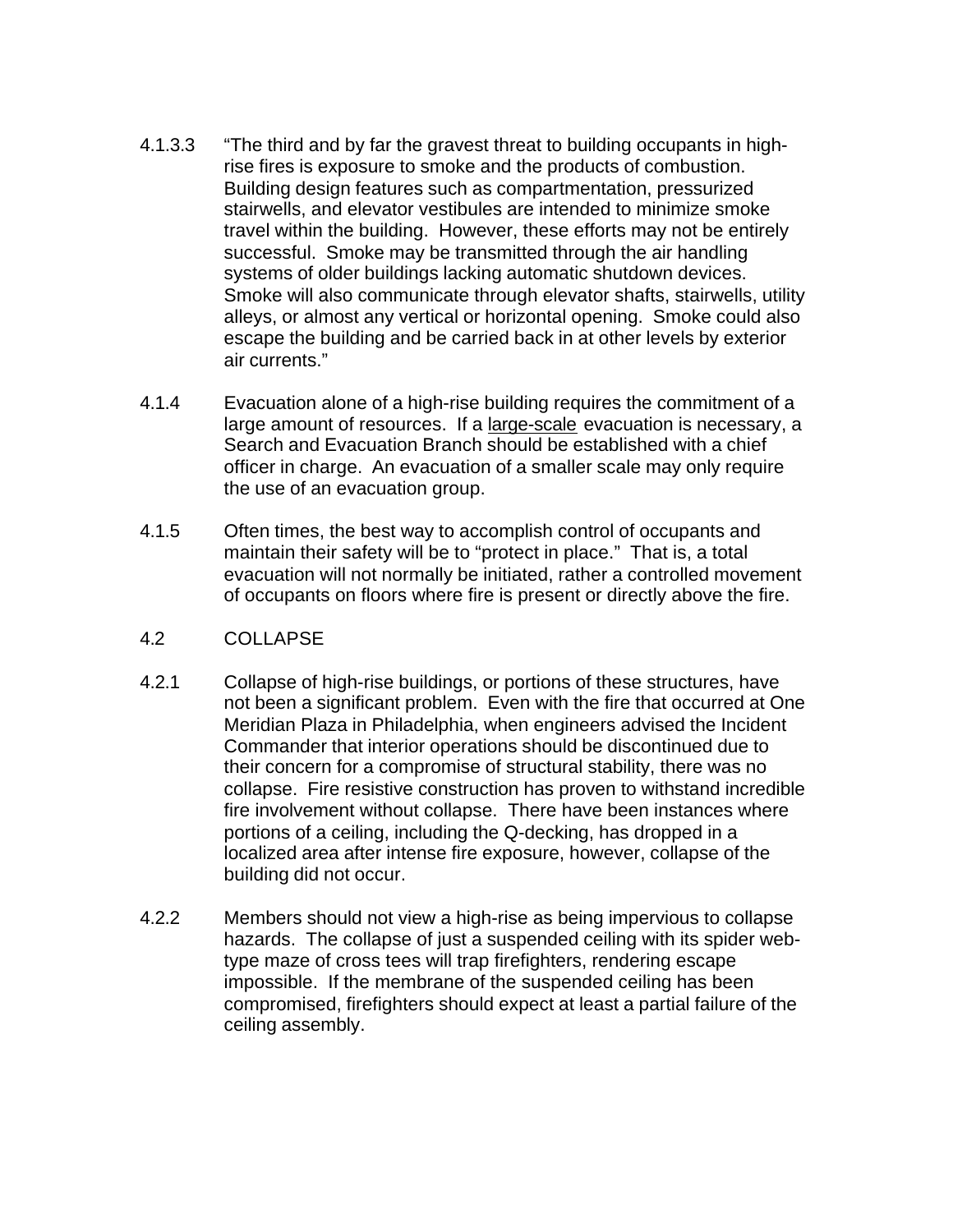### 4.3 SMOKE MOVEMENT

- 4.3.1 Awareness of the probability of a panic situation is imperative for units responding to high-rise fires. Building occupants who are selfevacuating are obviously already aware of the fire and trying to escape. Problems for fire crews moving up the interior stairs while evacuees are trying to move down may be substantial. Gaining early control of this situation is necessary, and as mentioned earlier, will require heavy commitment of resources.
- 4.3.2 Smoke contamination of stairwells is reason for identification of evacuation routes to enable the safe and orderly movement of building occupants to locations below the fire.
- 4.3.3 Smoke entering elevators and other vertical shafts will cause panic to those individuals in the elevators being recalled to the lobby. This vertical extension can also result in smoke contamination of any floor above the level of the fire. Smoke entering any floor will likely cause occupants to attempt self-evacuation. Communication via the public address system, if available, can help to allay some of the fears of the occupants. Firm direction from the fire department is crucial.
- 4.3.4 The evacuation process in itself can present hazards to the building occupants. Fire department supervision of the movement of evacuees down the stairways is imperative. Firm and clear direction must be given all the way to the point of assembly. Members must be aware that excited building occupants, particularly those in a residential setting, will begin to stop and talk with acquaintances when exiting a stairwell into the lobby or other point of exit. This must not be allowed to occur. These people must be continually guided to a safe place of assembly. This may include provisions being made for safe passage away from the building to avoid undue confusion in a lobby, falling glass, or other debris.
- 4.4 BACKDRAFTS AND FLASHOVER
- 4.4.1 A backdraft or flashover can occur in any structure. In a high-rise, hazards associated with these phenomena high-rise are primarily related to contents, but can include interior finishes.
- 4.4.2 Although fire codes have changed over the years to more closely regulate what interior finishes can be used, situations that allow rapid fire spread over wall and floor coverings may still be encountered.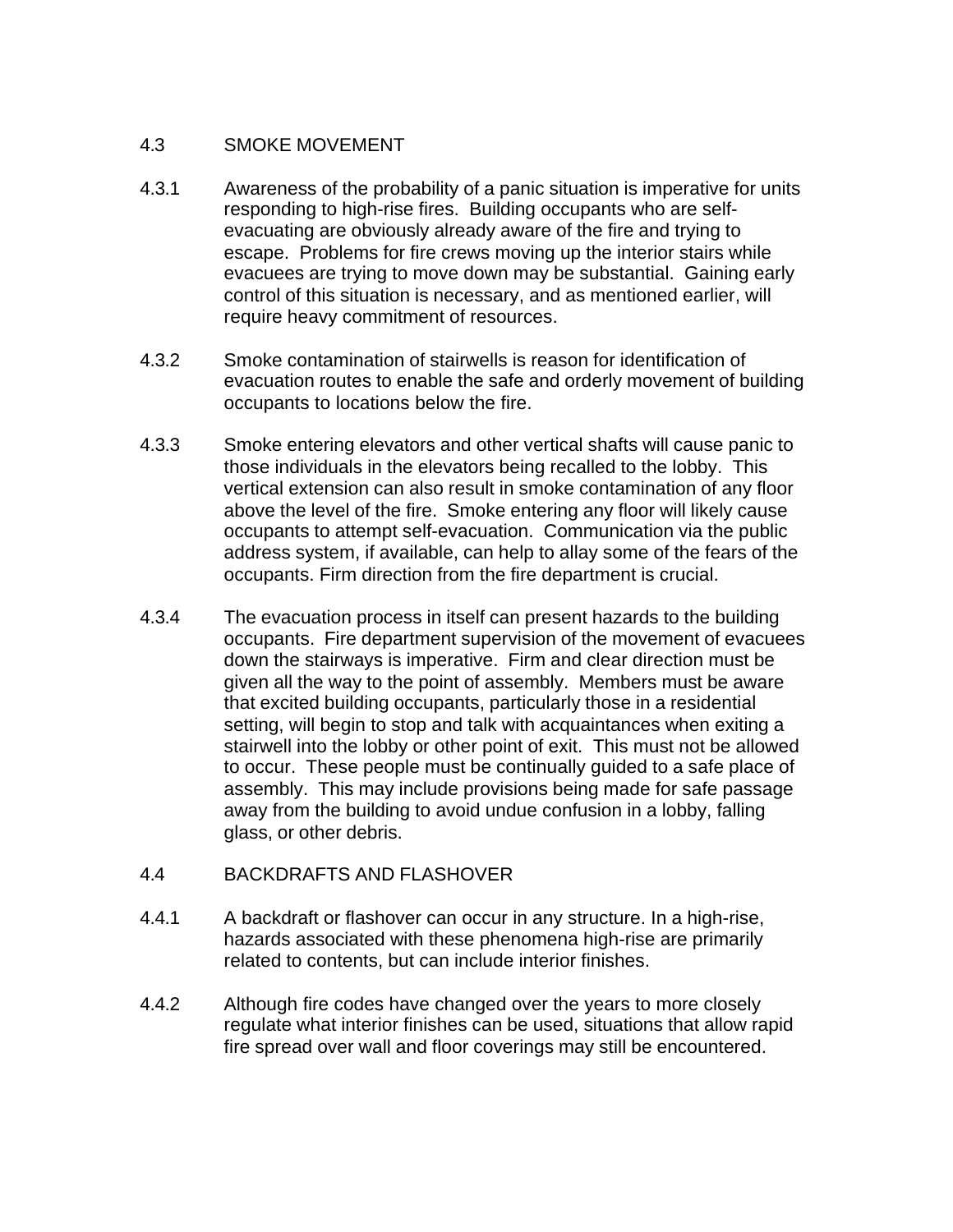- 4.4.3 The contents of the building, particularly those in office type occupancies, provide a moderate to heavy fire load. The heat released from the extensive use of plastics and other petroleum-based products can be more than twice that of true "class A" materials. While "class A" materials release about 8000 Btu per pound of burning material, the materials encountered today can easily produce twice that amount of heat. Thus, the fires burn hotter and grow more rapidly. This situation leads to the possibility of flashover early in the incident. The added fact that high-rise structures tend to be built more tightly increases the possibility of flashover or backdraft. Crews must be cognizant of the fact that either of these events can occur at any time.
- 4.4.4 Since ventilation of almost any area of a high-rise is difficult, if not impossible, it is imperative that the overhead is cooled with hose streams. This is the most effective method for controlling and preventing flashover. Additionally, since crews are dealing with enclosed or confined spaces, even if somewhat large, straight or solid streams must be used.
- 4.4.5 In office or other commercial situations, much of the fire loading is exposed due to the lack of compartmentation. An advancing fire quickly heats the products that have not yet ignited which leads to rapid fire spread. Since the area is often not vented, nor able to be, temperatures within the involved area rise rapidly. As the contents continue to be heated, large amounts of smoke and other fire gases are produced. As these ignite, rollover extends outward from the seat of the fire, in turn causing radiant heat to expose much more of the contents, quickly leading to flashover conditions. Since the area is often undivided, this phenomenon is self-perpetuating until a large area is involved. This can rapidly spread over an entire floor, depending upon the layout.
- 4.4.6 Members must also be cautious and aware that a backdraft can occur in any enclosed area within a structure. The area above a ceiling is one possibility.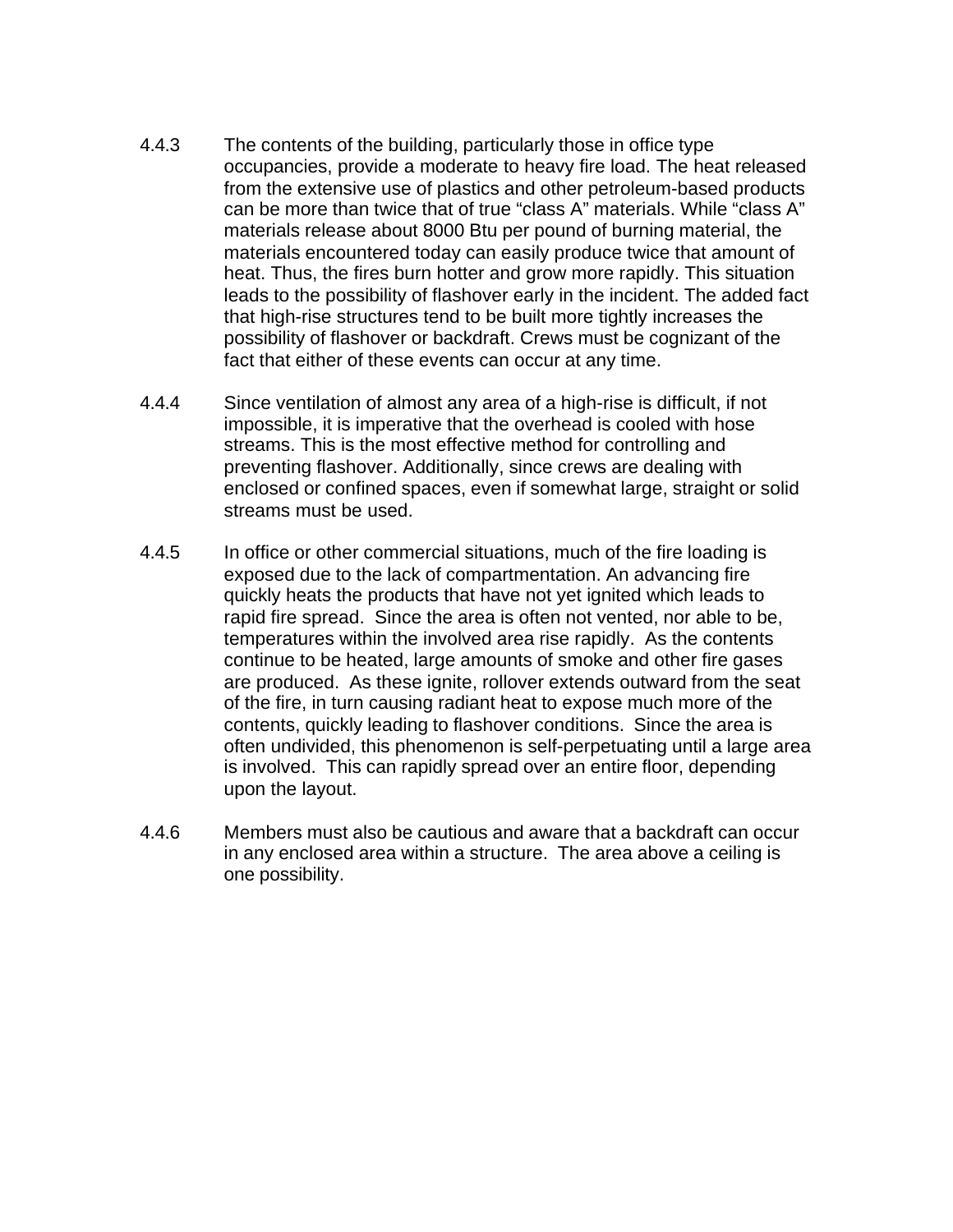## 4.5 FIRE EXTENSION

- 4.5.1 Horizontal fire extension in commercial occupancies can quickly involve a large portion of a floor area since there may be little or no separations. The use of workstations rather than individual wallseparated offices has resulted in these large open areas. Tenants pay high rent per square foot and the workstation makes more use of available floor space than does the office concept. However, this approach sets up a situation where instead of having many small rooms within the tenant's area of operation, the entire space is undivided. Since floor areas of 15,000 square feet per floor and larger are not uncommon, if a fire goes unchecked by sprinklers or early extinguishment by other means, fire involvement of large areas is likely.
- 4.5.2 Vertical fire extension can occur by several means: fire lapping out of windows and extending into windows above; fire extending up through unprotected or compromised void spaces; fire extending up the space between the floor and curtain wall; fire entering elevator and other shafts; and fire extending upward within an occupancy that occupies more than one floor and has installed an access or convenience stairway.
- 4.5.3 It is recognized that fire resistive construction is designed to limit the spread of fire and not contribute to the fire load. Additionally, the extensive use of sprinkler systems in Northern Virginia minimizes the threat of large-scale fires. However, the concern is for those situations where, for whatever the reason, the sprinklers do not control the fire or are turned off. Contents of these buildings have a rate of heat release that can allow a fire to double in size about every 90 seconds!
- 4.5.4 An even greater hazard for fire spread is obviously present in the remaining buildings where sprinklers are not present or non-existent. The reaction time involved for fire to be discovered, the alarm turned in, dispatch and response time, verification of fire location and units to get into position to operate, can allow fire to increase in size exponentially.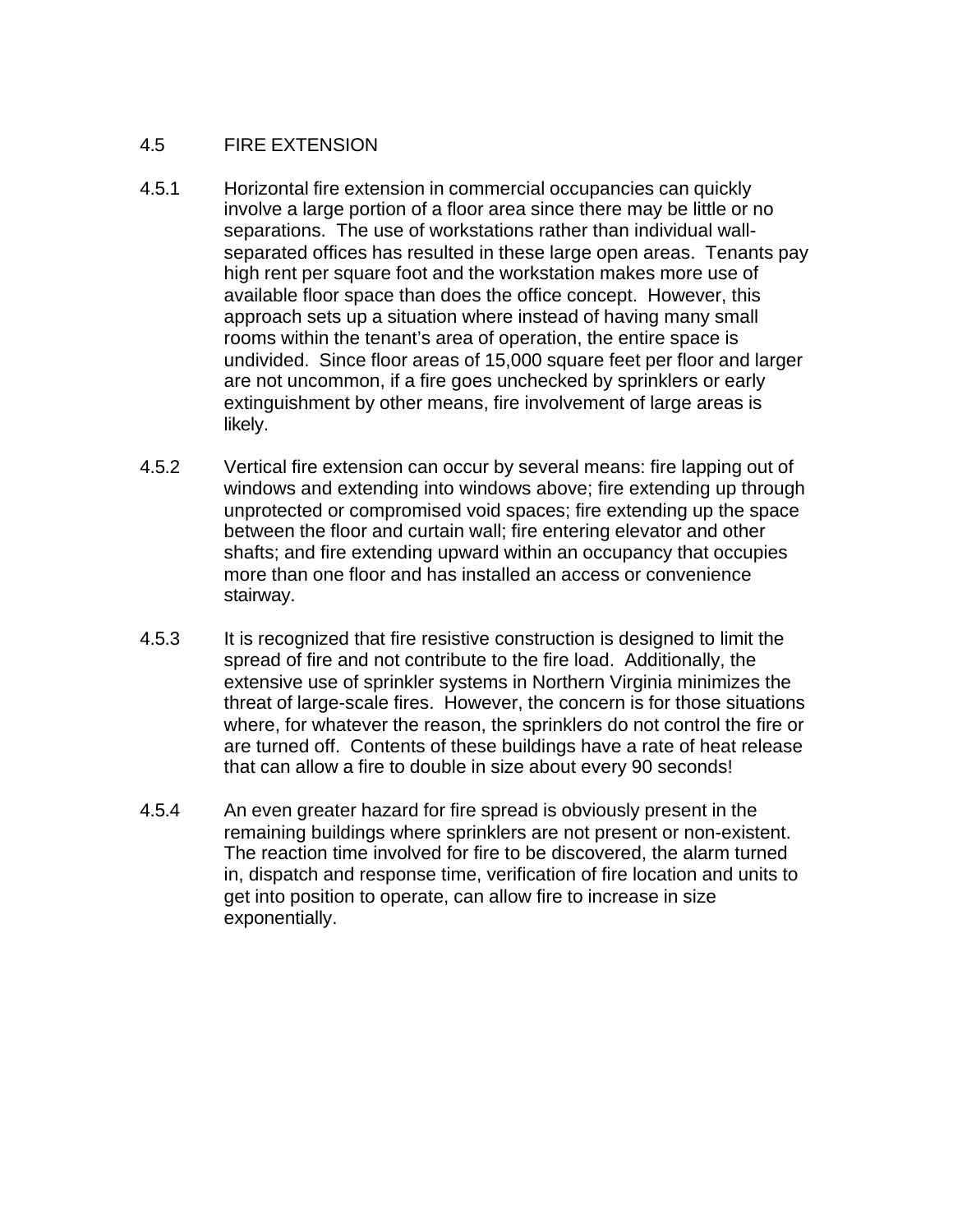- 4.5.5 Fire extension can also be a high concern if the fire is located in the lower two or three floors of a hotel high-rise. In hotels, mercantile occupancies including restaurants, bars, sundries, hair salons, gift shops and even clothing stores may be present. Meeting rooms, ballrooms, storage areas, and recreation areas may also contribute to the fire problem that is more similar to a commercial situation than what would be confronted on the floors containing the guestrooms. Fires in these areas can be quite severe, as the fire loading is higher than the light load in the guestrooms. For this reason, locating the fire and identifying what is involved is paramount in making strategic and tactical decisions. These same occupancies can occasionally be found in some office buildings.
- 4.5.6 In residential high-rises, many of the same problems listed above in 4.5.6 may also exist. These various occupancies are often viewed as amenities for the occupants of the complex, yet add a different dimension to the fire problem than would be expected in the residential part of the building. Since these occupancies may have a greater fire load, units must be prepared for rapid fire extension in larger undivided spaces than on the floors that are highly compartmentalized.

#### 4.6 HAZARDS ASSOCIATED WITH HOSELINE ADVANCEMENT

4.6.1 Most hose line operations in high-rise buildings will involve the use of standpipes. However, crews stretching lines for fires that are located on the first or second floor or below grade will most often not use the standpipe, but stretch directly from the apparatus. In his book "Fire Officer's Handbook of Tactics," John Norman states that "just because the fire is in a standpipe-equipped building does not mean that the first hose line should be stretched from the standpipe. In many cases, notably fires on the ground floor, it may be better to have the first hose line stretched off the apparatus rather than the standpipe. Normally, the routine handline stretch will be much faster, especially if preconnected lines are used, than if standpipe lines are used. An evaluation should be made of the locations of the fire in relation to the access." (Norman,  $2^{nd}$  ed. p. 143-144). The hazard is that crews may not be able to get to the standpipe connection if the fire is between them and that connection. Whenever the stretch will be made from the apparatus and not the standpipe, this must be communicated to other units. Later hose lines may indeed be deployed from the standpipe as the need for more lines is identified.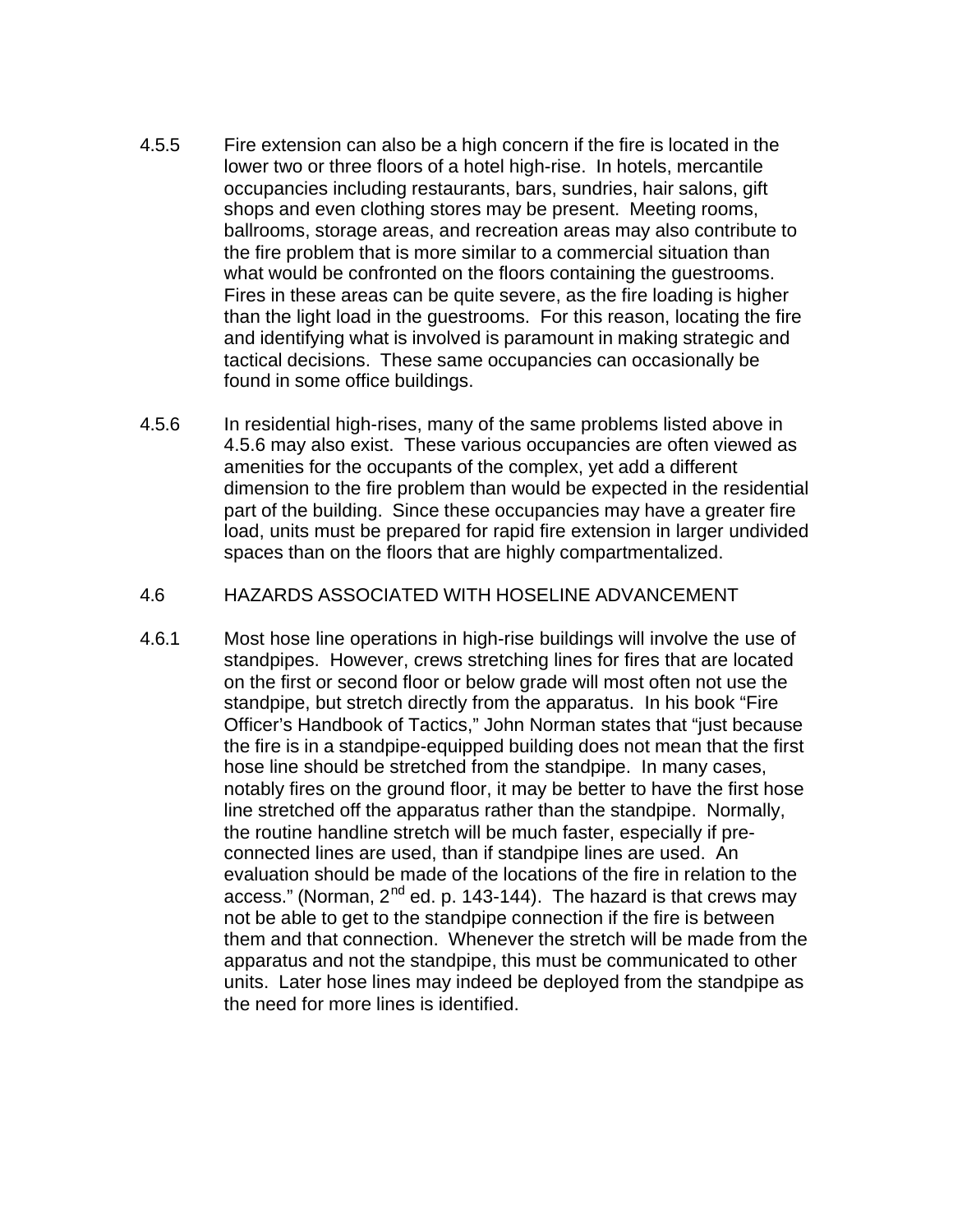- 4.6.2 Crews must drill on the deployment and use of standpipe lines. Standpipe packs provide the officers a great deal of flexibility in deciding the appropriate line for the attack. Lines that are deployed and charged in the stairwells must be deployed in such a way as to allow the line to be advanced onto the fire floor as easily as possible. Hose lines in stairwells are a tripping hazard, but a necessary part of the operation, and one with which members must contend. This is also a reason for clearly identifying what stairwell is being used for fire attack and which for evacuation.
- 4.6.3 In some circumstances, such as in commercial (office) buildings, the fire area can be several thousand square feet. At least 100 feet of 2 ½ inch hose will be part of every pack in these occupancies in order to ensure that proper flow and nozzle pressure is delivered. More members will be needed to handle a large attack line than a smaller one, and intense manual labor can be expected. Command officers will need to ensure that two engine crews are paired up to deploy and operate 2 ½-inch hose lines.
- 4.6.4 Although not required, officers should give strong consideration to 2  $\frac{1}{2}$ inch lines in advanced fires or fires above the  $20<sup>th</sup>$  floor in residential high-rises. A significant fire will require the use of 2 ½-inch lines and command officers will need to ensure that two engine crews are paired up to deploy and operate  $2\frac{1}{2}$ -inch hose lines.
- 4.6.5 Crews must also deal with the obstacles encountered in the various floors and rooms while advancing the lines. Office layouts using workstations will present a maze of furniture and partitions around which crews will have to negotiate. Fires that are located in other areas can present a myriad of obstacles that include stored and stacked furniture, stock, food handling carts, and bell station luggage carts.
- 4.6.6 Firefighters advancing hose lines into areas with suspended ceiling assemblies should always check for fire in the plenum above. The hazard here is the possibility of the ceiling assembly dropping on the crew resulting in their being trapped in the maze of cross-tees, hanging wire and electrical cable. Firefighters have died in situations where a suspended ceiling assembly dropped and escape was impossible.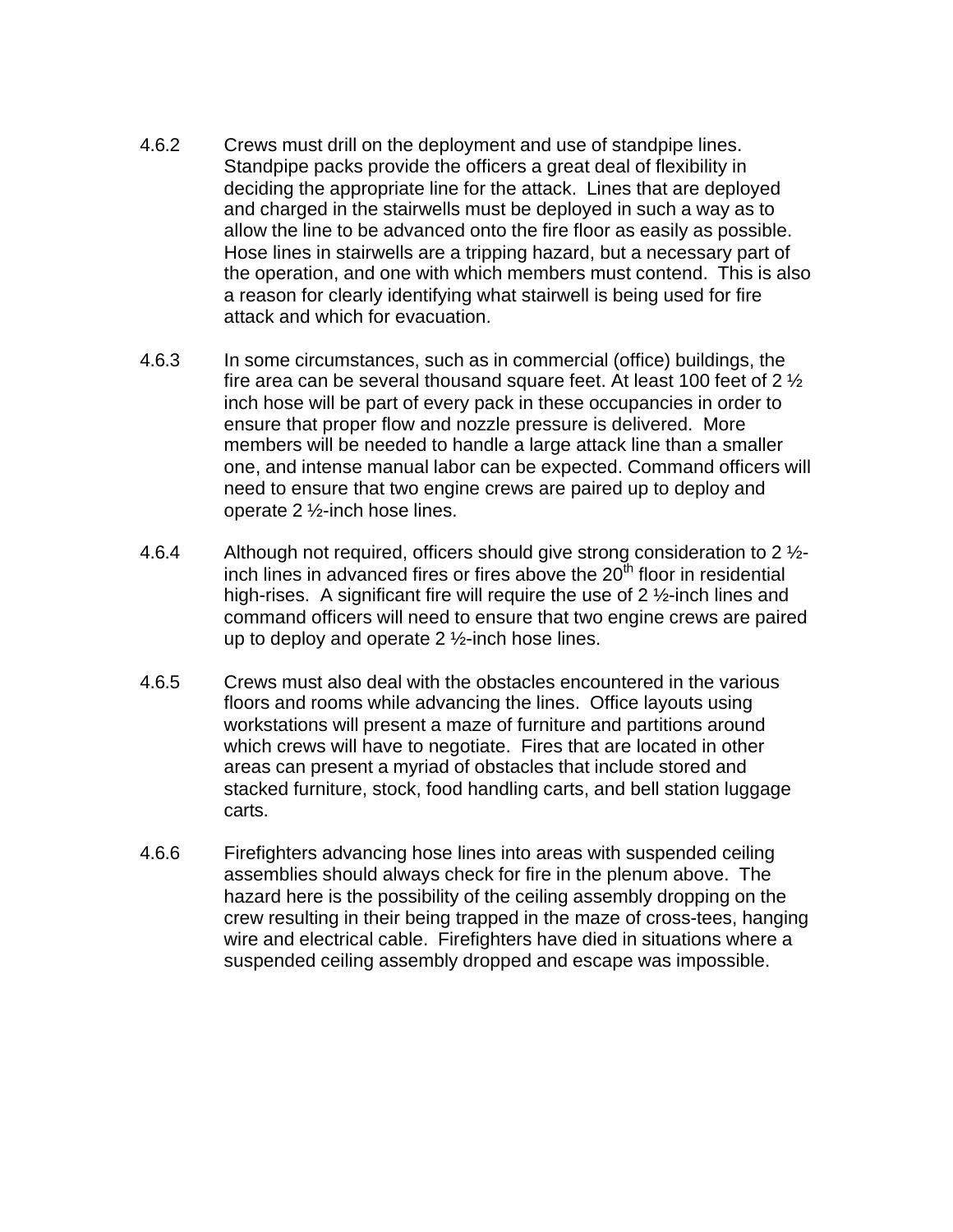## 4.7 OTHER HAZARDS

- 4.7.1 Floor length windows. Some buildings have windows that extend from floor to ceiling. These can be found in any occupancy type. Cases have been documented where windows have either failed or were taken out by firefighting crews. Members operating in these areas have nearly crawled right out of an open space. Extreme caution must be exercised when visibility is significantly reduced or non-existent. Members must be aggressive in their operations, while at the same time exercising caution, ensuring they do not crawl or walk out of an opening such as this.
- 4.7.2 If roof operations are required, beware of the presence of communications equipment, antennae, microwave dishes, and guy lines. Firefighters must be extremely cautious not to walk off the roof.
- 4.7.3 Open shafts. Open shafts have unfortunately led to serious injuries and firefighter fatalities. Similar to the situation outlined in 4.7.1, members must again be vigilant while carrying out their assignments in low or zero visibility environments. This caution must be exercised at all locations and floor levels in the building.
- 4.7.4 Grease ducts. Grease ducts may be present anywhere there is a food processing operation. Restaurants may be located off the lobby or mezzanine levels as well as the top of the building. However, other kitchen areas may be present for food preparation for banquet halls and ball room facilities. All of these will have grease ducts leading to the outside. In some cases, these ducts may run great distances, including the full height of the building exiting at the roof level. A fire in such a duct can lead to fire extension far removed from the cooking area should the duct be compromised or combustibles be close enough to be ignited.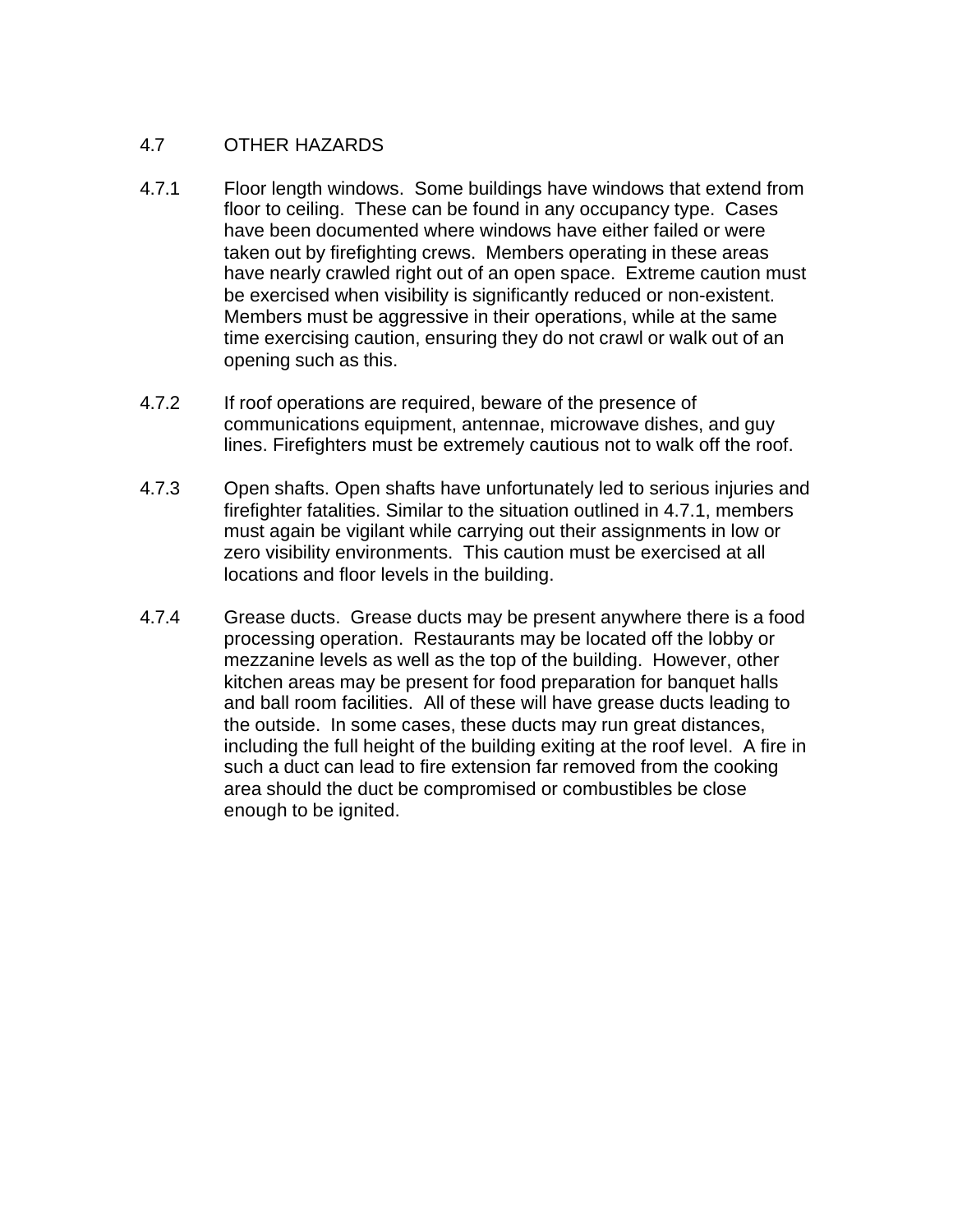- 4.7.5 Laundry, trash and mail chutes. These building features exist for the convenience of building occupants. However, they also provide an unobstructed path for fire travel upward. Cigarettes and other tobacco products sometimes are placed into one of these chutes, whether intentionally or not, and a fire results. Smoke can then spread to any level in the building and the alarm turned in to the fire department can be very misleading. Smoke may be reported on a floor far removed from the actual location of the fire, which is most likely in the basement or first floor loading dock area. An additional problem with laundry and trash chutes is the possibility of a bag of clothing or trash becoming suspended in the shaft. If this occurs just at or below the access door to the shaft, fire could enter the floor area if the door is opened to investigate. Sprinklers protect some of these shafts. Smoke from one of these fires will be cold and may show in some unexpected places as a result of its loss of buoyancy.
- 4.7.6 Utility shafts. As with other vertical shafts, utility shafts often run the entire height of the building. Plumbing and electrical components must enter and exit every floor level and these voids provide this access. Should fire or smoke enter these areas it can be transmitted upward, but may also move downward as well. In particular, fires involving kitchen and bathroom areas should be a signal that extension into one of these shafts is a possibility.
- 4.7.7 Dumpsters and compactors. These containers can be a particular hazard when attached to the building. Often, trash chutes allow rubbish to be deposited from any floor level and the shaft leads directly into the dumpster or compactor. A fire in such a container can contaminate a large part of the building with smoke and gases from the burning of anything that may have found its way into the container. While the possibility of fire extension exists, smoke and gas being communicated into the structure is the greatest concern.
- 4.7.8 Hazardous storage. Due to the wide variety of occupancies found in high-rises, many different products are often found within these structures. However, the greatest concern is for the storage of products used in the operation of the building and its amenities. Many hotel and residential high-rise buildings have pool facilities and the storage of the associated chemicals is just one example of what may be encountered. Additionally, paints and janitorial supplies are likely to be present at various locations in the building.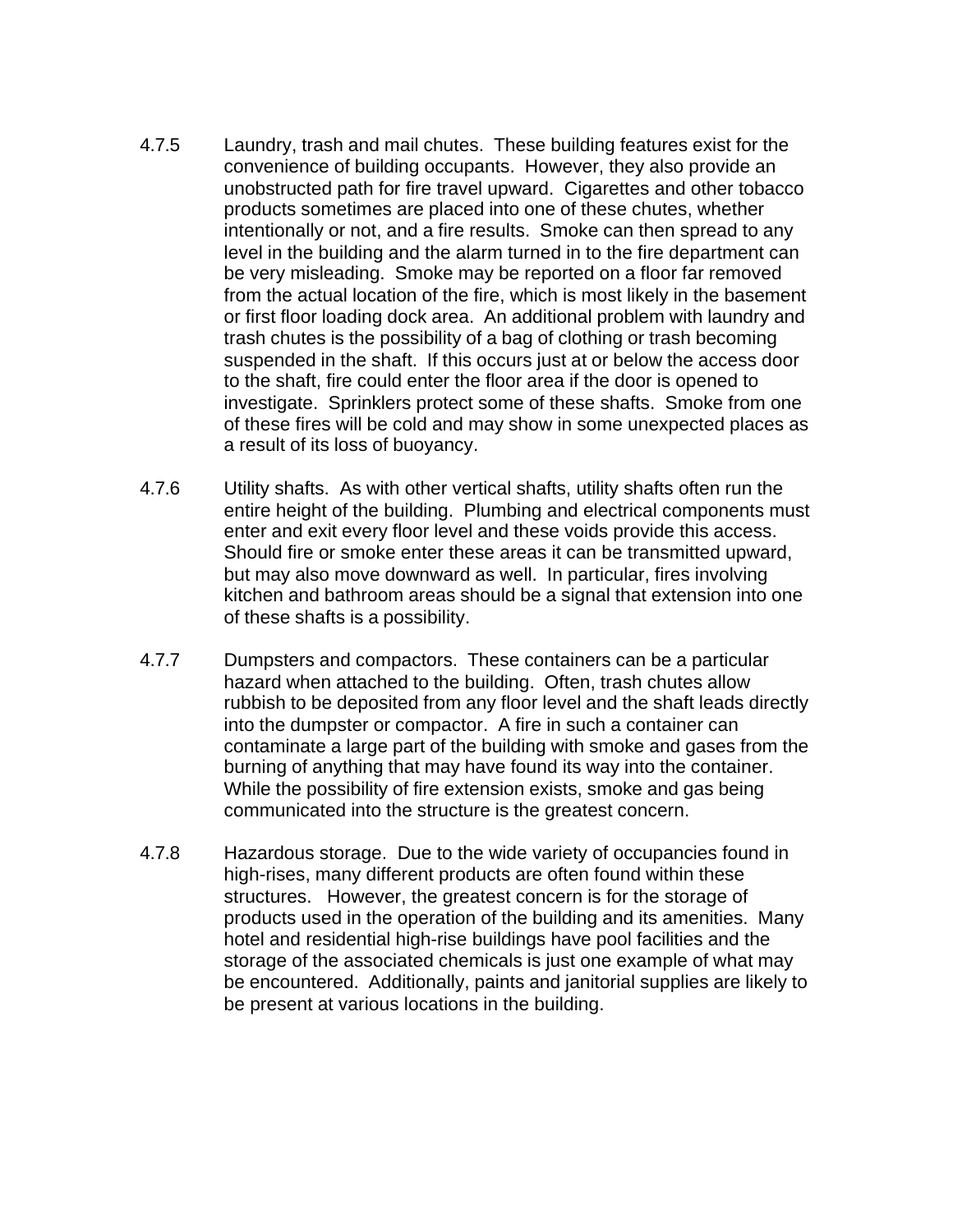- 4.7.9 Access or convenience stairways. Stairways which are installed for the convenience of its occupants traveling from floor-to-floor, are referred to as "accommodation stairways" and are installed for those tenants which may occupy more than one floor. These stairs allow the tenant to move throughout their occupied space without using public stairwells or elevators. There is no requirement for these stairs to be enclosed. Should fire occur within this type of occupancy, it can easily spread to all the floors serviced by these stairs. Obviously, this hazard is most significant if the fire occurs on the lower floor of the specific tenant space.
- 4.7.10 Electrical vaults. These rooms may be present almost anywhere within the building. High-rise buildings are obviously large structures, and the infrastructure necessary for these buildings is quite extensive. High voltage electrical vaults are necessary to service the vast electrical needs of high-rise buildings. Firefighters operating in obscured visibility must be extremely careful not to inadvertently enter one of these rooms. Firefighters that come across a metal door that opens toward them should suspect one of these type rooms. While most have been removed, members must continue to beware of the possibility of the presence of PCBs.
- 4.7.11 Falling glass and debris. As fires become more severe and the outer skin of the building is compromised, great care must be exercised in the protection of firefighters, evacuees, and spectators from falling materials. Shards of glass have been known to travel great distances in windy conditions and can be extremely dangerous. Protection must be provided for firefighters operating apparatus, hose lines and those entering and exiting the building.
- 4.7.12 Buildings that are under construction. Units that respond to fires in high-rise buildings under construction must carefully evaluate the stage of completion of the building.
- 4.7.12.1 If concrete work is still underway and the formwork is in place and burning, members must not be committed to the interior for operations. Every effort must be made to fight the fire from exterior positions as the formwork holding the not yet cured concrete up is being destroyed.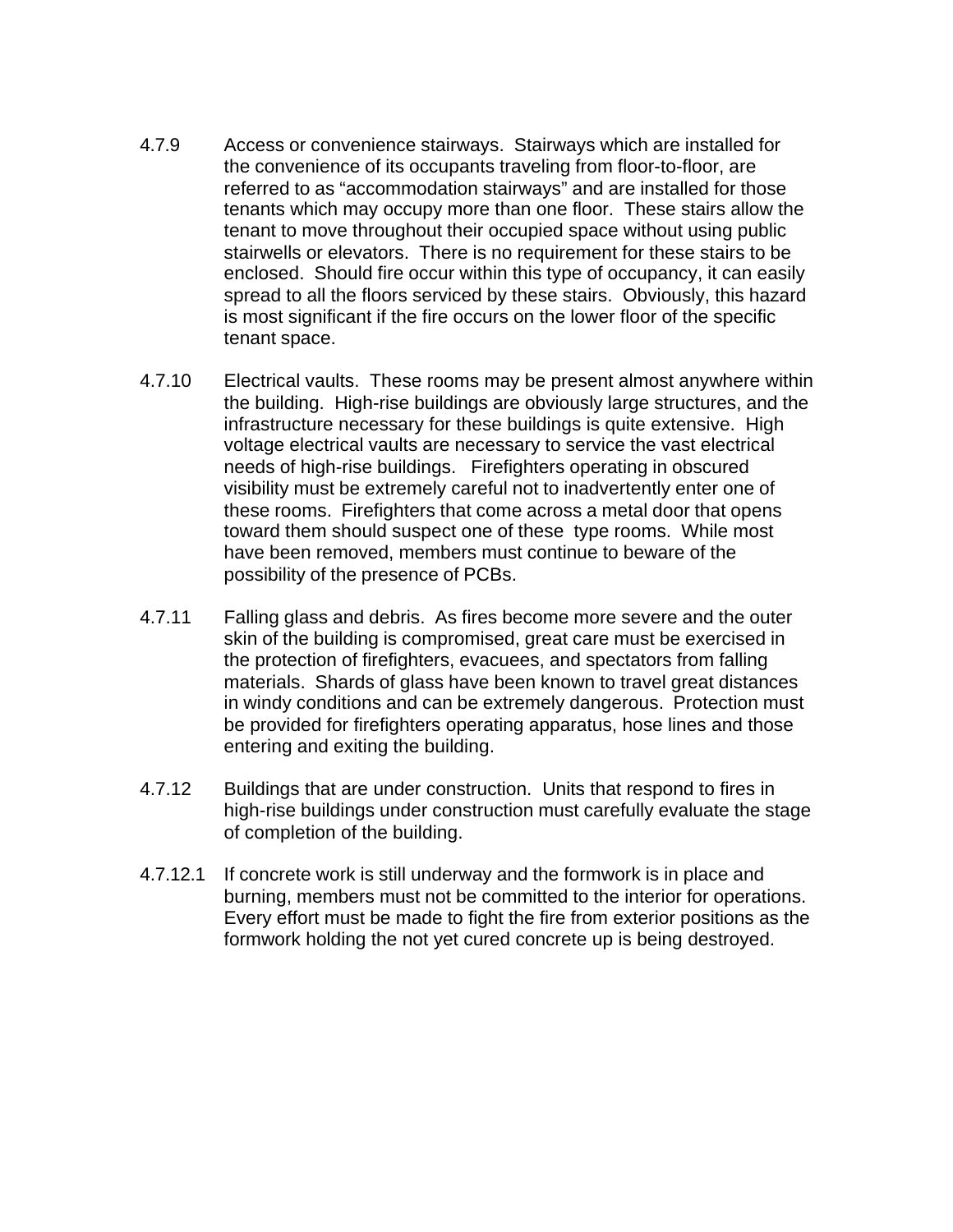- 4.7.12.2 Heavy caliber streams will probably be necessary if the fire is located on upper floors. Use of tower ladders, ladder pipes and squirts is recommended. A severe hazard associated with this situation is falling debris. Construction materials, tools, and other items not attached may be washed off the building by these streams. Officers must ensure that the perimeter of the building is secured to avoid injury from these falling items.
- 4.7.12.3 Members must also consider the possibility of propane cylinders being involved. In addition to the possibility that cylinders are the source of the fire, explosion hazards and the threat of cylinders dropping off the building, must be considered.
- 4.7.12.4 The potential collapse of walls or portions of walls must also be taken into account. Buildings under construction often have sections or pieces of the outer skin of the building fastened into place along the floor lines. Fire impinging on these wall sections can cause the connections to fail and drop the section.
- 4.7.13 High security areas. Various businesses and agencies have the need for high level security. Accessing these areas for search or fire attack may be challenging and forcible entry may be necessary. Additionally, due to security needs, occupants of these areas may be very stubborn in evacuating even though the fire department deems it to be in their best interest.
- 4.7.14 Radio communications. Many companies will be conducting operations at a high-rise fire. Communications between these operating units and command functions is imperative for a successful outcome. However, due to construction of the buildings, fire department radios often do not function as well as they might under normal circumstances. This must be recognized and addressed as best as possible. Use of the other building communication systems, when available, can enhance our ability to communicate.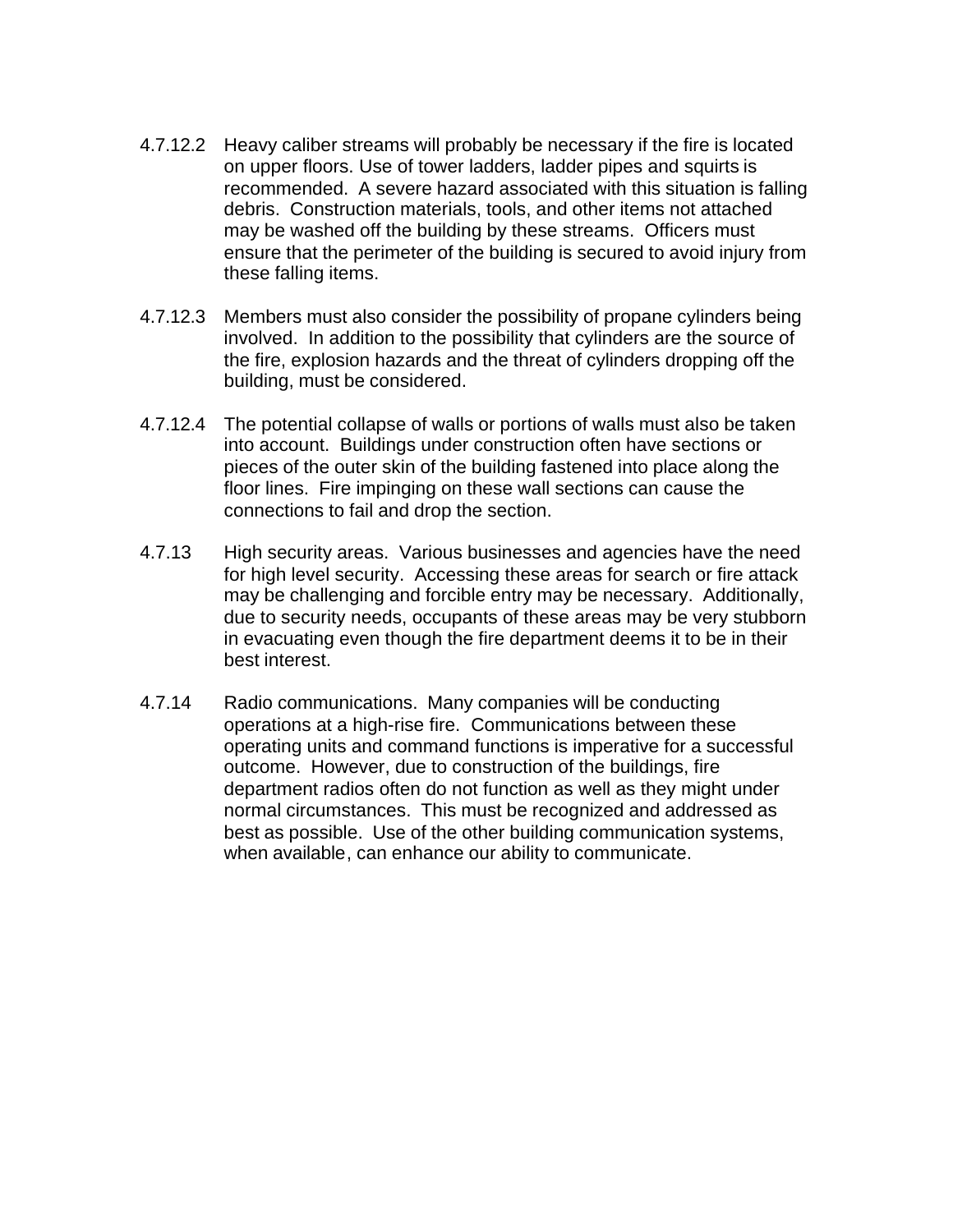# **5 FIRE OPERATIONS**

### 5.1 STRATEGIC FACTORS

- 5.1.1 High-rise fires present the same needs as most other fires in structures. However, there are many more problems that are unique to these buildings and the demands placed upon our operating forces in order to manage one of these fires. As with other building fires, officers must always assess the risks and benefits associated with each operation. Certainly, we are willing to take a greater degree of risk to save a life than we would once civilian life hazard has been negated.
- 5.1.2 A study of operating procedures used by several metropolitan fire departments reveals that there are common needs that must be met in battling a high-rise fire and managing the operation of the fire department units. As Francis Brannigan points out, the chief is NOT in charge of the fire. The chief is in charge of the fire department's efforts to suppress the fire. However, chief officers must realize that the unit assignments outlined in this document are based upon typical common tasks in a priority order. This in no way relieves the chief of making adjustments to any assignment as is deemed necessary based upon the specific problems encountered at the incident.
- 5.1.3 Los Angeles, Philadelphia and New York City fire departments have all developed extensive operational procedures for these fires. Common among all is the identification of key assignments for chief officers that are critical to the success of an operation. In addition to overall command, chief officers may also be used in tactical command positions that include directing operations on the fire floor, lobby control, search and evacuation, planning and logistics, and others as needed by the incident commander. While not every one of these assignments will be needed or made at every high-rise fire, each must be considered by Command and implemented early as indicated.
- 5.1.4 Due to the need for an unusually high commitment of resources, the process of control and accountability of each unit is of even more significance and this is a function of not only the incident commander, but the command structure that is implemented. **An exceptionally high level of discipline will be required of all officers and members during high-rise operations. Failure to follow any portion of the operational plan can lead to a break down of the entire operation and could result in firefighter casualties.**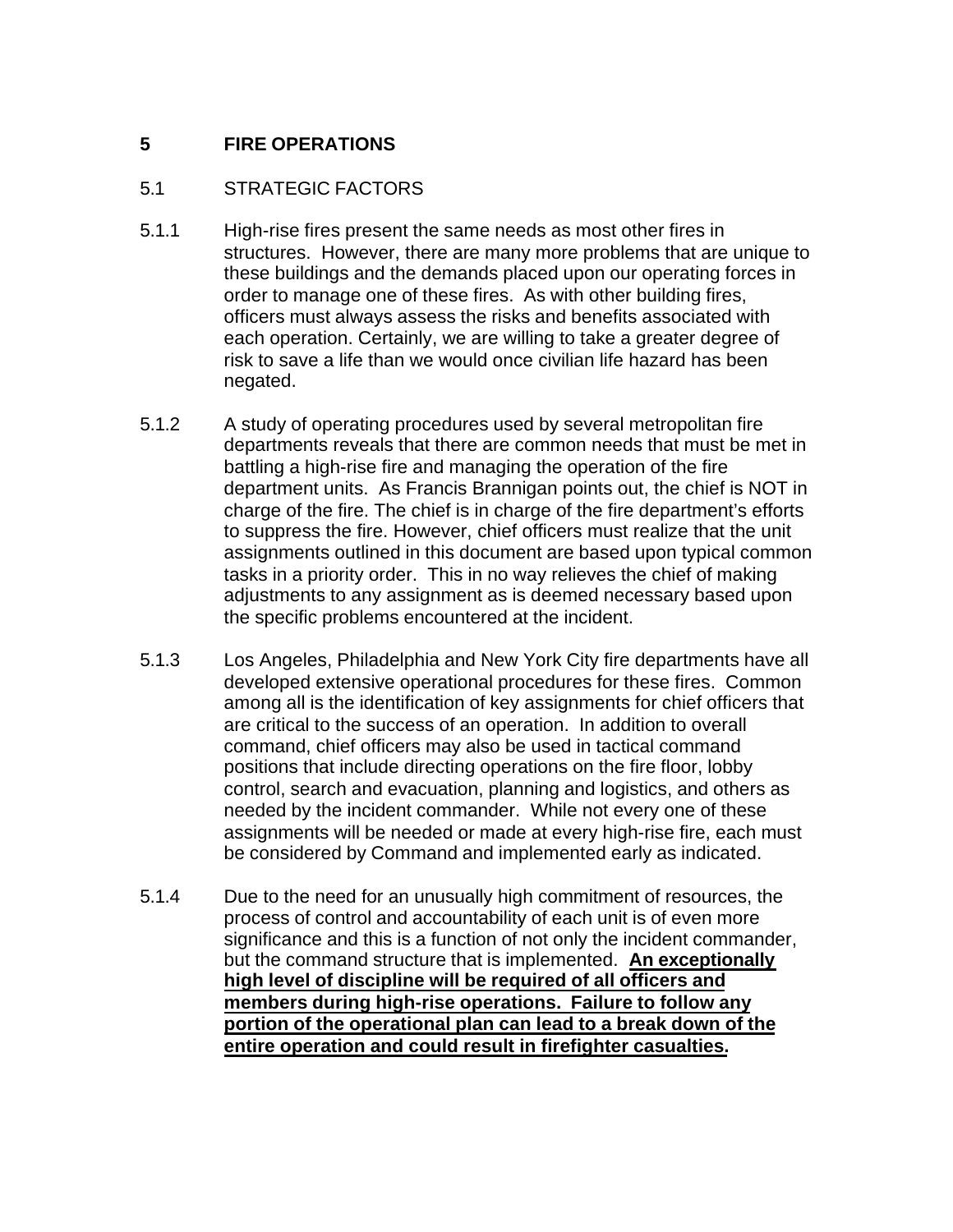- 5.1.5 The operational plan for high-rise fires must consist of five basic points:
	- Determine fire floor.
	- Verify fire floor.
	- Control occupants.
	- Control of building systems.
	- Confine and extinguish the fire.
- 5.1.5.1 Determine the fire floor from information on dispatch, information from building occupants, and by checking annunciator panels or fire control room indicators.
- 5.1.5.2 Units must investigate to verify the exact location of the fire, including the specific location on the fire floor and the extent of fire involvement.
- 5.1.5.3 If necessary, evacuation of the immediate fire area may be needed as well as facilitating movement of people already in the stairwells. Sizeup may also indicate that control of occupants will be accomplished by protecting in place. If there are more than two occupied floors above the fire, a Search and Evacuation Group or, if needed, Branch should be established.
- 5.1.5.4 Building systems must be brought under the control of the fire department. At a minimum, this must include control of the elevators, fire pump, and air handling system(s).
- 5.1.5.5 The fire must be confined before being extinguished. Obviously, putting the fire out accomplishes both but a rapidly extending fire may make this impossible. The critical point is identifying the extent of fire, and stopping it from gaining more headway once operations begin.
- 5.1.6 Chief officers should be assigned to tactical command positions early into an incident in order to establish and build the proper command structure that efficiently and safely manages the incident. This enables the incident commander to keep company officers out of command level roles and allows them to supervise their company's activities. This also keeps each company functioning as a complete unit, improving the ability to carry out the long list of tasks in the operation.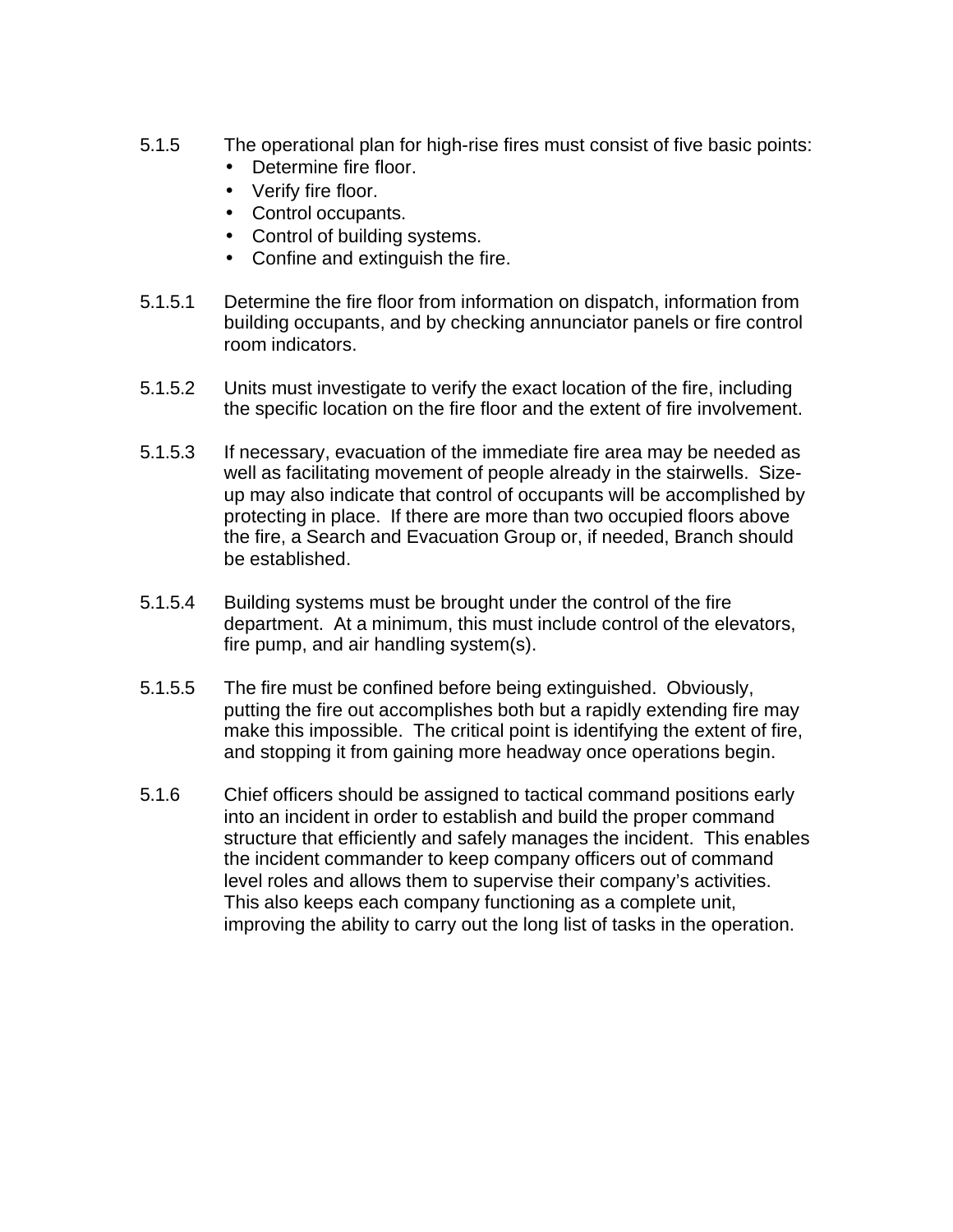- 5.1.7 Fire load characteristics are also a consideration and knowledge of those characteristics provides an understanding of fire behavior in high-rise environments. The 17<sup>th</sup> edition of the NFPA Fire Protection Handbook states that fire load in general office space is about 7.7 pounds per square foot. A conference area is about 5.9 but a file area jumps to over 16 pounds per square foot! All of these are typically higher in government buildings, of which there are many. The useable floor space on each floor of one of these buildings can easily exceed 25,000 square feet. The combustibles involved can release 16,000 to 18,000 Btu per pound. It is possible for these fires to double in size in as short a time as 90 seconds. A tremendous amount of heat is generated in a very short amount of time and is confined because of the energy efficient nature of high-rise construction.
- 5.1.8 Exposure protection not only involves checking the floor above, but also requires companies to be assigned to check areas extremely remote from the fire floor. Fire can extend via hidden voids and break out many floors away from the original fire. Additionally, exposure protection includes minimizing fire extension on the floor of involvement itself.
- 5.1.9 Ventilation, forcible entry, and fire attack must be coordinated. A significant fire may be present on a floor that has confined itself to that floor but also prevented any heat and smoke from venting to the outside. Punishing conditions should be expected.
- 5.1.10 Wind conditions, in terms of force and direction, must be determined near the fire. At high-rise fires, wind conditions at the level of the fire can be much different from what is happening at ground level.
- 5.1.11 At residential occupancies, ventilation is more likely to be performed than at commercial occupancies. In residential high-rise fires, companies that are assigned to vent the fire floor should take the time to open a window on the same side of the building as the fire and check the wind conditions before opening the fire floor. Engine crews should not open doors into the fire area until this information is relayed to them, or, risk being driven off the floor or seriously injured should fire be blown over them. (Please refer to the horizontal ventilation section of the truck company operation book).
- 5.1.12 Members must understand and accept the fact that while aggressive fire attack, ventilation, and search is crucial, considerably more time will be necessary to coordinate and carryout the various tasks correctly. Communication is essential for units to operate in concert with one another.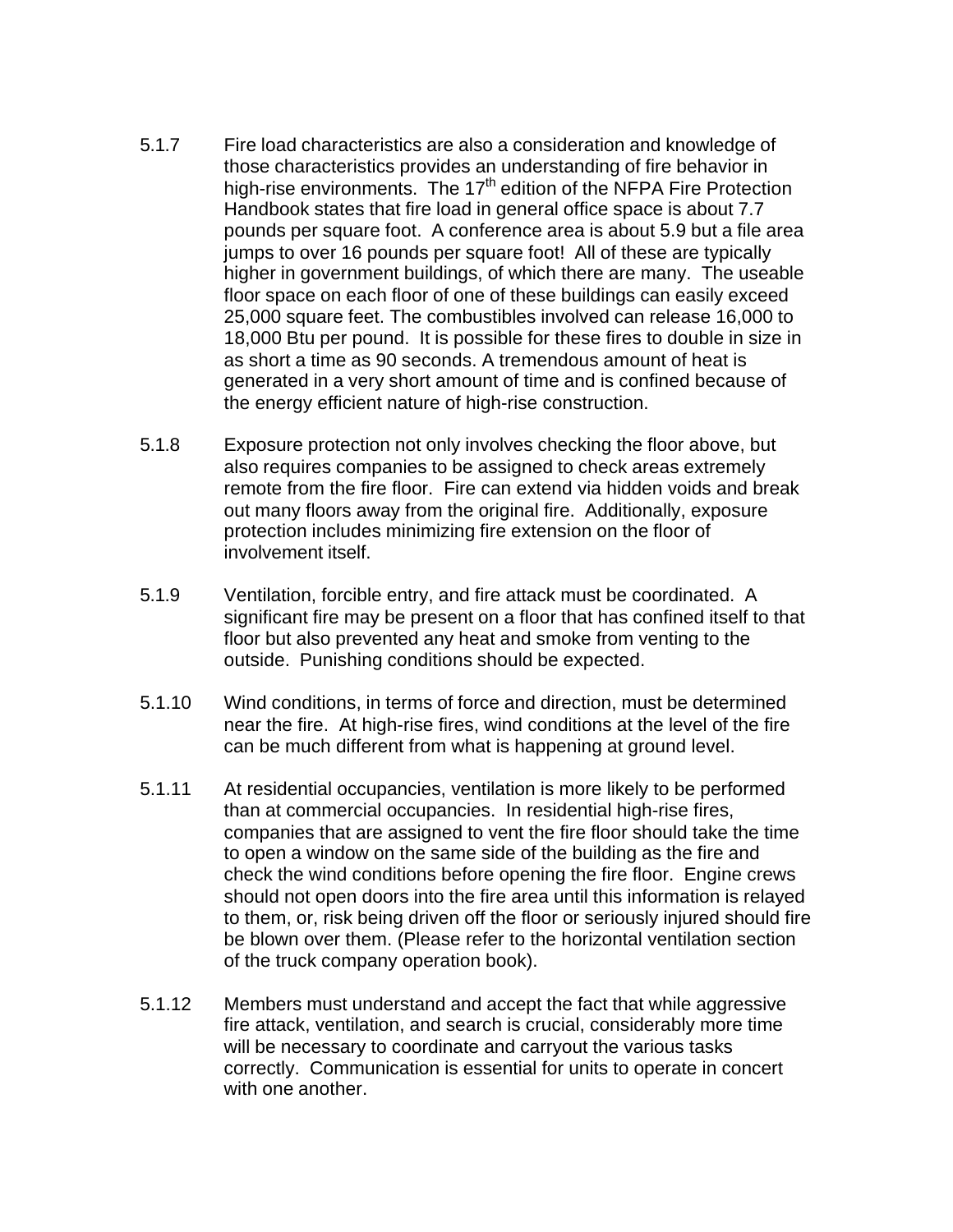- 5.1.13 While it is also recognized that high-rise fires tend to be thought of as being out of the reach of exterior master streams, this is not always the case. Further, use of heavy caliber streams inside is also possible and has actually been done at major high-rise operations.
- 5.1.14 Consider the time needed to assess the situation upon arrival of the first units, gather information from annunciator panel or fire control station and building personnel, identify and confirm fire floor, proceed to that floor, locate the fire on the floor, and prepare to operate. All members must realize that this time frame can easily exceed 10 or 15 minutes, depending upon the size of the building and complexity of the situation. For example, at a fire on the sixth floor of an office high-rise, only eleven minutes elapsed from the time the fire department received the call until fire was out the windows! By the time crews got into position, only five floors above ground level, two 2½-inch lines could not advance on the fire.
- 5.1.15 The first chief at the scene must establish Command. Other chief officers will be engaged in tactical command positions. The second due battalion chief will assume the first of these positions. In most cases, this will be as the chief in charge of fire attack on the fire floor(s). Other chiefs should be placed in command of major undertakings such as evacuation, lobby control, staging, or planning.
- 5.1.16 As with every IDLH situation, a Rapid Intervention Team must be established. The R.I.T. must be located at a minimum at Staging, two floors below the fire. The optimum location for the R.I.T. is the attack stairwell one floor below the fire floor and within contact of the attack officer, thus enabling rapid deployment when and if needed. This must be no farther away from the floor of operations than Staging at two floors below.
- 5.2 RESOURCES FOR FIRES IN HIGH-RISE BUILDINGS.
- 5.2.1 The minimum initial alarm assignment for a high-rise fire consists of:
	- 4 engines
	- 2 trucks
	- 1 rescue
	- 1 EMS unit
	- 2 battalion chiefs
- 5.2.2 Companies shall position and report as follows unless otherwise directed by the incident commander: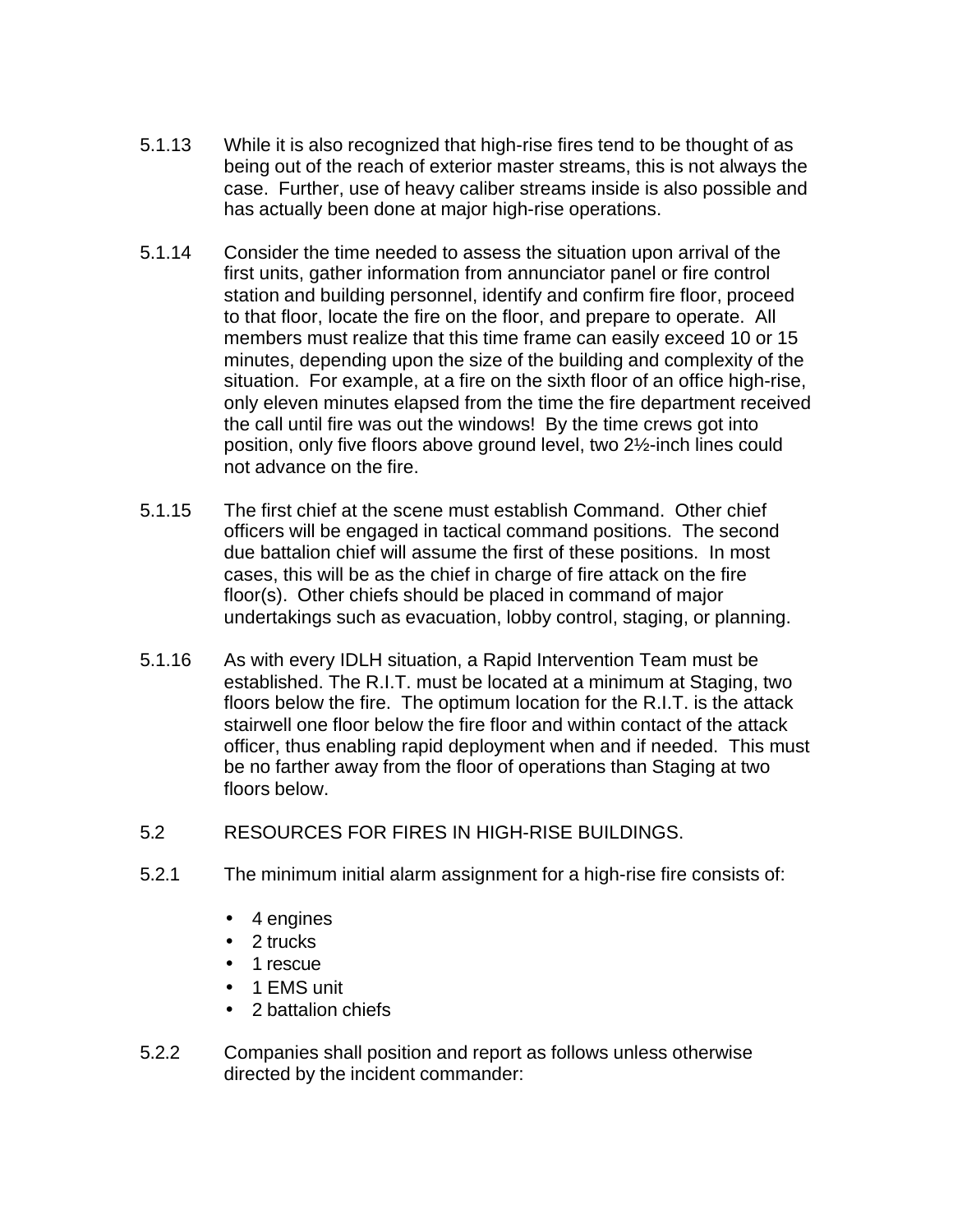- 5.2.2.1 The first due engine should park in proximity to the building so as to not block access by other apparatus, abandon the rig, and all members proceed to the lobby to continue size up. If a fire is confirmed, Command shall be assumed by the **third due** engine or the first due chief, whoever is on the scene first. Officer and crew shall then proceed to the reported fire floor, along with the crew of the first due truck or rescue, to verify the location and extent of fire and commence firefighting operations. If the truck or rescue is delayed, the engine should proceed up to the reported fire floor. The officer must exercise his or her discretion on committing to an attack position prior to any other company arriving on the fire floor.
- 5.2.2.2 The second due engine shall establish water supply. The remaining crew reports to the fire floor immediately to assist the first engine.
- 5.2.2.3 The third due engine should ensure that all four sides of the building are viewed, if possible, and report that information via radio. If the chief has not yet arrived, the officer shall assume Command and establish a command post in the lobby at the fire control room or station if one exists. The crew shall be deployed to establish lobby control and assist with control of elevators and other building and communication systems. Once the chief assumes Incident Command, the officer of the third engine should then be assigned to assume command of the lobby control function.
- 5.2.2.4 The fourth due engine should establish water supply to secondary standpipe inlets if present. If so, the driver will have to remain with the apparatus. The crew should then proceed to the floor above the fire. This engine will work with the second truck company checking for extension and for occupants.
- 5.2.2.5 The first due truck should park on side "A" unless fire location can be readily identified. If so, the truck should then park on the fire side of the building if it is accessible.
- 5.2.2.5.1 If smoke or fire is showing in a residential or hotel occupancy, and the fire area is within reach of the aerial device, the aerial should be raised and placed to a location accessing the unit involved. The ladder should NOT be placed to a window or balcony showing fire unless there is someone at such a location in need of rescue. If the apartment or unit is totally involved, then the aerial should be raised to an adjoining unit. If there is no need for the aerial, or if the fire floor is out of reach, the crew goes in together.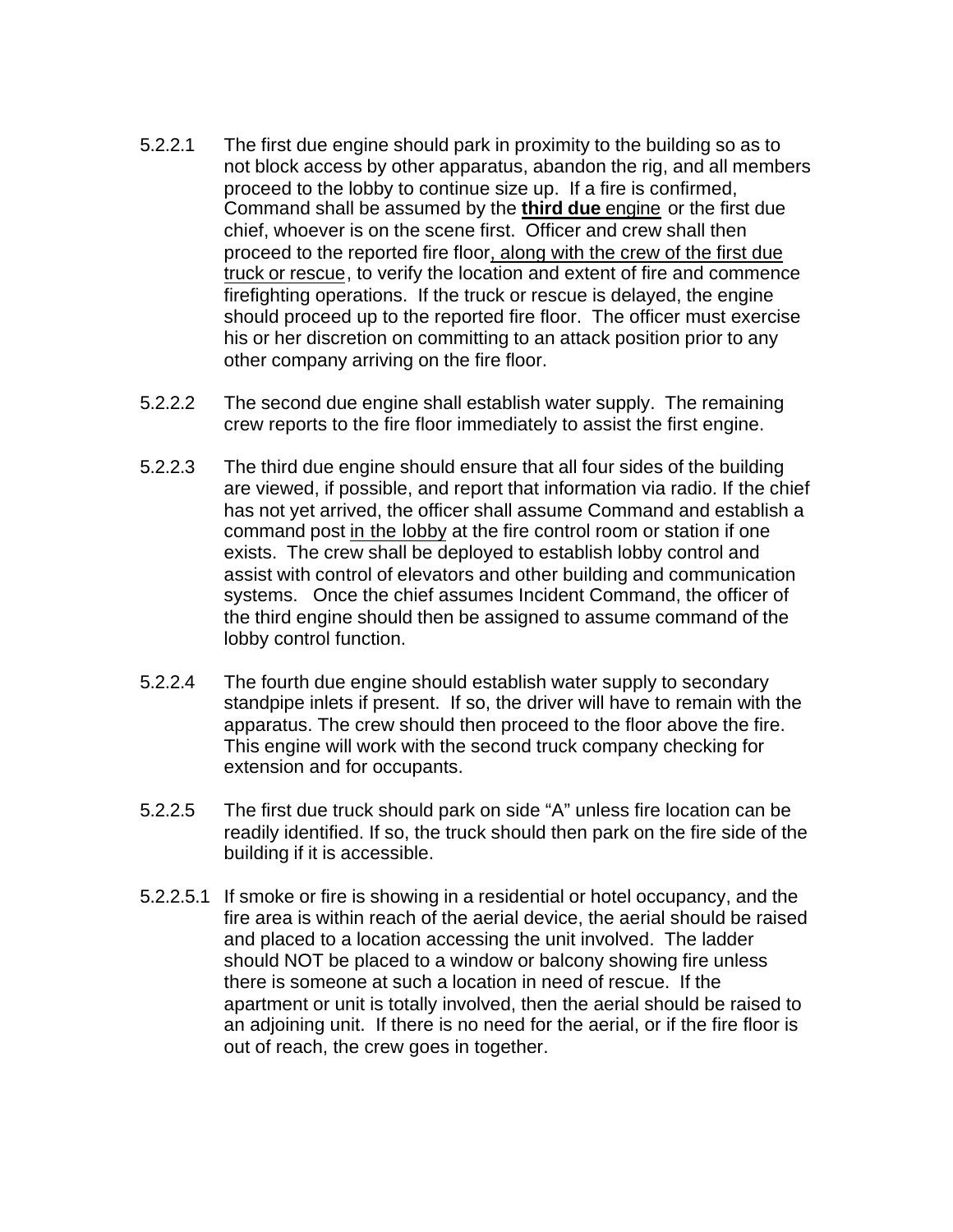- 5.2.2.5.2 Several factors should be considered when the officer makes the decision to use or not to use the aerial:
	- The various irregular shapes (H, T, Y, L, etc.) of these buildings make it extremely difficult to locate the truck near the fire apartment without some visible indication of smoke or fire from the outside.
	- The vague information normally provided in the initial reports of smoke on one or more floors is often inaccurate until the first units actually go to the reported floor to confirm the location and extent of the fire.
	- If the original location is not correct, tiller trucks require two members to relocate if necessary. These trucks also usually require two members to set the jacks for aerial operations.
	- The interior responsibilities of the truck on the fire floor or as the R.I.T., are critical and in most cases require at least three members.
- 5.2.2.5.3 When the truck crew is required to operate utilizing the aerial, as might be the case in an obvious rescue situation, Command **must** be advised. A SECOND ALARM SHOULD HAVE BEEN TRANSMITTED AND IT IS IMPERATIVE THAT THE INCIDENT COMMANDER ENSURE THAT OTHER TRUCK OR RESCUE COMPANIES ARE ASSIGNED TO SUPPORT THE ENGINES OPERATING ON THE FIRE FLOOR(S).
- 5.2.2.5.4 If the first due truck is a tower ladder, the unit should be positioned as above. However, the crew may ride the bucket up to the fire floor. The officer will have to determine whether to enter the building directly into the involved unit, based upon fire conditions and obvious rescue needs, or to enter by way of an adjoining apartment. This MUST be communicated to the first engine and the battalion chief!
- 5.2.2.5.5 If the building is office or other commercial occupancy, the entire truck crew should enter the building and go up with the first engine.
- 5.2.2.6 The second due truck should also position to utilize the aerial to fire floor if within reach. The first truck, prior to arrival of the second, should communicate this information.
- 5.2.2.6.1 Again, if the building is of residential or hotel occupancy and the fire is within reach of the aerial, it should be raised to the level of the fire floor. This aerial should remain ready for specific placement as needed.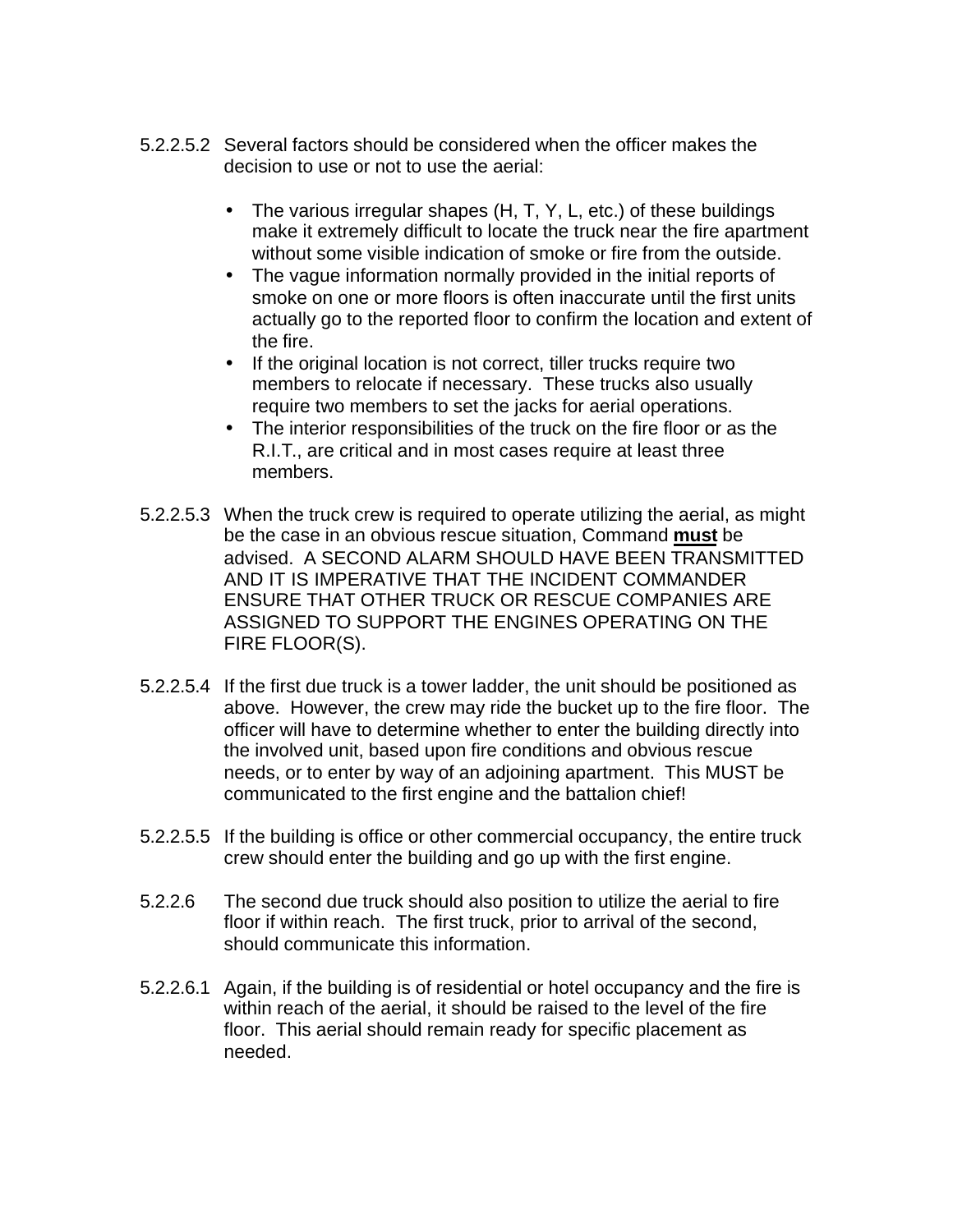- 5.2.2.6.2 If the second due truck is a tower ladder and operating with a crew of three, the operator should provide power to the bucket, enter the bucket, and raise the tower to the level of the fire and remain ready for placement as needed. **The operator shall not raise the bucket to a point above the fire except to make an immediate rescue!** If the tower ladder has a crew of four, the officer can split the crew into interior and exterior teams to accomplish the same objectives.
- 5.2.2.6.3 The crew of the second due truck proceeds to the floor above the fire and will work with the crew of the fourth engine.
- 5.2.2.6.4 If **immediate** rescues are indicated and within reach of the ladders, one or both truck crews may have to engage in removal operations. **THIS MUST BE COMMUNICATED TO COMMAND!!!!**
- 5.2.2.7 The rescue company must park away from the building and entire crew proceeds to the attack stairwell one floor below the fire floor as the R.I.T. If this unit arrived before any truck, the crew goes to the fire floor WITH the first due engine. (See note below). The rescue company's vehicle must NOT park close to the building as access for engines getting in to supply systems, trucks positioning for aerial use and ambulances moving in and out of the area with patients, must be maintained. The crew should take their tools and walk up to the building. If a truck is on the scene, the rescue shall proceed to the attack stairwell just below the fire floor to assume R.I.T. duties.

*NOTE: IF THE RESCUE COMPANY ARRIVES ON THE SCENE BEFORE THE FIRST DUE TRUCK, THE RESCUE OFFICER MUST CONFIRM BY RADIO THAT THE RESCUE WILL TAKE THE TRUCK'S DUTY ON THE FIRE FLOOR AND THE TRUCK WILL BE R.I.T. TO AVOID CONFUSION OR MISUNDERSTANDING. THIS CHANGE IS TO BE INITIATED BY THE RESCUE OFFICER AND ONLY AFTER THE RESCUE IS PHYSICALLY ON THE SCENE AND CONFIRMS THAT THE TRUCK HAS NOT YET ARRIVED.*

5.2.2.8 The EMS crew should be assigned to initial EMS duties. The crew should assemble their EMS equipment onto a stretcher and proceed to the lobby. If the EMS unit is staffed with members trained as firefighters, the crew should have their protective clothing and SCBA with them. If an EMS supervisor has responded, he or she shall report to the command post. Should multiple patients be encountered, the EMS supervisor should be appointed to the EMS Branch position.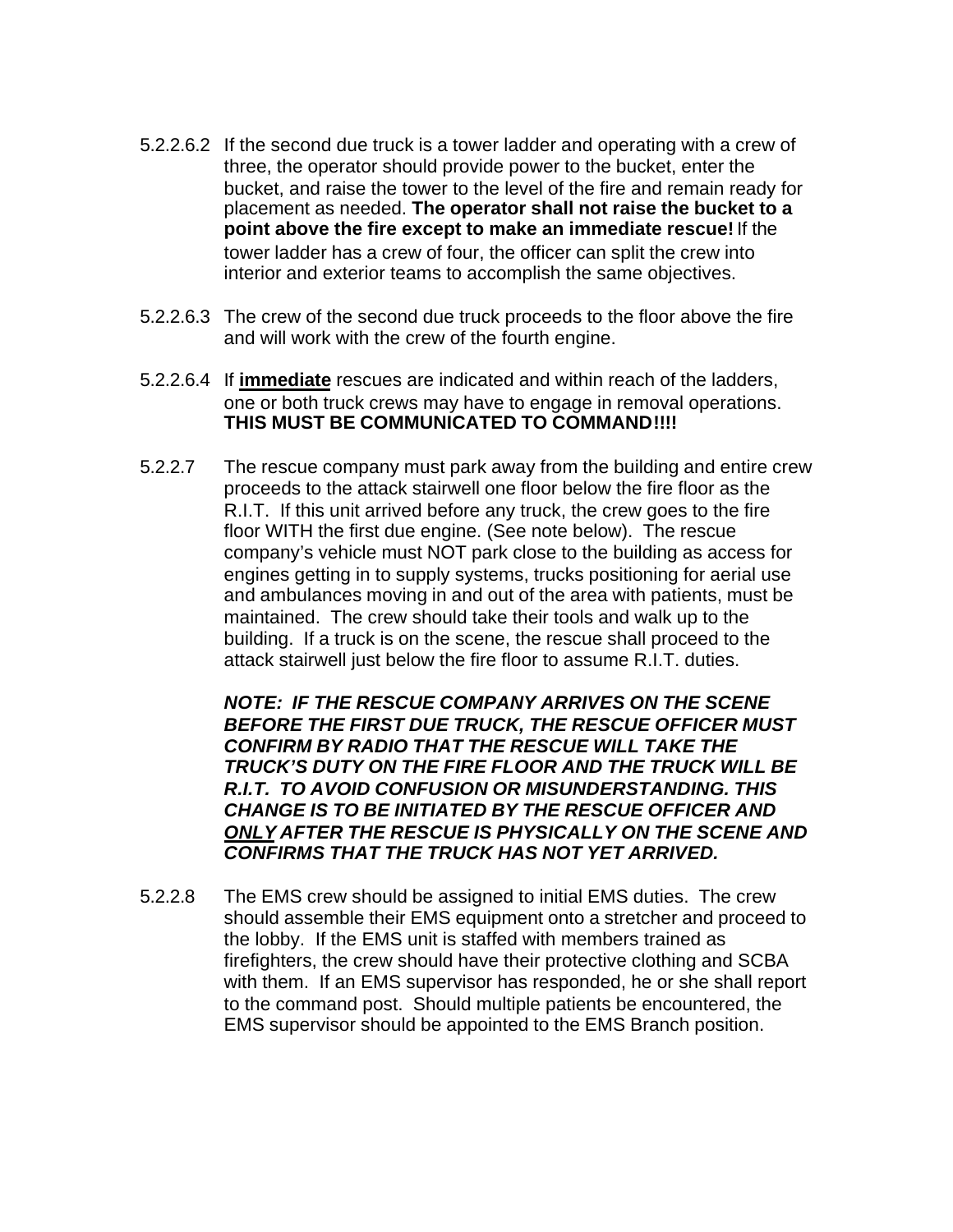- 5.2.2.9 The first due chief shall immediately gather all available information from companies already at the scene and assume Command. If a fire control room is present and the third engine has arrived, initial Command by a company officer should have been set up. The chief must exchange information and then assume Command setting the command post at the chief's vehicle. The chief can elect to use an area of the lobby near the fire control room as the command post *if* there is a large lobby where control of the area at the command post can be achieved.
- 5.2.2.10 The second due chief shall proceed to Command for briefing and then go to the fire floor. It is expected that this chief will assume command of the fire attack operations on the fire floor, unless directed otherwise by Command.
- 5.2.3 Experience has shown the need for early escalation of resource commitment when a fire is confirmed in a high-rise. If smoke or fire is showing, or once a fire is confirmed within the structure, requests for additional resources must be considered quickly. Experience has also indicated that a routine fire in a high-rise building will require more resources than a similar fire in other structures. Additionally, the reaction time for units to move into operational positions is longer in a high-rise. Requests for additional alarms must be based upon information as to the severity of fire conditions as well as the occupancy involved. Smoke showing from the balcony of a residential occupancy does not necessarily indicate a major fire within the building. The incident commander should evaluate anticipated additional resources and make requests for additional alarms commensurate with the seriousness of the situation. It is also recognized that a serious fire in a high-rise can rapidly engage a large amount of resources. **Due to the nature of fire spread; size of individual floors; and the time required to carry out tasks such as forcible entry, search for victims and extension of fire, fatigue, and heat conditions, a working fire in a high-rise can be expected to require a greater alarm, and occasionally, several alarms. Command officers also should consider requesting an additional rescue company to supplement the operation.**
- 5.2.3.1 A working fire in a high-rise often is not apparent from the exterior of the building. A serious fire can develop in a location that is remote from the exterior skin of the structure. A report of "nothing showing" needs to be aggressively investigated. Additional signals that are received on the annunciator panel(s) in the fire control room are a strong indicator of an advancing fire.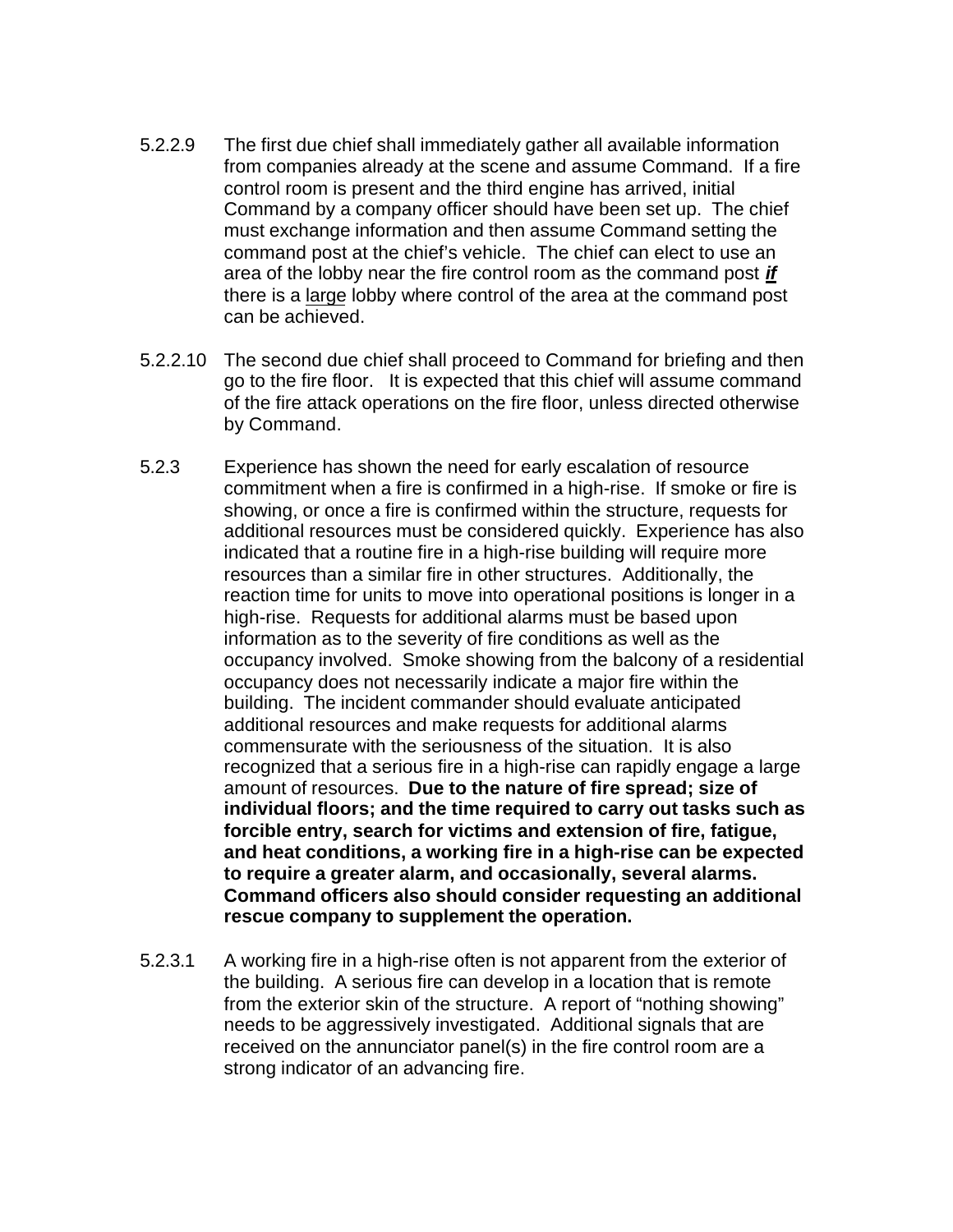- 5.2.4 Every alarm after the first alarm will bring at least three engines, one truck, and one battalion chief. Additional response may also include deputy or assistant chiefs, light and air units, and other special response units as needed.
- 5.2.5 The incident commander is responsible for ensuring a R.I.T. is assigned. This is one reason for the request for a second rescue company. Strong consideration also should be given to assigning a R.I.T. task force or at least an engine company along with the rescue company to the R.I.T. at a serious high-rise fire.
- 5.2.5.1 The need for the commitment of these additional resources has been demonstrated at high-rise building fires in Northern Virginia and around the country. A long list of staff-intensive assignments is identified and described in Section 8. A serious fire in a high-rise building could easily exceed a third alarm assignment.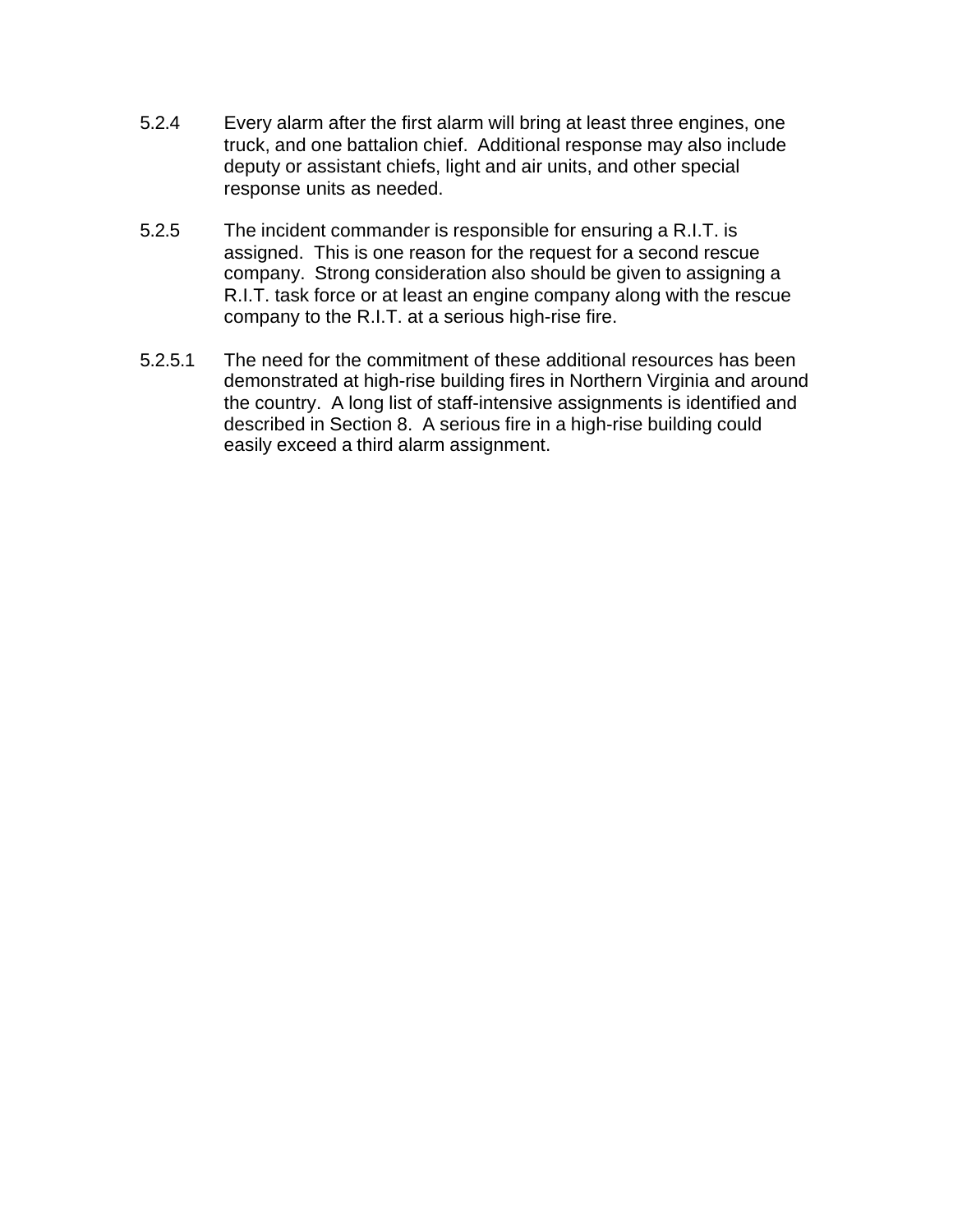# **6 ENGINE COMPANY TACTICS**

### 6.1 FIRE BEHAVIOR AND FIRE LOADING

- 6.1.1 Fires in high-rise buildings vary greatly depending upon the nature of the occupancy as well as floor layout. Due to the high degree of compartmentation in residential or hotel high-rise buildings, fires are less likely to involve the entire floor. This is due to the high degree of compartmentation characteristics of these occupancies. Even though compartmentation helps control fire spread, extreme caution must be exercised when "making" a hallway as fire can rapidly move down a corridor if an entrance door to an involved occupancy is open. Fire occurring in ballroom or conference room areas may involve a much larger undivided area, and should the building contain retail or other commercial space, a fire in these areas will take on the characteristics more commonly associated with mercantile locations. The difference is that the fire still exposes the rest of the building, and smoke and other products of combustion could be carried to any part of the structure.
- 6.1.2 Fires that occur in office-type occupancies are more likely to involve a very large open area that can be as large as 15,000 square feet. One floor in a high-rise can easily exceed 30,000 square feet! If there is no sprinkler protection, or if sprinkler protection for whatever reason fails to control the fire, high rates of heat release and rapid extension of fire should be expected.

### 6.2 ENGINE COMPANY RESPONSIBILITIES

6.2.1 It is the responsibility of the engines to deliver sufficient water in the correct amount and configuration, which will suppress the fire. This includes supply to sprinkler and standpipe systems, proper selection and advancement of hose lines, correct nozzle and stream selection, proper assignment of members on the hose to ensure its ability to advance, and to provide relief for the nozzleperson.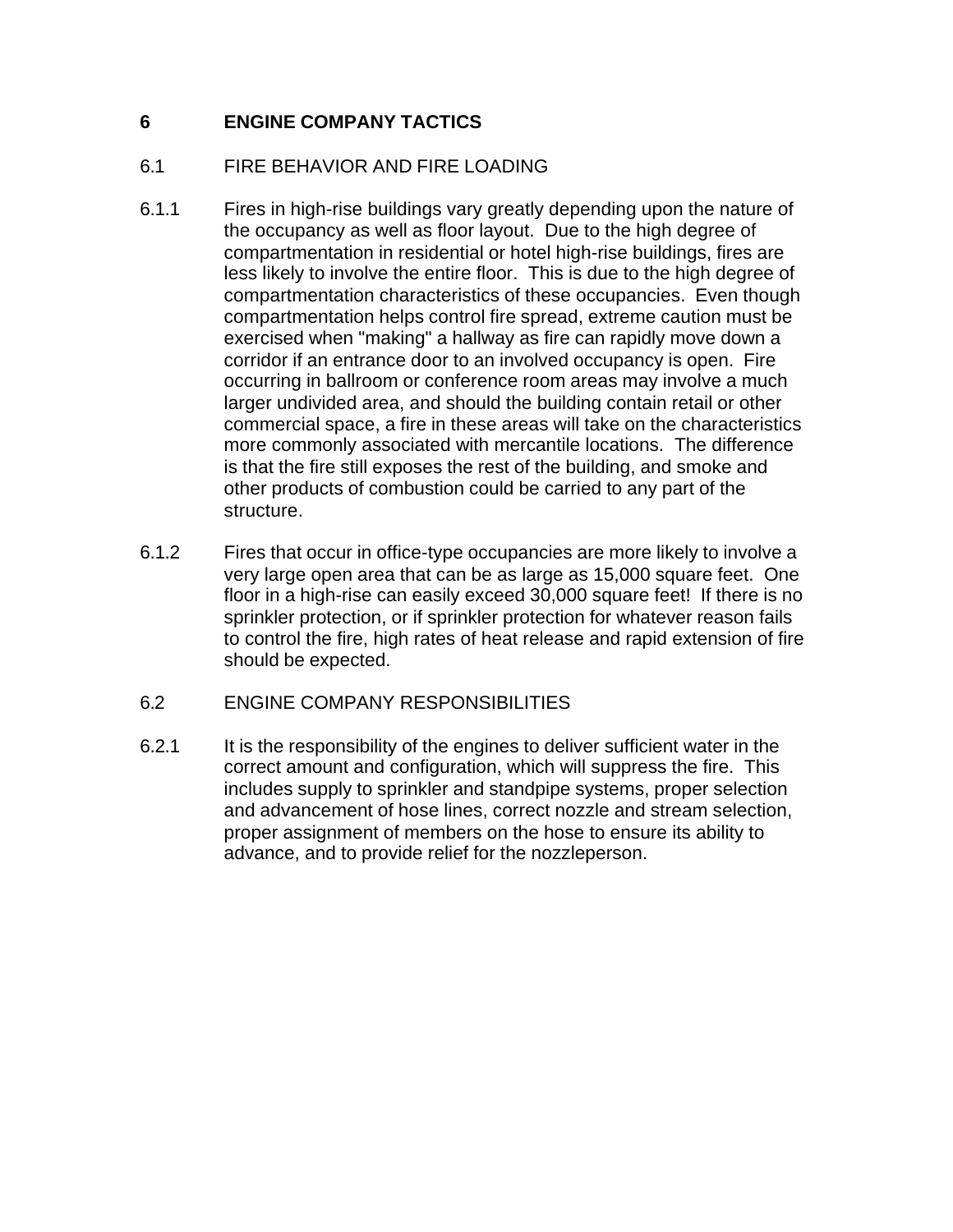- 6.2.2 Use of the standpipe pack will most often be the manner in which engine crews operate hose lines . However, at the officer's discretion, if the fire is located on the first floor or below grade, lines stretched directly from the apparatus may be quicker. Often, the engine can be positioned at or near an entrance that provides quick and easy access to the fire, without taking the time to find and connect to a standpipe outlet. The fire itself might be closer to the entrance than to a standpipe outlet and may block standpipe access. Once crews reach the fire area, access to standpipe connections for additional lines can then be determined. Therefore, it is imperative that the standpipe system still be supplied, even if the initial attack is made with hand lines stretched directly from the apparatus.
- 6.2.3 If the fire is in a residential or hotel type of building, use of 1  $\frac{3}{4}$ -inch hose on the working end of the standpipe pack is preferred. This line provides 185 to 210 gpm and one or two lines of this size should be sufficient to handle the fire load expected in residential settings. It is also more mobile, which is necessary to negotiate all the turns that are inherent to compartmentation. Consideration should be given to the option of deploying 2 ½-inch lines. Should the fire be on the windward side of the building, and the door to the fire apartment be blocked open, extremely heavy fire conditions may be present in the public hallway. In this case, the higher flow from the larger line may be required just to overcome the conditions caused by the wind blowing into the fire apartment. If your position is questionable, use the larger line.
- 6.2.4 If the fire occurs in a commercial occupancy, engine companies should be paired up and 2 ½-inch lines used for attack. Command must provide two engines per line when using  $2 \frac{1}{2}$ -inch lines. Once the fire is knocked down or reconnaissance reveals that the fire is not well advanced, engine officers can choose to use the 1 ¾--inch option of the standpipe pack. Great care must be exercised in making this decision. If the fire is not quickly controlled, it can rapidly overwhelm the capability of the flow and reach of the stream from the smaller line. Remember that the fire load in commercial occupancies is considered to be moderate, and therefore requires a fire flow of 20 gpm per 100 square feet of involved area.
- 6.2.5 Fires may be easy to access, but may also be very difficult. This will be dependent upon the fire location, and intensity and amount of obstacles. Arrival of the first two engine crews at the fire floor is necessary to ensure that the deployment of the first line can be accomplished.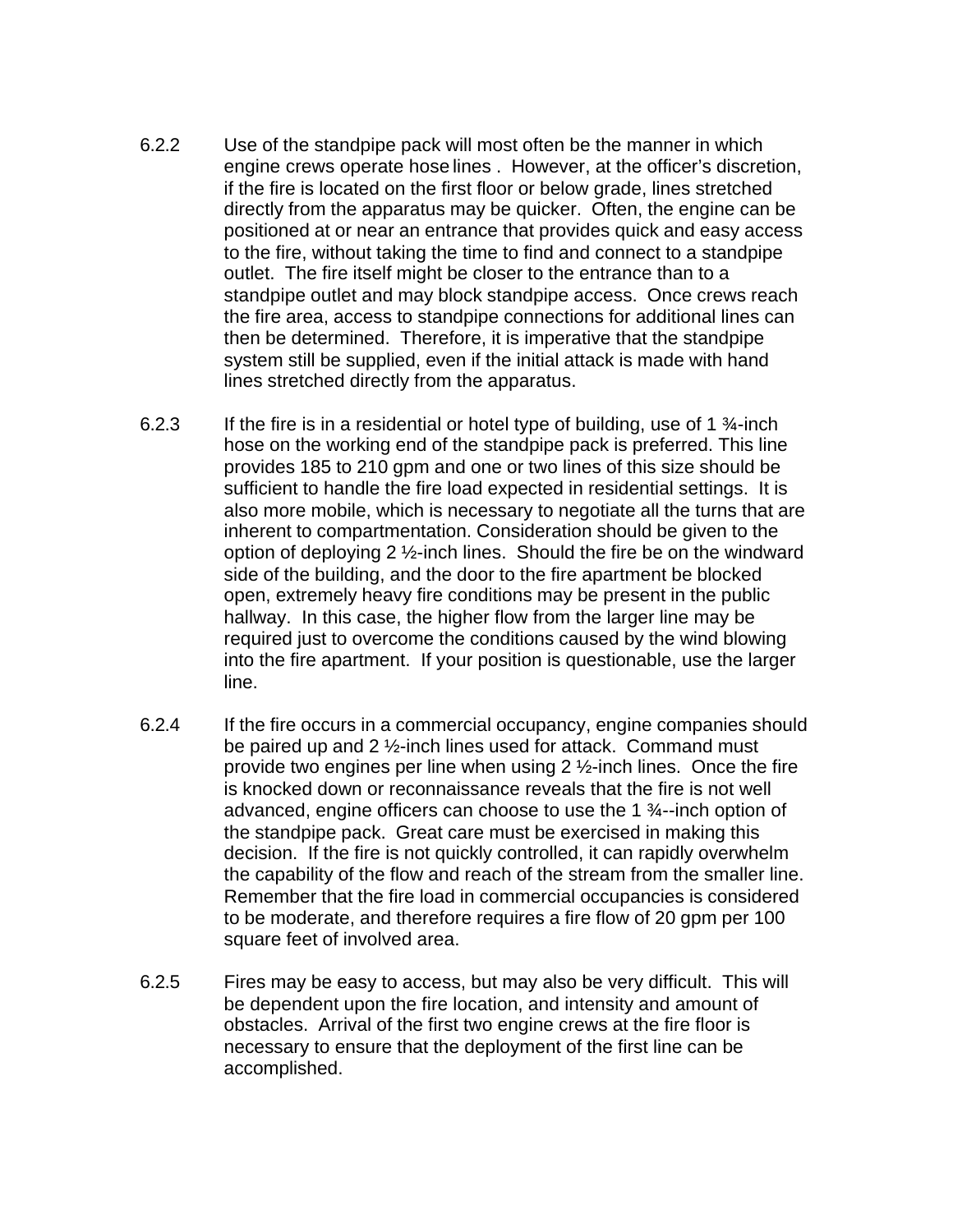- 6.2.6 Conditions and location of the fire will dictate whether the standpipe connection is made on the fire floor, or on the floor below. Engine officers may also consider the option of stretching over ladders rather than an interior advance if the building is residential and the fire is at the fourth floor level or lower. If the stretch is made over a ladder rather than via the interior, **COMMAND MUST BE NOTIFIED.**
- 6.2.7 It is hazardous to open a door in a high-rise, as in any structure, that is separating crews from the fire without a charged line. Wind conditions need to be considered as well as whether or not the fire has selfvented.
- 6.3 FIRST DUE ENGINE COMPANY
- 6.3.1 The first due engine shall ascertain as much information as possible, both by a visual check of the structure when approaching, as well as by gathering information from building occupants and any fire control systems that may be present. Security personnel, employees of the building engineer, and maintenance personnel, may all have information as to where the fire is located and its extent. It is this officer's responsibility to identify the fire floor as well as to verify the fire floor. The officer should also advise if the entry level is other than the first floor, or if the floors have an odd configuration. Taking a moment to quickly gather this pertinent information will save time in the long run.
- 6.3.2 Any evacuation that has commenced needs to be reported to Command. Also, the status of elevators and HVAC systems should be checked. Prior to entering the building, the crew should also take note of wind direction and strength.
- 6.3.3 The first engine, along with the first due truck crew or rescue company, shall proceed together to the reported fire floor. At a minimum, and in addition to the standpipe pack, this crew shall also take the accessory bag, radios, and hand lights.
- 6.3.4 If elevators are equipped with fire service controls, the shaft shall be checked for smoke. If clear, the crews can take the elevator, stopping at intermediate points to confirm control of the car and to check the shaft again for smoke. Companies shall stop at least two floors below the fire floor and utilize the stairs for the remainder of their ascent to the fire floor. Crews most not crowd the elevator cars. The size of the car will dictate how many people with gear and equipment can enter at once. Firefighters may need to take action in the event of an emergency and need room to work. If the fire is reported to be on the sixth floor or lower, these crews shall walk up.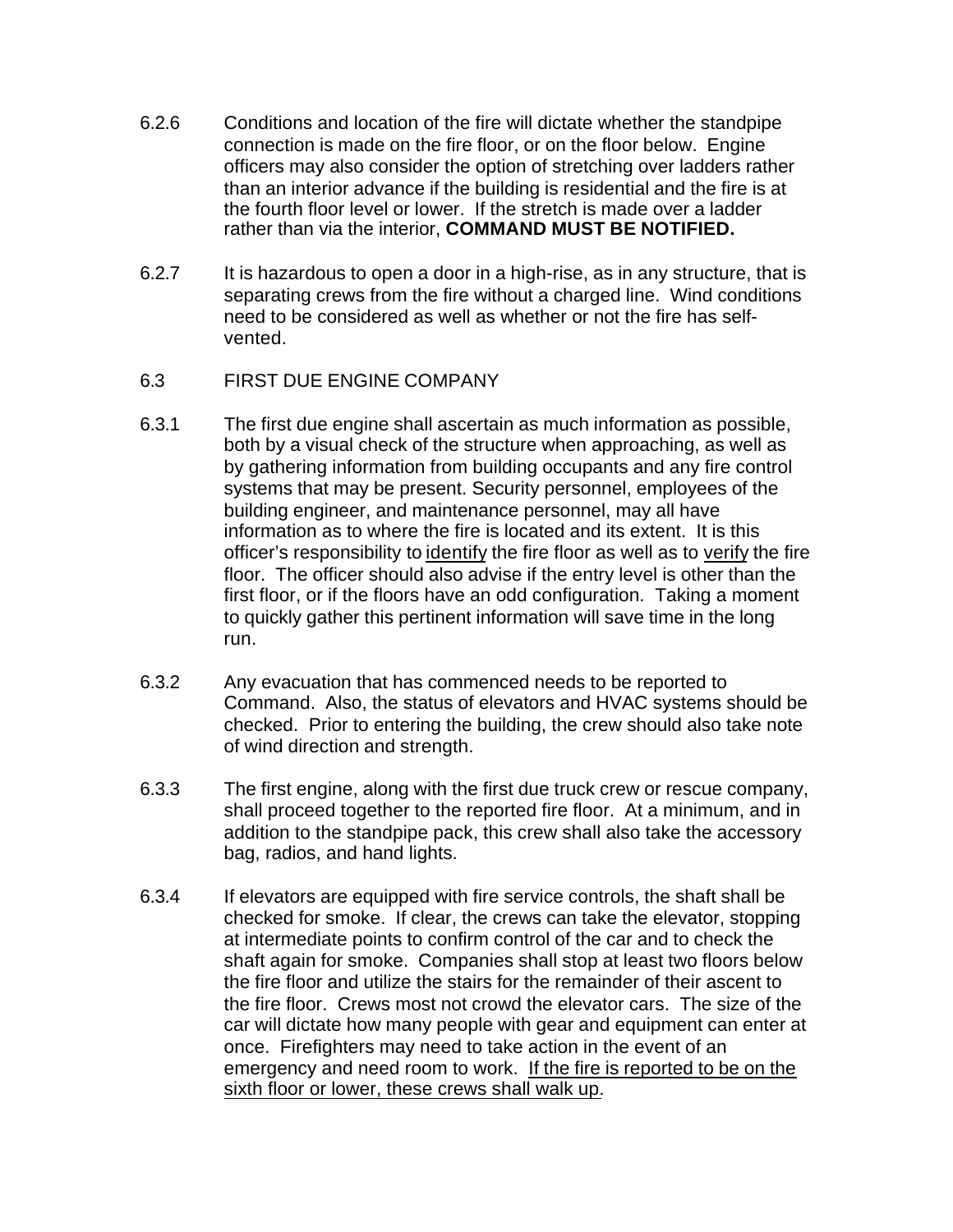- 6.3.5 Elevators that do not have fire service control shall not be used until the first engine, and truck or rescue has climbed the stairs and has assessed the fire floor situation. The first engine officer will advise Command if the elevators can be used.
- 6.3.6 The first due engine, truck, and rescue company officers must understand the importance of working as a team. Unless there will be a significant delay in the arrival of the truck or rescue on the fireground, the engine officer is expected to proceed to the fire floor along with the crew of the truck or rescue. Once on the fire floor, the truck or rescue should commence reconnaissance operations locating and identifying the extent of fire. The engine crew should be prepared to connect to the standpipe outlet, but must be disciplined enough to be able to relocate to a different stairwell once the exact location of fire is determined. The attack must normally begin from the stairwell closest to the fire that contains a standpipe. Failure to do so can result in the hose line failing to reach the fire area. Wind conditions blowing fire within the building may necessitate using a different standpipe outlet that also requires a longer hose stretch.
- 6.3.7 The officer of the first engine shall communicate the information gained prior to going up to the location of the fire. This officer shall also announce via radio to which floor the crew has gone and the stairwell used to get there. The crew should expect the arrival of the second engine's crew to assist with the deployment and operation of the first hose line and the second engine should utilize the same stairwell. This should not be delayed if fire attack is ready to begin, and the second engine has not arrived.
- 6.3.8 The officer of the first engine, in conjunction with the officer of the truck or rescue company, shall identify the standpipe outlet that is closest to the fire. The stairwell that contains this outlet shall them be announced that it is the attack stairwell. ALL companies and chief officers must know what stairway has been identified as the "attack" stairs. Those assigned to evacuation must then use a different stairwell that shall also be clearly identified as the "evacuation" stairwell.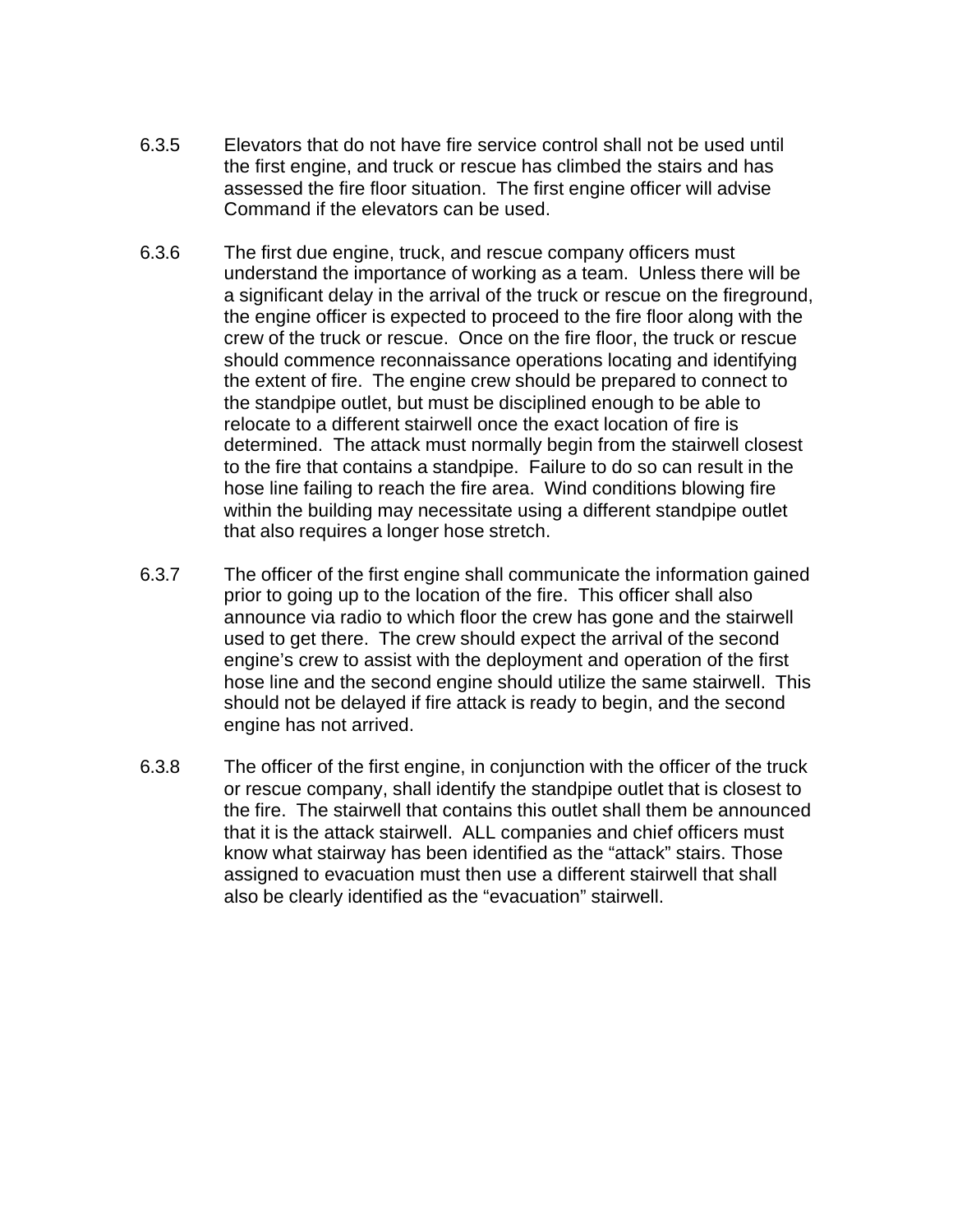### 6.4 SECOND DUE ENGINE COMPANY

- 6.4.1 Upon arrival, the driver shall establish water supply and stretch 3-inch or larger lines into the standpipe and sprinkler connections. (Refer to the book on "Standard Engine Company Operations" for further details on pressures and when lines are to be charged). All intakes at the sprinkler or standpipe siamese in use shall be supplied. If there are siamese connections at other locations on the building, Command must ensure they are also supplied.
- 6.4.2 The officer shall obtain keys, if available, and check the status of the fire control station or annunciator panel(s) to note any changes that may have occurred since the first engine checked, and proceed to the location of the first engine.
- 6.4.3 The crew shall take their standpipe pack, and be prepared to assist the first engine deploy the initial attack line. It may also be necessary to deploy their own line as either a back up or a second attack line. This determination will be made after meeting with the officer of the first engine.
- 6.4.4 The officer should be positioned at the standpipe outlet if the crews are paired up on one line. This will provide communications between the officer supervising the line, and the officer at the outlet to ensure proper nozzle pressure. One firefighter should work at the door from the stairwell to feed the hose as it moves. Another firefighter should be positioned at the first hose coupling to help keep the line moving forward.
- 6.4.5 Once the first line is operating, members of the second engine may be utilized in different roles depending upon the needs of the situation. They may provide the staffing to manage the first line if  $2 \frac{1}{2}$ -inch hose is being operated, or, standby in the stairwell preserving their air supply and ready to relieve the first crew and provide a rescue team until another crew is assigned to this duty. They could also be assigned to advance their own line onto the fire floor as a second attack line or back-up line. This decision will be made as determined by the officer of the first engine, unless the chief in charge of fire attack has arrived at the fire floor.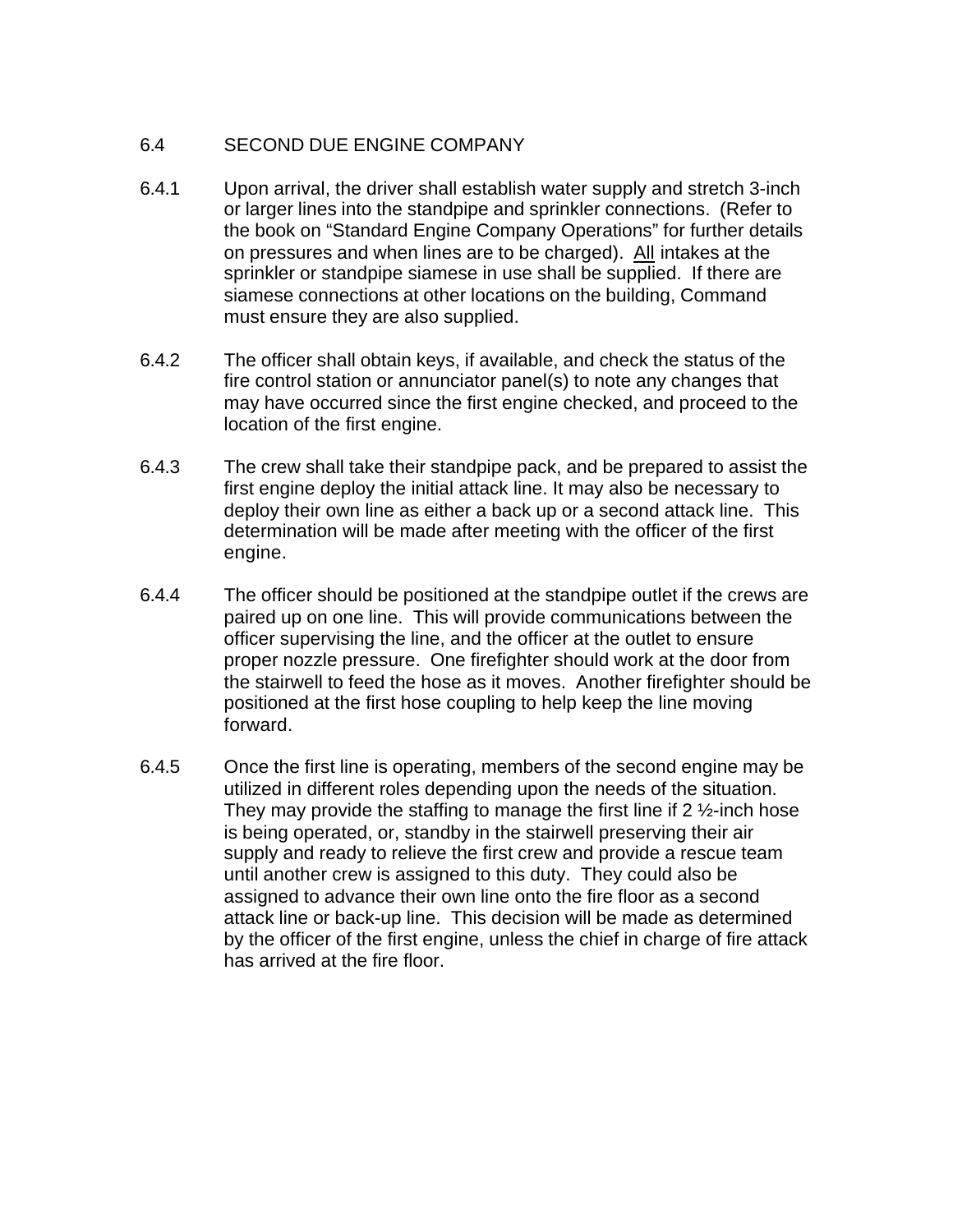6.4.6 In order to comply with OSHA and NFPA requirements, the officer from the second engine stationed at the standpipe outlet in the stairwell, and a firefighter from that engine, also in the stairwell, be available as a rescue team in the event that is needed. These two persons are not committed to tasks that could not be stopped if the initial hose team got into trouble. At that point, hose line advancement would be stopped and these two members could move in to assist those in trouble.

#### 6.5 THIRD DUE ENGINE

- 6.5.1 The third due engine shall proceed to the lobby area. If a chief has not yet arrived, the officer shall assume command of the incident. The crew shall commence lobby control operations. At a minimum, they should take control of at least one elevator, if fire service control is available, and a radio-equipped member assigned to operate this elevator. Communication with the crew(s) who are already on the fire floor(s) is necessary to confirm which stairwell is the "attack" stairwell. Units that enter the lobby from this time forward will need to be tracked by unit identification, number of members, where they are going, and the time they went up. If a fire control room or station is present, a member will need to be assigned to that location to monitor building systems.
- 6.5.2 Once the engine officer has been relieved of incident command by the chief, he or she should be assigned to assume command of lobby control.
- 6.6 FOURTH DUE ENGINE
- 6.6.1 The fourth due engine should proceed to the floor above the fire, using the attack stairwell, and operate in conjunction with the truck crew also assigned to that floor. The objective is to check fire extension upward and evaluate the occupant situation.
- 6.6.2 Fire conditions on the fire floor may dictate the need to deploy the fourth engine to that floor instead of the floor above. The incident commander will have to make this decision based upon information from the first unit(s) upstairs. Orders to this engine could include stretching additional lines to the fire floor to augment the attack, or to approach the fire from a different direction, as may be necessitated by floor layout. If the first line deployed were 1 ¾-inch hose, the officer would need to ensure that line was delivering fire flow sufficient enough for conditions. If so, subsequent lines can be 1 ¾-inch as well.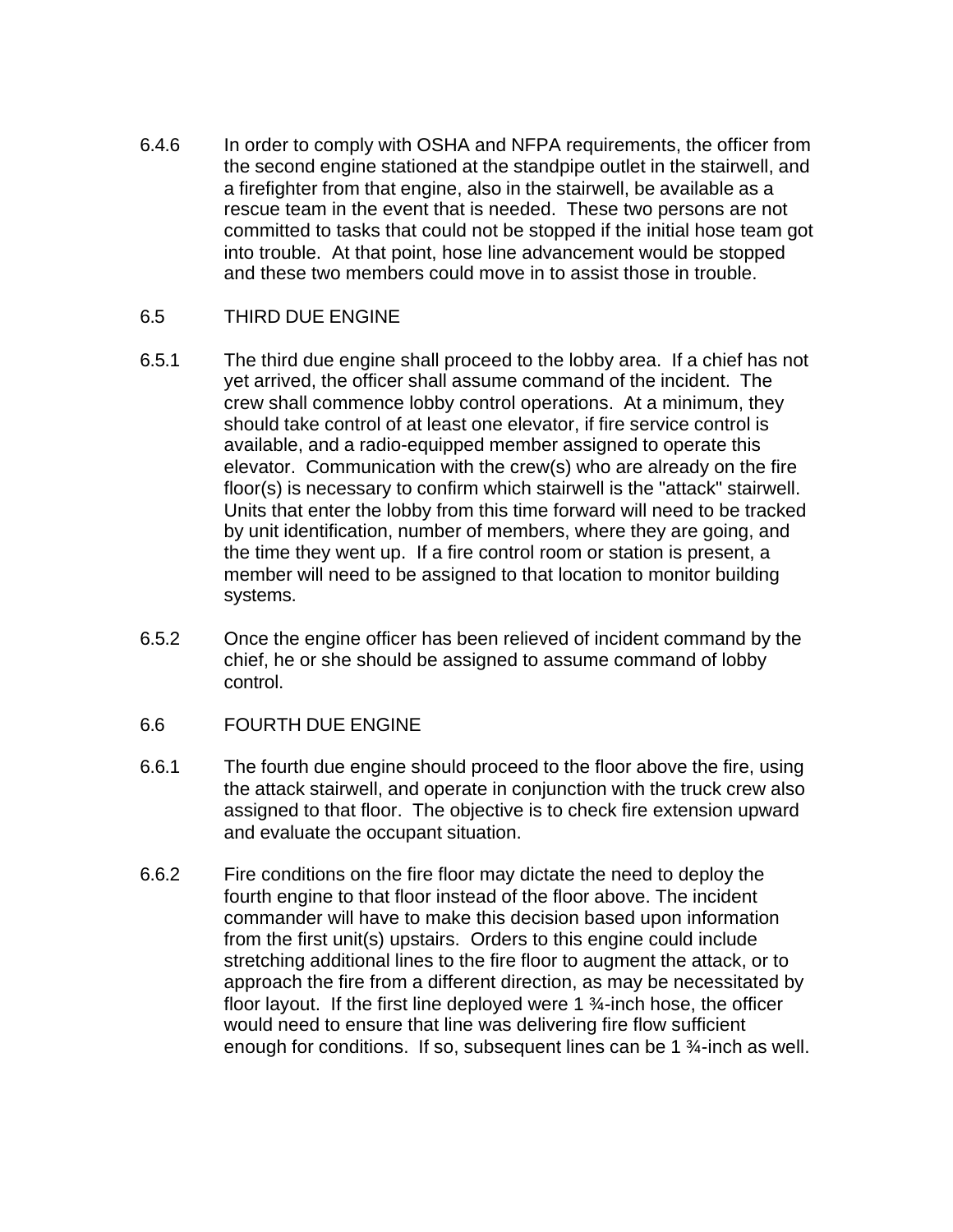# 6.7 GREATER ALARM ENGINES

- 6.7.1 Normally, a staging area is to be established by the first due engine on the second alarm. In a high-rise fire situation, this area will be designated as "Base" and will simply become a parking area for fire apparatus. If not already identified, that officer should announce this location. Crews from this alarm are going to be put to work. The first officer to this area should NOT remain there, but instead go with the crew. In order to establish a Base officer, it is suggested that the DRIVER of the first engine to arrive at Base, become the Base Officer. It is expected that Command will later assign an officer to this position as the command structure is built.
- 6.7.2 The first and second due engine crews on the second alarm should proceed to the area of the command post. (The driver of the first due .<br>2<sup>nd</sup> alarm engine should remain at Base). The officers alone should check in with Command for assignment. The officer shall take the accessory bag and the crew takes their standpipe pack and at least two spare air cylinders. They should anticipate being sent on up to Staging. STAGING WILL BE SET UP *AT LEAST* TWO FLOORS BELOW THE FIRE FLOOR. Command will need to assign an officer to establish "Staging" at this point.
- 6.7.3 Subsequent engines should park at the designated location and be prepared to take additional equipment to Staging when called for. It is possible, that one of these units may be the first unit to establish Staging, which will be two floors below the fire floor. Unless these units receive specific orders, sections of their standpipe packs, spare air cylinders, and hand lights shall be taken to the front of the building, outside the lobby. This equipment should be separated as needed by Staging, and the stairwell support group will then shuttle that equipment up for use.
- 6.7.4 If an air and light unit is included with the second alarm, it will need to be positioned at a forward position for stairwell access to staging. Most of these units are equipped with a 250-foot air hose, as well as extra air cylinders that will be required at staging. Incident Commanders should consider calling for multiple air and light units as well as other sources of spare cylinders, if a major operation is underway.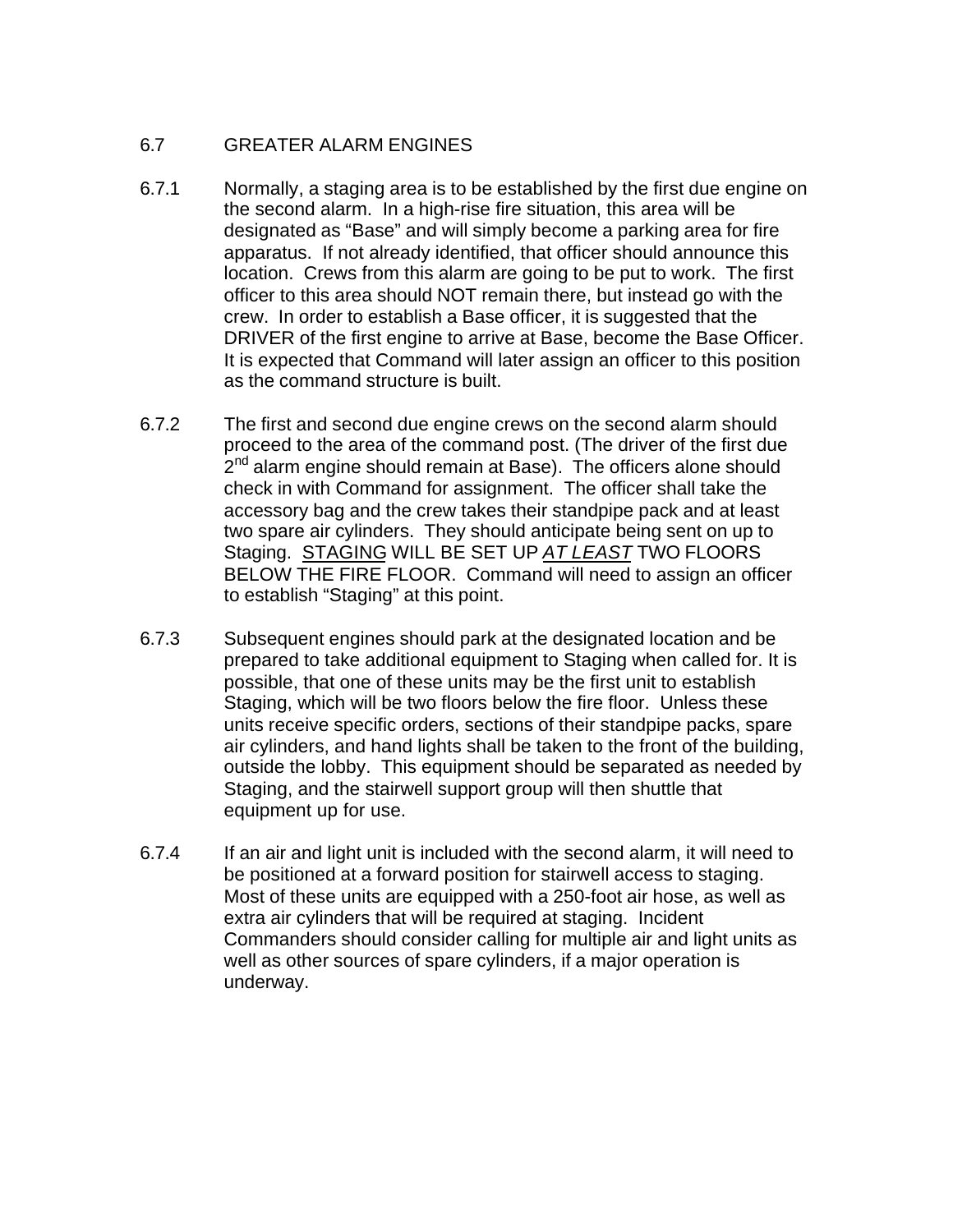## **7 TRUCK AND RESCUE COMPANY TACTICS**

**NOTE:** The rescue and truck company's functional duties on fire calls closely parallel one another. Tasks assigned such as a search for victims and location of the fire, forcible entry, ventilation, and control of utilities, may be carried out by either of these units. Assignments specific to the truck would involve laddering; whereas the rescue might be called to advance additional attack lines, use extrication and cutting tools or specialized equipment carried on the apparatus. The truck and rescue companies perform vital functions on the fire ground. Success in preserving life and property hinge on the proficiency of the members performing these duties.

### 7.1 TRUCK AND RESCUE COMPANY RESPONSIBILITIES

7.1.1 Trucks and rescues are responsible for the same activities as any building fire. However, a high-rise fire presents challenges to accomplishing these tasks not found elsewhere. Locating the fire, if not readily apparent is but one of the tasks that may be assigned to these units. Additionally, evacuation of a portion of one of these structures, in addition to victim rescue, is very time consuming, difficult, and staff-intensive. Minimum staffing for each of these companies is three, and tasks will have to be carefully prioritized in order to maximize available resources. Duties expected from these units include locating the fire, R.I.T., search, evacuation, forcible entry, horizontal and vertical ventilation, elevator control, and control of utilities.

### 7.2 FIRST DUE TRUCK OR RESCUE

- 7.2.1 View as much of the structure as possible. Conduct a preliminary check of the exterior of the building for persons in distress, smoke or fire showing from the skin of the building, or the need for any exterior operations. Prior to entering the building, the crew should also take note of wind direction and strength, count the number of floors to the building, and identify the number of floors from which smoke or fire can be seen. If the fire is on the upper half of the building, it may be quicker to identify the fire floor(s) as the number of floors down from the roof.
- 7.2.2 The first due truck should position on side A (Alpha), or the side of the building with fire showing. Rescue companies must park out of the way of other incoming apparatus and proceed with their compliment of tools to the fire floor.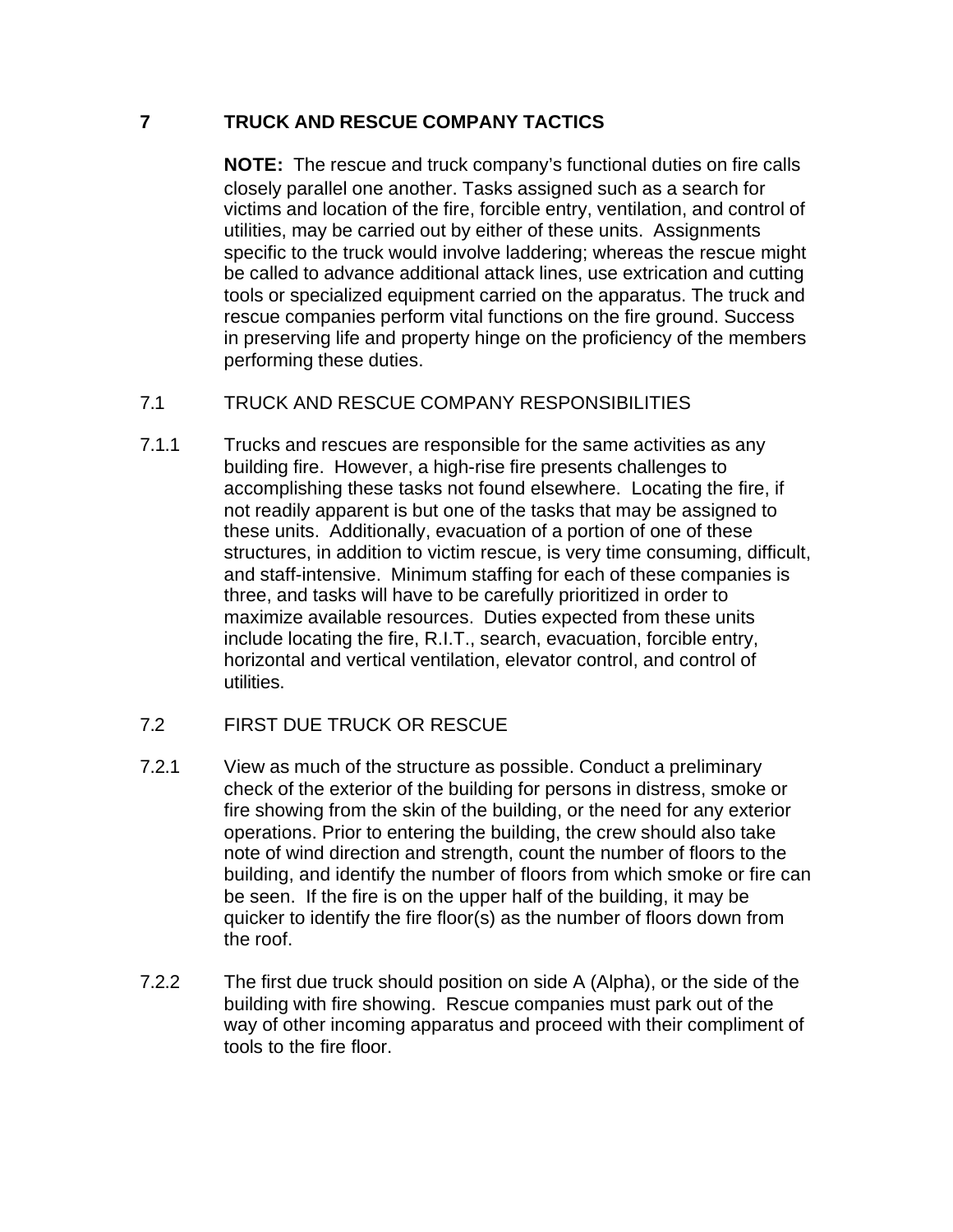- 7.2.3 Bring rapid entry keys, access the building's lock box, or building keys in fire control room, and bring the minimum tool complement of radios, handlights, set of irons, hydraulic door opener, hook, 2 ½ gallon water can, thermal imaging camera if available, and rope lifeline pack.
- 7.2.4 Be prepared to force entry in the event the entrance doors are not equipped with electronic locks which open upon activation of a fire alarm.
- 7.2.5 Assist the officer of the first due engine in gathering information at the fire control room. Check the annuciator panel for what has been activated; manual pull station, heat, smoke, or duct detector, water flow, or more than one device. If building maintenance or security is present, have they been on the reported fire floor(s) above or below? If the structure is a commercial high-rise, check the building directory located in the lobby for the type occupancy on the floor(s) involved. A copy of the floor layout should be available in the fire control room, and shall be reviewed quickly before proceeding up.
- 7.2.6 If smoke conditions are found in the lobby, this company must determine if the fire is located on the lobby level or possibly on a floor below, or in the elevator pit. Elevators equipped with automatic recall will stop at an alternate floor above this area. The location of these cars must be determined and the car checked for occupants.
- 7.2.7 With the engine company OIC, identify all stairwells and elevator banks. Recall all elevators. Determine the elevator and stairwell that is used to proceed to the fire floor and confirm that the doors from the stairwells to the floors above are in fact unlocked. Often these doors can be unlocked from the fire control room, and in most cases, this becomes the attack stairwell. This information must be communicated to the incoming companies and battalion chief.
- 7.2.8 If elevators are equipped with fire service controls, the shaft shall be checked for smoke. If clear, the crews will take the elevator, stopping at an intermediate point to confirm control and check the shaft for smoke. Companies shall stop at least two floors below the fire floor and utilize the stairs for the remainder of their advance to the fire floor. Once conditions are evaluated, and it is determined elevators can be used, it should be reported to Command that the elevators are cleared to a specific floor. If the fire is reported to be located on the sixth floor or lower, the stairwell is to be used not the elevators.
- 7.2.9 Always be prepared for the unexpected, especially when using the elevators.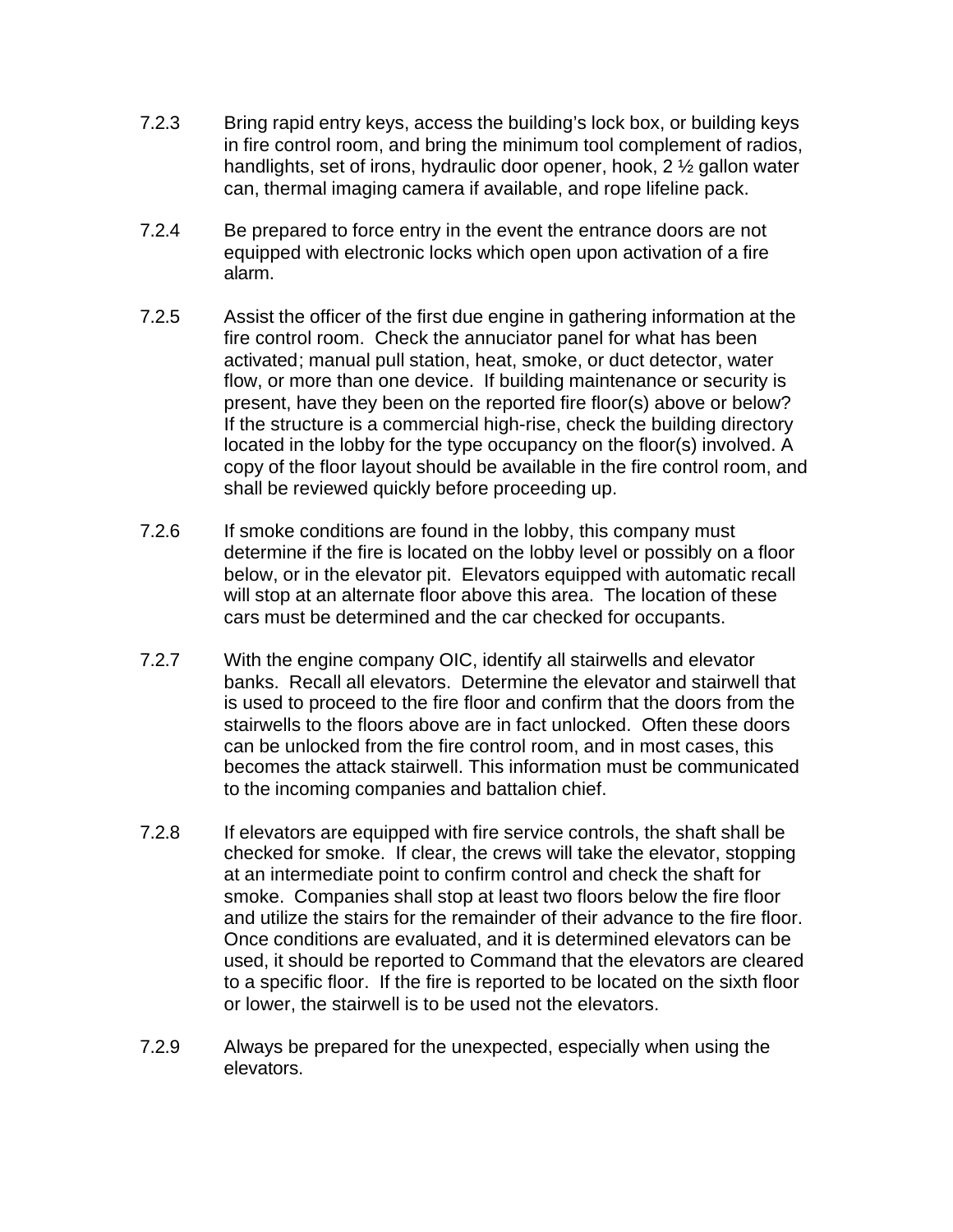- 7.2.10 Elevators that do not have fire service control shall not be used until the first engine and truck have climbed the stairs and assessed the fire floor situation. The first engine officer will advise Command if the elevators may be utilized.
- 7.2.11 Proceed to the floor below the reported fire floor with the first engine. Whether the stairs or elevator has been utilized, the companies shall conduct a quick assessment of the floor below noting the layout of the entire floor, type of contents, location of the mechanical rooms, window type, and presence of access stairways. This step is not necessary if the floor below the fire is the lobby level as it will serve little, if any, purpose. Conditions on the floor below the fire should also be communicated. If the building is residential or hotel occupancy, the apartment or room below the fire unit can be entered to get an idea of the layout of the involved unit.
- 7.2.12 Once the fire floor is confirmed, conditions need to be evaluated. If the location of the fire is not readily apparent on that floor, the truck or rescue crew should advance to determine the location, while the engine prepares the line to be stretched.
- 7.2.13 Do not assume that it is a false alarm if fire is not found on the reported floor. A fire on an adjacent floor may have activated detectors on the floor that is being investigated, or a malfunctioning system has incorrectly reported the involved floor. The floor below should be checked when the layout assessment is conducted. The floor above must now be checked.
- 7.2.14 If smoke and heat are encountered in the stairwell, its origin must be determined. Once the fire floor is confirmed, a quick check of the conditions on the floor above must be made and communicated to Command.
- 7.2.15 Before the attack commences, take into consideration the possibility that occupants may be present in the stairwell above your point of attack. Once the door to the fire floor has been opened and the line advanced, the door will remain open and the stairwell will become polluted with smoke. This area should be confirmed clear of building occupants prior to commencing attack, if at all possible.
- 7.2.16 If the door to the fire floor is hot to the touch, or if fire and heavy smoke conditions is expected, the attack line should be charged prior to opening the door. Remember also that if the location of the fire is known, use only the amount of hose necessary to reach the fire.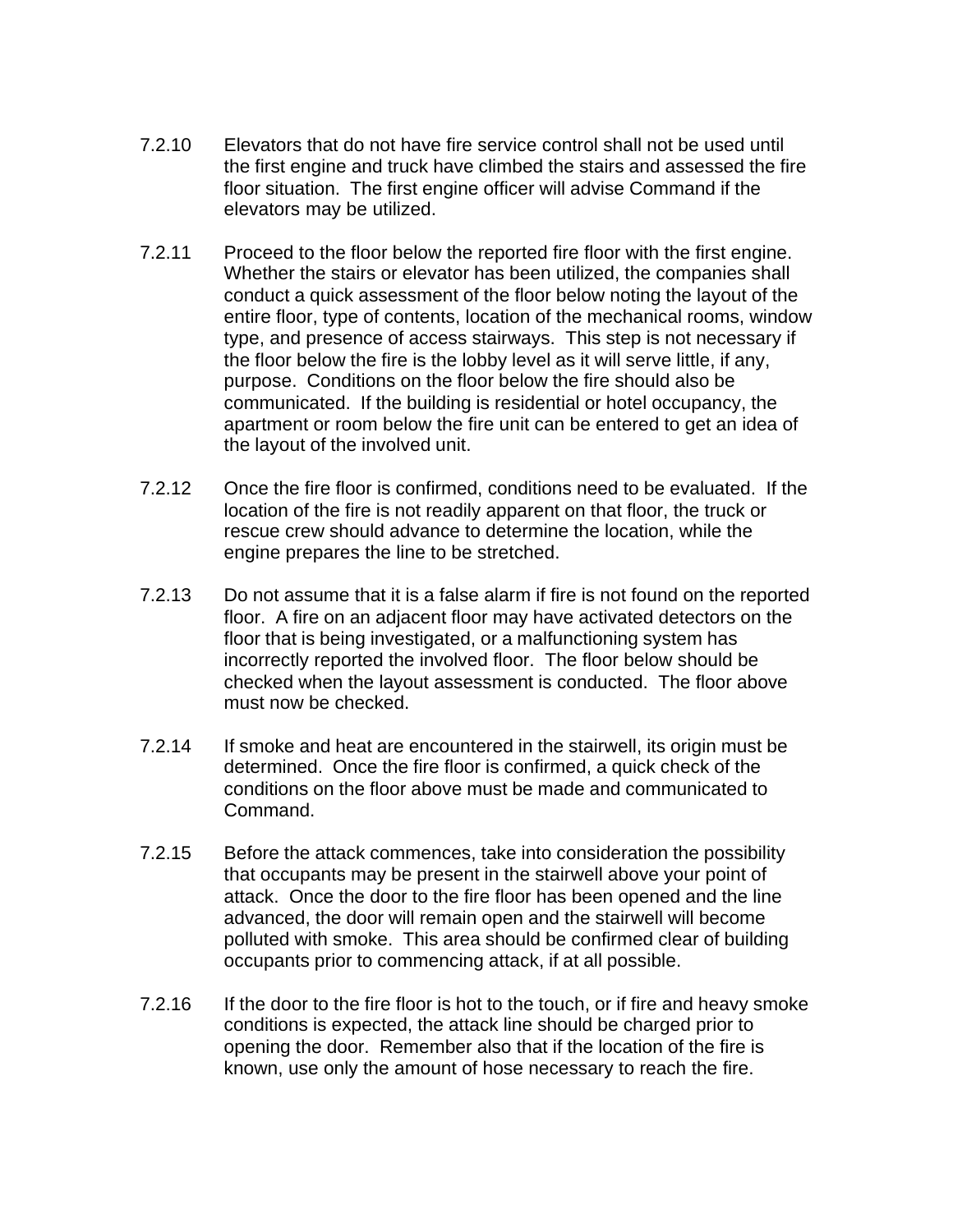- 7.2.17 The truck or rescue shall open the ceiling on the fire floor to expose the plenum area, if one is present, to check for fire before the engine begins the attack. Crews should not advance under fire in this area. It must be knocked down as the attack commences.
- 7.2.18 It is hazardous to open a door in a high-rise, as in any structure, that is separating your members from the fire without a charged line. Wind conditions and whether or not the fire has self-vented, needs to be considered. This can often be done on the floor below the fire in residential occupancies. There is the potential of being caught in a horizontal chimney.
- 7.2.19 Where there is indication of a working fire, truck and rescue crews (see training bulletin on team and tag line search) should consider utilizing a search line. The engine officer is basing his/her attack line deployment on the information received from the truck or rescue company. (At this point, the engine crew is the rescue team for the truck, if needed). Use of a tag line is more a necessity in commercial occupancies.
- 7.2.20 Once the fire is located and the line is preparing to be advanced, the truck or rescue crew must begin search of the rest of the floor for victims in a residential occupancy. In residential occupancies, search priority should be given to the fire unit, next to the exit hallways, and then to the adjacent units and the unit(s) across the hall from the involved unit(s). The second engine should be in position to act as the interim RIT at this point.
- 7.2.21 This truck or rescue crew is crucial to the engine being able to operate safely. In the case of apartments or hotel rooms, the compartment containing the fire must be accessed. Additionally, forcible entry should quickly be accomplished on the adjacent occupancies. If the fire is on the windward side of the building and winds are strong, it may not be possible to conduct the attack through the apartment entrance door. Assessment of the wind's potential effect and control of the door to the fire area is imperative. This door may have to remain closed and the attack mounted from an adjoining apartment through a hole breached through the wall. To attempt the attack otherwise, may lead to loss of control of the entire hallway.

#### 7.3 SECOND DUE TRUCK

7.3.1 View as much of the exterior of the building as possible. Conduct a preliminary check of the exterior of the building for persons in distress, smoke or fire showing from the skin of the building, or the need for any exterior operations. Communicate any previously unreported conditions.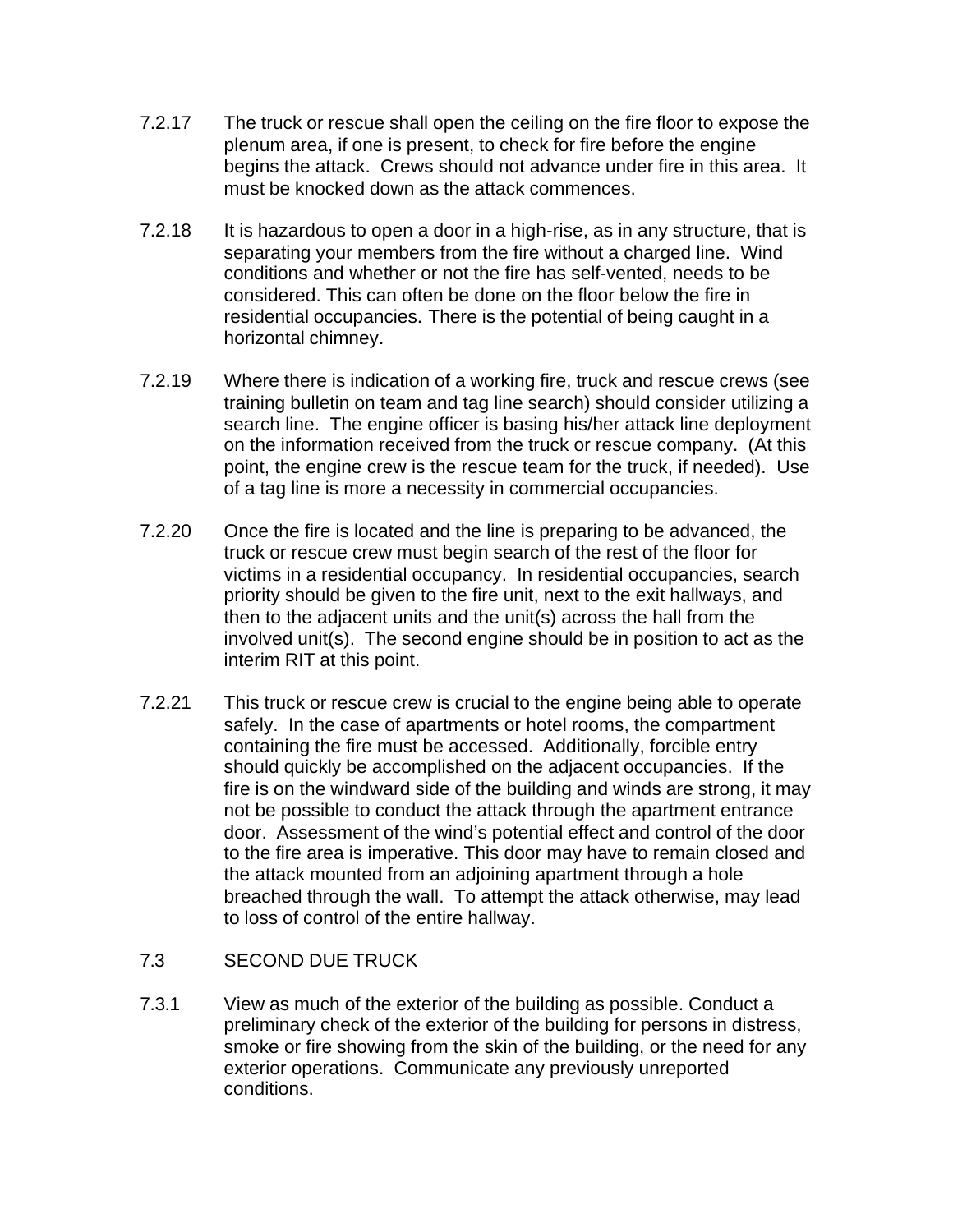- 7.3.2 Position on the side opposite the first truck, if possible, unless otherwise directed.
- 7.3.3 Prior to entering the building, the crew should also take note of wind direction and strength.
- 7.3.4 Bring minimum tool complement of radios, handlights, set of irons, hydraulic door opener, hook, thermal imaging camera, and rope lifeline pack.
- 7.3.5 Check in through lobby command, obtain a set of keys from the fire control room, and proceed to the floor above the fire. The crew should expect to assist the fourth due engine with forcible entry, search, and evacuation.
- 7.3.6 If not yet identified, the officer should also ensure that a stairwell has been identified as the "evacuation" stairwell, and that it is indeed clear of smoke.
- 7.4 RESCUE COMPANY TACTICS
- 7.4.1 The rescue is normally assigned to take a position in the fire attack stairwell at the floor immediately below the fire as the R.I.T. The standard tool complement of radios, handlights, set of irons, hook, and hydraulic door opener, should be taken by the members. If the battalion chief is on scene, the RIT pack, if available, should be retrieved and taken up with the rescue.
- 7.5 GREATER ALARM TRUCK AND RESCUE COMPANIES
- 7.5.1 Type of occupancy, fire conditions and severity of the evacuation problem, will dictate the assignment of these later arriving companies.
- 7.5.2 Truck or rescue companies will need to be assigned to cover the floors above the fire for search and evacuation operations. Checking for further fire extension is required, as is control and direction for occupants who are being protected in place. If large-scale evacuation is indicated, several units are required to quickly begin in this operation.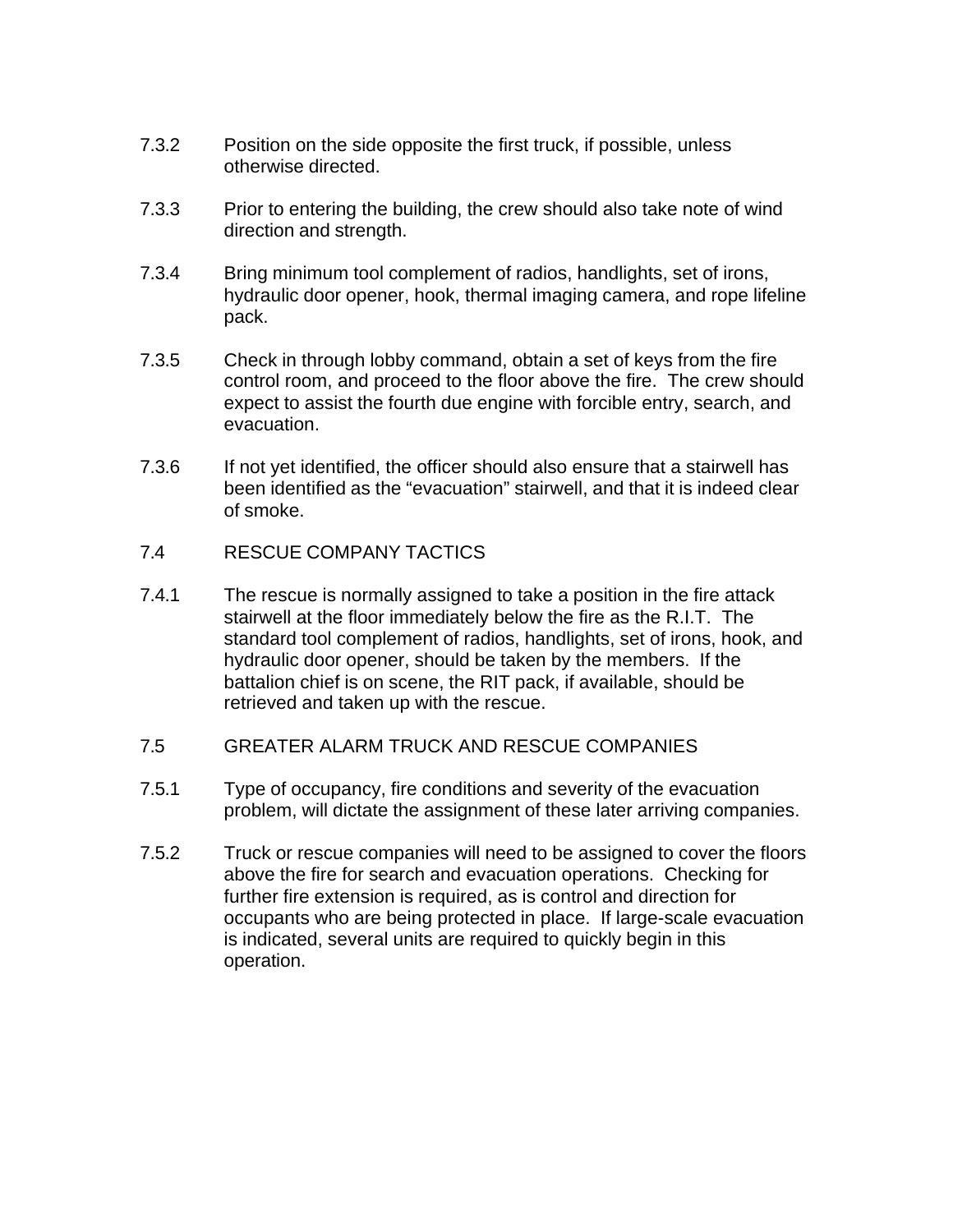# 7.6 SEARCH CONSIDERATIONS AND PROCEDURES

- 7.6.1 High-rise buildings, whether of commercial or residential occupancy, potentially involve a large number of occupants that must be carefully managed during a fire situation. Commercial occupancies typically have the highest population during normal work hours. Residential highrises will normally have higher occupancy during the evening and nighttime hours.
- 7.6.2 Search of smoke-filled floors above the fire can be time consuming and anticipation of the need for multiple crews per floor, should be anticipated. Information on smoke and fire conditions must be relayed to the appropriate command officers to ensure that informed decision making is possible.
- 7.6.3 The primary search shall be conducted on a priority basis beginning with the immediate fire area and floor, the floor above the fire area, and the top floor including the hallways, stairwells and elevators leading to these areas.
- 7.6.4 Crews operating on the floor above must search for signs of life as well as vertical extension, and communicate findings.
- 7.6.5 Floors between the floor above the fire and the top floor are next in priority.
- 7.6.6 Members must know the location of the evacuation stairwell for both ambulatory and non-ambulatory occupants that must be removed.
- 7.6.7 Search lines shall be used in commercial occupancies regardless of how small the fire might be, conditions can change rapidly (see "Search with Rope" in the Truck Company Operations Book).
- 7.6.8 Primary search efforts are labor intensive due to the large area to be covered.
- 7.6.9 It is extremely important that all areas compromised by smoke are searched. The following system shall be utilized to avoid duplication of effort. All personnel shall be equipped with chalk or crayon in order to apply this search identification system.
- 7.6.9.1 An "X" shall be used to indicate that a search has been conducted in an apartment, room, office, etc. Carpenter's chalk or crayon shall be used.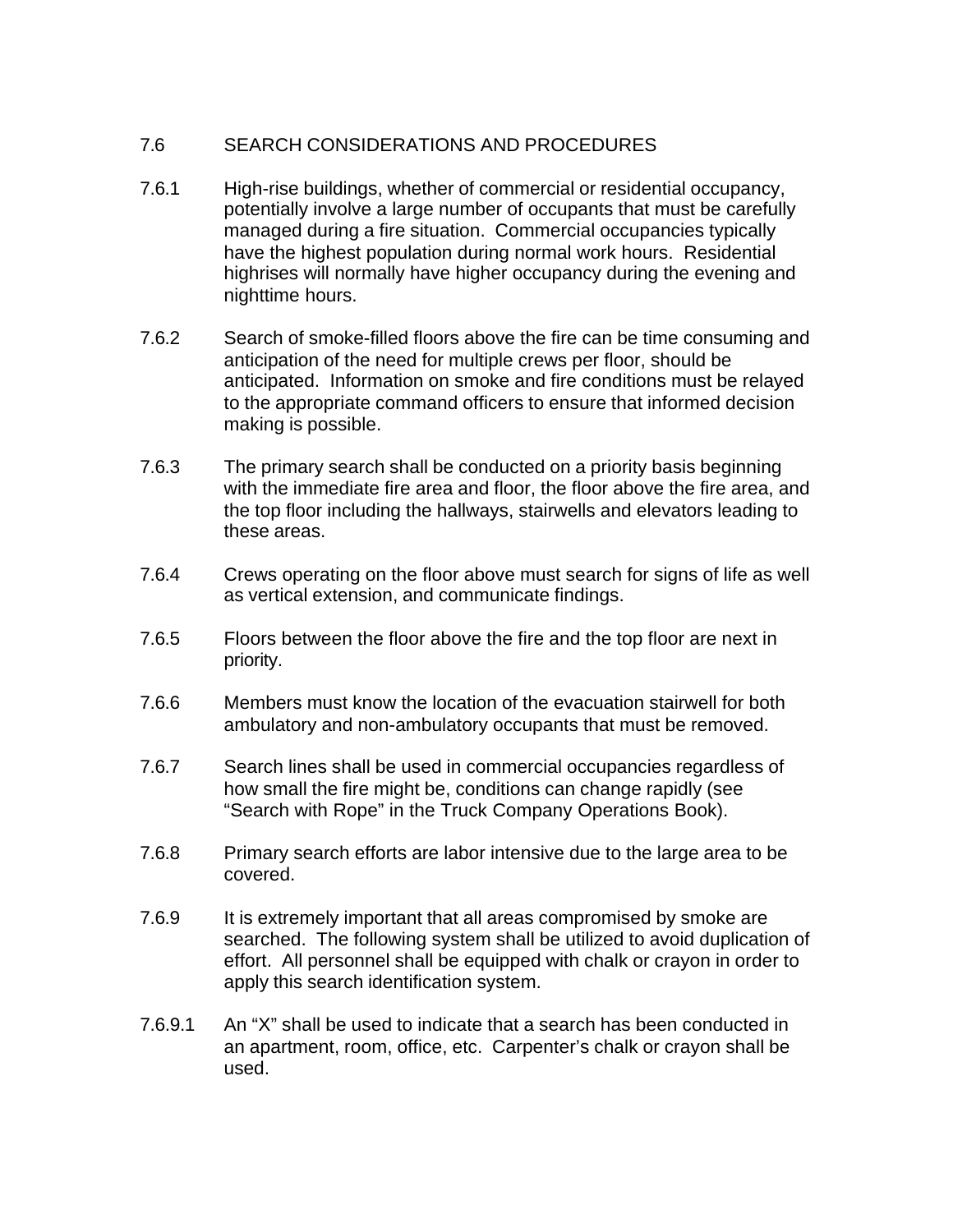- 7.6.9.2 When a crew enters an office or apartment off a central corridor, or enters a room in an apartment or office, a single slash shall be made, either on the door or adjacent to the door upon entry for search.
- 7.6.9.3 After the search is complete, the crew shall make another slash, completing an "X" upon exiting the room.
- 7.6.9.4 As the entire apartment, office, or room search is complete, the "X" will be completed and the unit designator (T411, R418, etc) is written next to the "X".

#### 7.7 VENTILATION

- 7.7.1 Ventilation is an important and difficult task that must be accomplished on a high-rise fire incident. It is critical that that this operation is coordinated with attack, search, and evacuation activities. Communication to the Incident Commander is key. Command may identify the need to establish a ventilation sector.
- 7.7.2 Steps will have to be taken to remove the heat and smoke that build up during the evolution of the fire. There are several tactical options available to accomplish this task. In choosing one of these options, fire officers must consider the impact wind and stack effect will have on the operation.
- 7.7.3 The three basic ventilation tactics include horizontal through the windows, vertical through stairwells, and utilization of the building's HVAC system.
- 7.7.4 Units conducting horizontal ventilation must exercise extraordinary care when engaged in this operation. Opening windows must be done in lieu of breaking them as much as possible to avoid the hazards associated with glass flying great distances. Residential high-rises are where this tactic is most frequently employed.
- 7.7.5 Horizontal ventilation in a commercial high-rise is not a prudent tactic in most incidents. Therefore, **horizontal ventilation in a commercial high-rise while the fire is active should not be used. Window size and construction, the square footage of the fire floor, unpredictability of the wind, and the likelihood of increasing the intensity of the fire makes this a poor option.**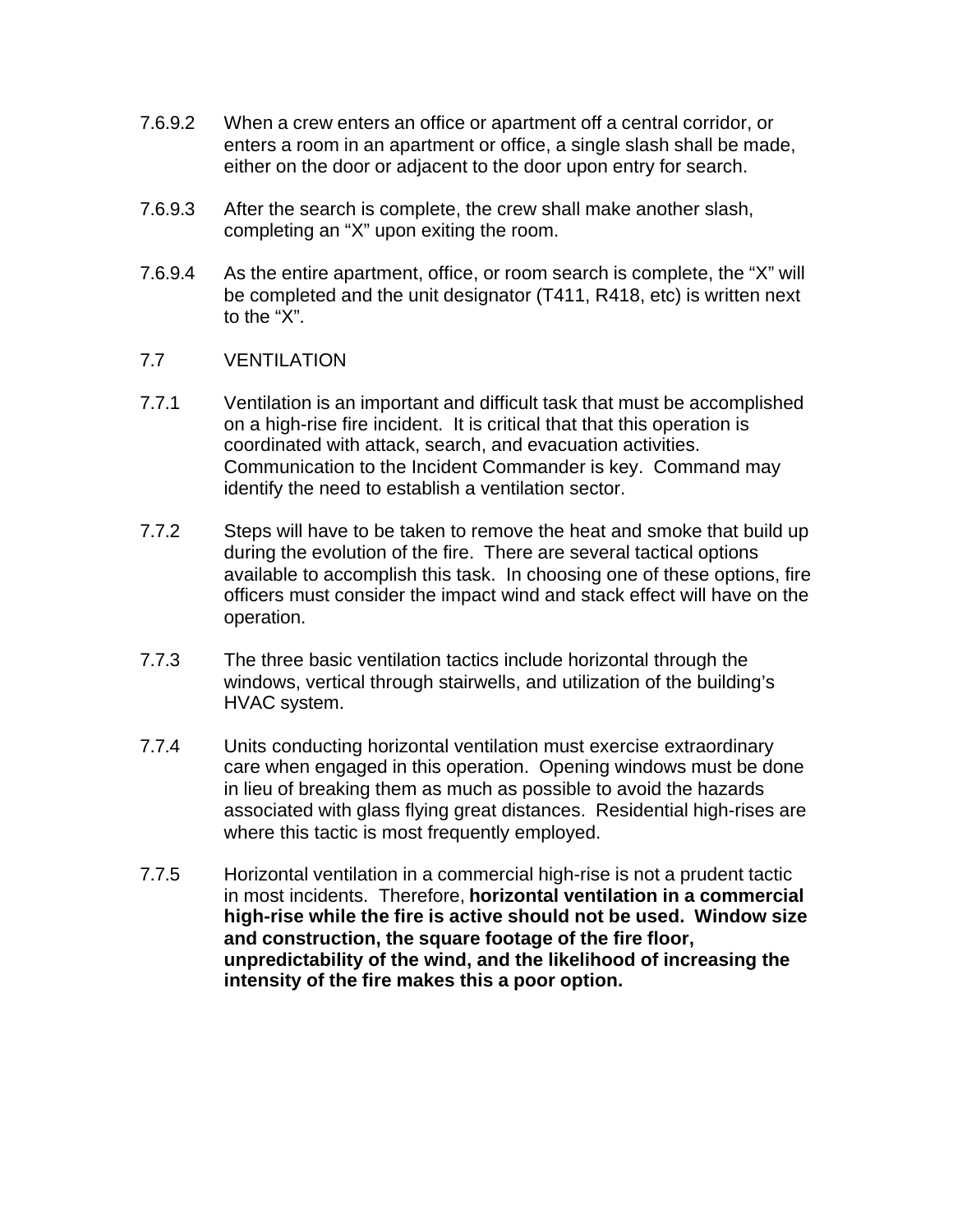- 7.7.6 Wind direction must be known and units must limit the number of windows that are taken out. It is extremely important that the basic guidelines associated with horizontal ventilation be observed; opening windows on the leeward side first and windward side last. Isolation of any areas that are not smoke contaminated should also be achieved during the operation.
- 7.7.7 Wind at the upper levels of a high-rise can be very strong. Venting windows on the windward side can have a disastrous effect. The only way to accurately determine wind direction and its effect is by truck or rescue companies duplicating the situation on the floor above or below the fire.
- 7.7.8 Breaking windows is dangerous for crews and citizens entering and exiting the building, due to falling glass. The operation shall not be initiated until the IC has been contacted and has taken the appropriate measures to evacuate the area below.
- 7.7.9 When possible, the glass should be struck from the outside with a tool driving the glass onto the floor area. If the area to be vented is out of reach of the aerial devices on scene, truck and rescue companies should vent from the floor above when conditions permit.
- 7.7.10 The truck or rescue company operating on the floor above the fire will open the window, assess wind conditions, and communicate conditions to the attack crew prior to ventilating.
- 7.7.11 Crews performing these ventilation operations must be aware of wind currents creating strong drafts in or out of the opening. Members need to back each other up or secure each other with rope tag lines.
- 7.7.12 Horizontal ventilation can be affected by the stack effect. In a normal stack effect situation, the heated smoke and gases escaping into a stairwell will proceed up and out. If windows have been opened, this effect may violently blow fire toward the stairwell without smoke going out the vented window. Nothing is gained in this situation.
- 7.7.13 Incident Commanders must factor in temperature differences between inside and outside the building and the correlation with stack effect when considering ventilation in the high-rise.
- 7.7.14 Stairwells provide natural channels for the removal of smoke and gases. When openings are created at the top and bottom of stairwells, a natural upward flow of air will develop.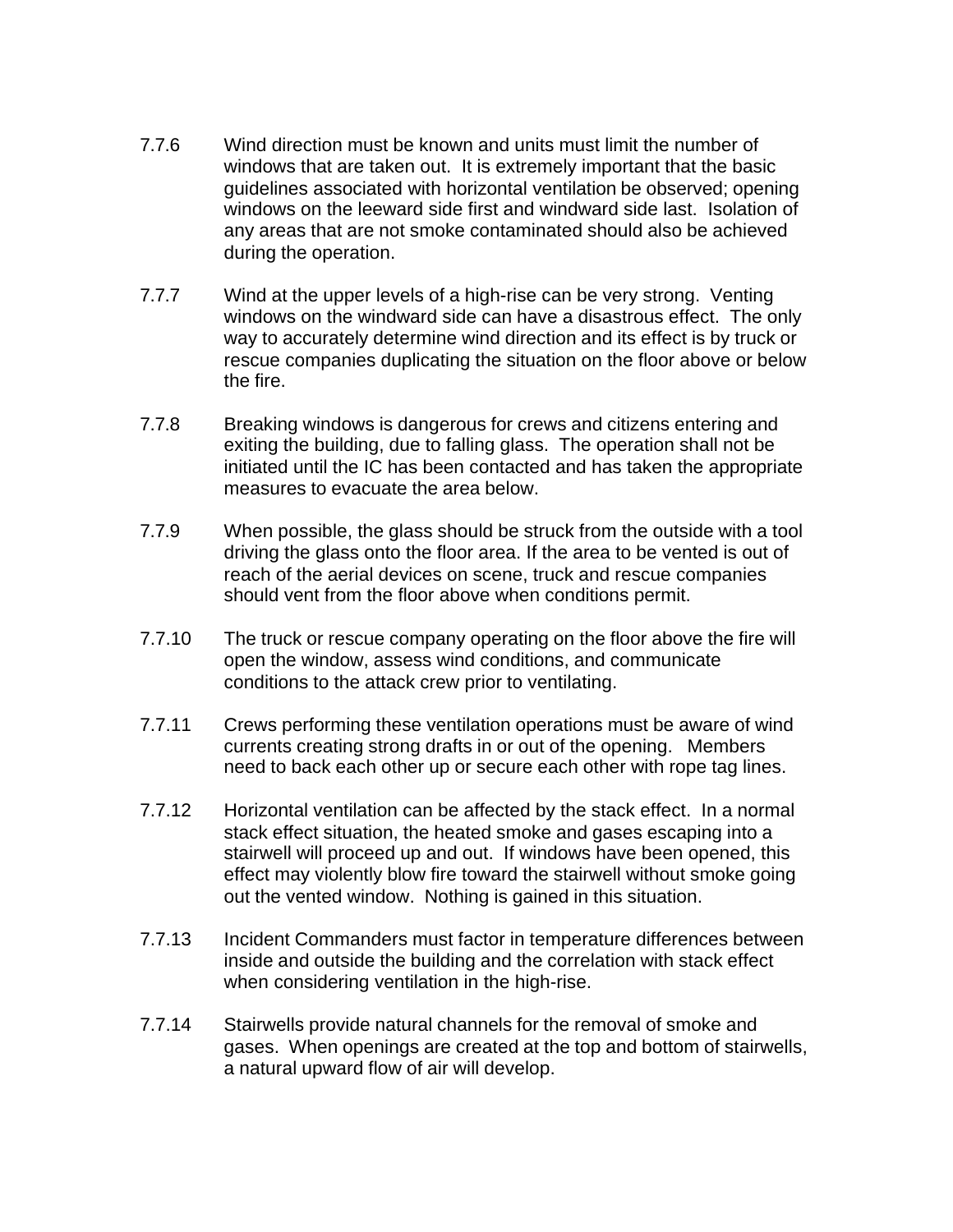- 7.7.15 The best method is to utilize the stairwell closest to the fire that has a suitable opening at the top, exhaust fan at the top, and doors that open to the interior or exterior on the ground floor. Pressurizing other stairwells help push smoke across the floor and into the intended stairwell for venting.
- 7.7.16 It is possible that the attack stairwell may be needed for ventilation efforts. This will hinge on the stage and volume of fire. This must be coordinated with the attack officer to avoid fire coming back onto advancing crews. **However, members must remember that a stairwell that is still in use as an evacuation stairwell cannot be used for ventilation.**
- 7.7.17 Crews advancing to the top floor(s) must assess the stairwells for the presence of occupants. That will help to determine which would be suitable for pressurization and evacuation.
- 7.7.18 The ventilation stairwell must have a suitable opening at the top, that must be secured in the open position.
- 7.7.19 Trucks or rescues may be called upon to pressurize the stairwell utilizing the building system if present, or apply PPV fans at ground levels and electric fans at intermediate levels, as necessary.
- 7.7.20 The exhaust stairwell should have the pressurization system shut down, if so equipped.
- 7.7.21 HVAC in the affected area should be shut down.
- 7.7.22 All crews operating in the building must be made aware of the ventilation strategy, and the location of ventilation and pressurization stairwells.
- 7.7.23 Only doors to the stairwells on the affected floors should be open.
- 7.7.24 Vertical ventilation using elevator shafts is the least desirable of choices. The openings at the top of the shaft are typically inadequate, and on higher buildings, the shaft may not extend to the top of the building. Open shaft doors on affected floors create an additional hazard for firefighters and occupants. Additionally, the mechanical room for the elevators is located at the top of the shaft, and the smoke will have to be moved up and through this room to get out of the building.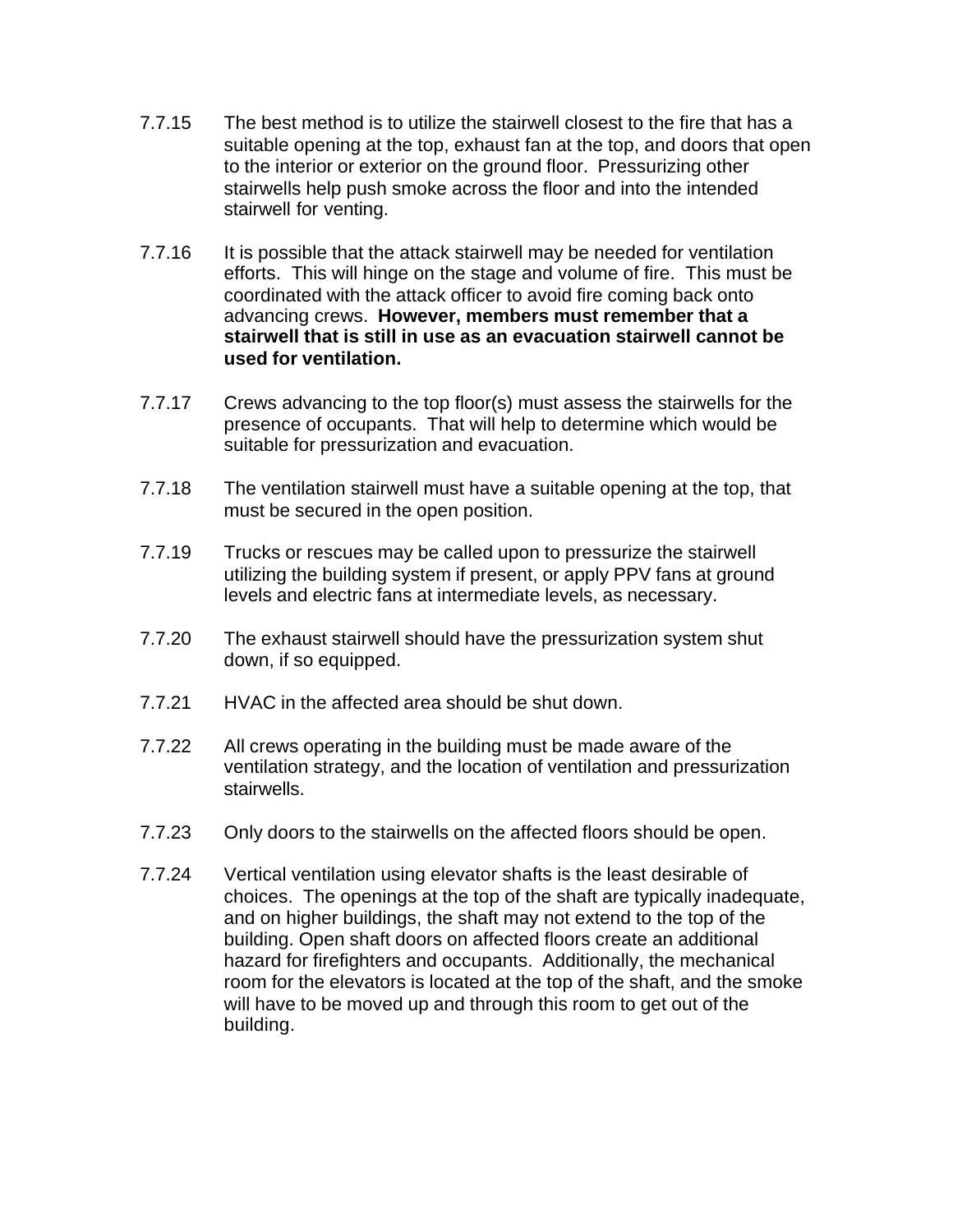- 7.7.25 If this method is used, ensure that there is an adequate opening(s) at the top, move the elevator car below the floors to be vented, open and secure the hoistway door(s) on the floor(s) to be vented, and secure ladders across the front of open hoistway doors.
- 7.7.26 Some buildings contain sophisticated HVAC systems. These should shut down in the area under alarm if the systems are set in the "auto" mode in the fire control room. The HVAC settings and status should be noted by the first due truck officer prior to ascending to the fire area.
- 7.7.27 If any company on the fire floor or floor above detects that the system has remained on, this must be communicated back to Command in order that the system be shut down. Otherwise, the rate of smoke and fire extension is greatly increased.
- 7.7.28 These systems can be placed in the exhaust mode to remove smoke on one or more floors. If the IC has elected to utilize the system in this manner, it would be wise to receive assistance from the building engineer.
- 7.7.29 Truck and rescue companies in the building must be advised when the systems are placed in service for this method of ventilation. Conditions must be monitored and the IC kept informed.
- 7.8 ELEVATORS, PROCEDURES AND GENERAL INFORMATION
- 7.8.1 Buildings with fire control rooms and some older buildings are equipped with fire service control. In buildings with fire control rooms, all elevators are recalled to the main lobby, upon receipt of the alarm. If the alarm is at the lobby level or below, the car will recall to an alternate location, usually two floors above. The master elevator panel in the fire control room should be checked for possible car location. This is designed to protect the occupants. In a few older buildings with fire control rooms, the elevators will only recall if the smoke detector in the elevator lobby area on any of the floors is activated. In either case, in a building with fire service control, company members must ensure that all elevators are recalled to the lobby manually with the fire service controls, or verify they have automatically returned. The elevator cars themselves must also be checked for occupants.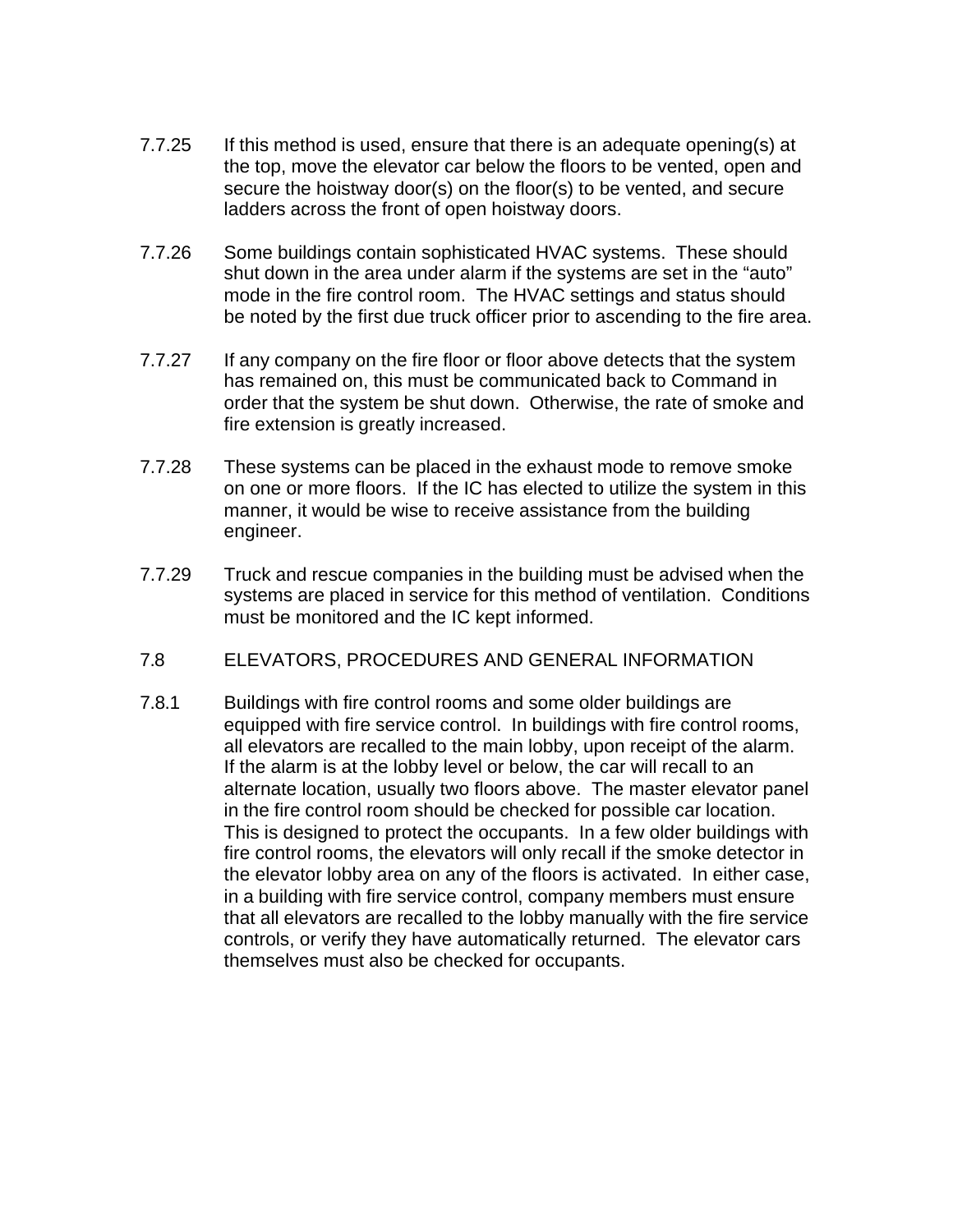- 7.8.2 Water and smoke conditions can adversely affect the operation of the elevators. Companies operating on a high-rise incident must be cognizant of the possibility of elevator malfunction. Members must remain cognizant of elevator status. In one study of 180 high-rise fires, approximately 30 percent of the incidents were due to some form of elevator malfunction. For this reason, companies must be familiar with elevator operations for escaping, should that be necessary.
- 7.8.3 Fire Service Control
- 7.8.3.1 Verify that the elevators have been automatically recalled, or recall with fire service control in the main lobby.
- 7.8.3.2 Buildings with fire control rooms should have sets of keys available. The switch is activated with the fire service control key. Once the key is inserted, and turned to the ON position, the elevators are returned to the lobby, the doors will open, and the car will not respond to normal commands for use.
- 7.8.3.3 Once the fire service key switch is turned on, the key may be removed. The key is then taken into the elevator, inserted into the fire service switch, and turned to the ON position. The car is now controlled for fire department use.
- 7.8.3.4 The emergency stop button does not work when in the fire service control mode.
- 7.8.3.5 The "DOOR OPEN" and "DOOR CLOSE" buttons may have to be utilized for door control when in fire service control.
- 7.8.3.6 After a company has arrived at the proper floor, the fire service control switch in the car is turned off and the key removed.
- 7.8.3.7 In some systems, the car will automatically return the car to the lobby. This is due to the fire service control switch in the lobby remaining in the "ON" position.
- 7.8.3.8 In other systems, a member would have to accompany the car back down due to the requirement that the "DOOR CLOSE" button be pressed for the car to begin descending.
- 7.8.3.9 The keyed switch in the main lobby shall not be returned to the "NORMAL" position until all fire department operations have terminated, and the Incident Commander has ordered that building systems be restored.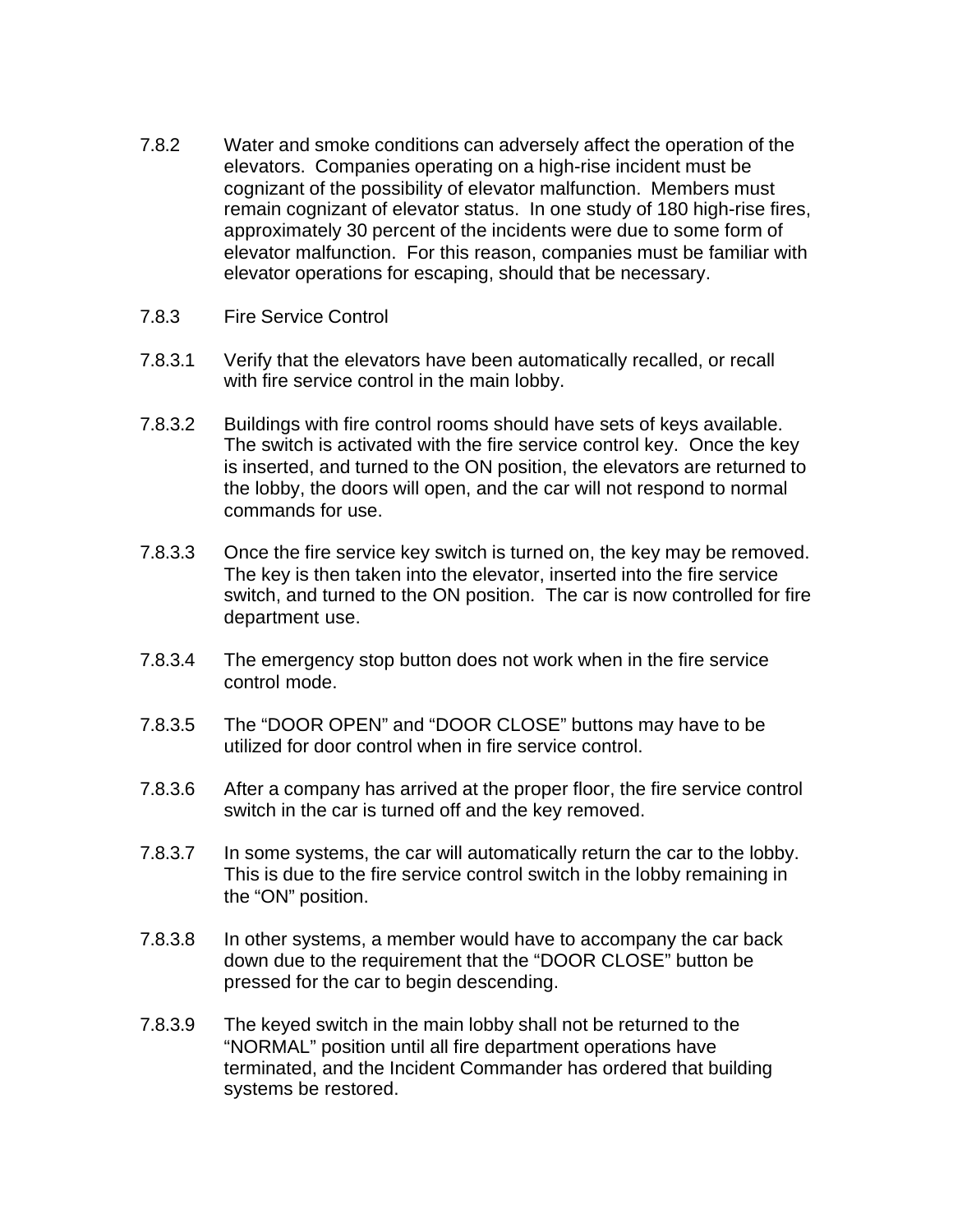- 7.8.3.10 Before members enter the elevator car, SCBA shall be donned and ready to go on air. Location of the closest stairs in relation to the elevator must also be noted.
- 7.8.3.11 Only fire department members shall use the elevators during fire incidents.
- 7.8.3.12 No more than two companies shall be permitted in the car at one time.
- 7.8.3.13 Minimum complement of tools shall accompany the companies.
- 7.8.3.14 The elevators shall be stopped, either on the initial trip or on any subsequent trips, at least two floors below the fire floor.
- 7.8.3.15 Staging is established two floors below the fire floor to pool equipment and staffing.
- 7.8.3.16 All elevator use will terminate at the floor level of Staging.
- 7.8.3.17 In the event an elevator is malfunctioning, it shall immediately be placed out of service and Lobby Control or the Incident Commander advised.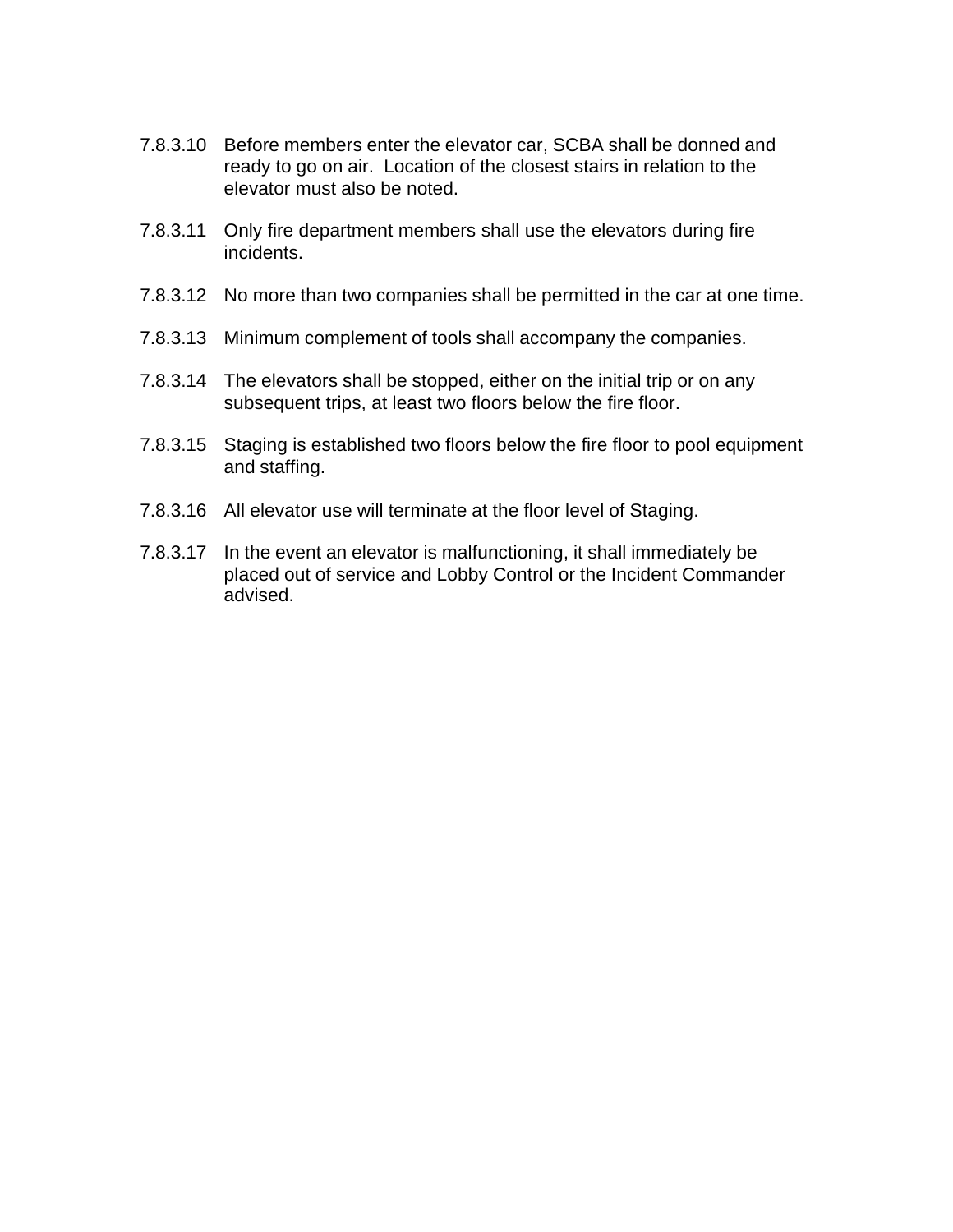- 7.8.3.18 The car must be stopped at an intermediate point(s) to confirm control and to avoid being taken directly to the fire area.
- 7.8.3.19 Should a company be ascending to staging and discover control of the elevator car has been lost, the doors of the car can be opened with approximately 30 pounds of force. This action serves to open and activate the interlock, which stops the car.
- 7.8.3.20 **Anytime water is observed in the elevator shaft by members operating elevator cars, Command must be notified. These situations will likely lead to the loss of the elevators and Command should be making preparations for a Stairwell Support group.**
- 7.8.3.21 All cars in the elevator bank may not run on fire service control. In some situations, members may find that only one of the cars is so equipped. It is important to gain control of **ALL** elevators to prevent occupants from using them during emergency operations. This can be accomplished by shutting off the power to those cars not in use at the pit switch, inspection station on top of the car, or in the elevator machine room. Preplanning should make companies aware of this situation, but careful observations prior to operating is still necessary.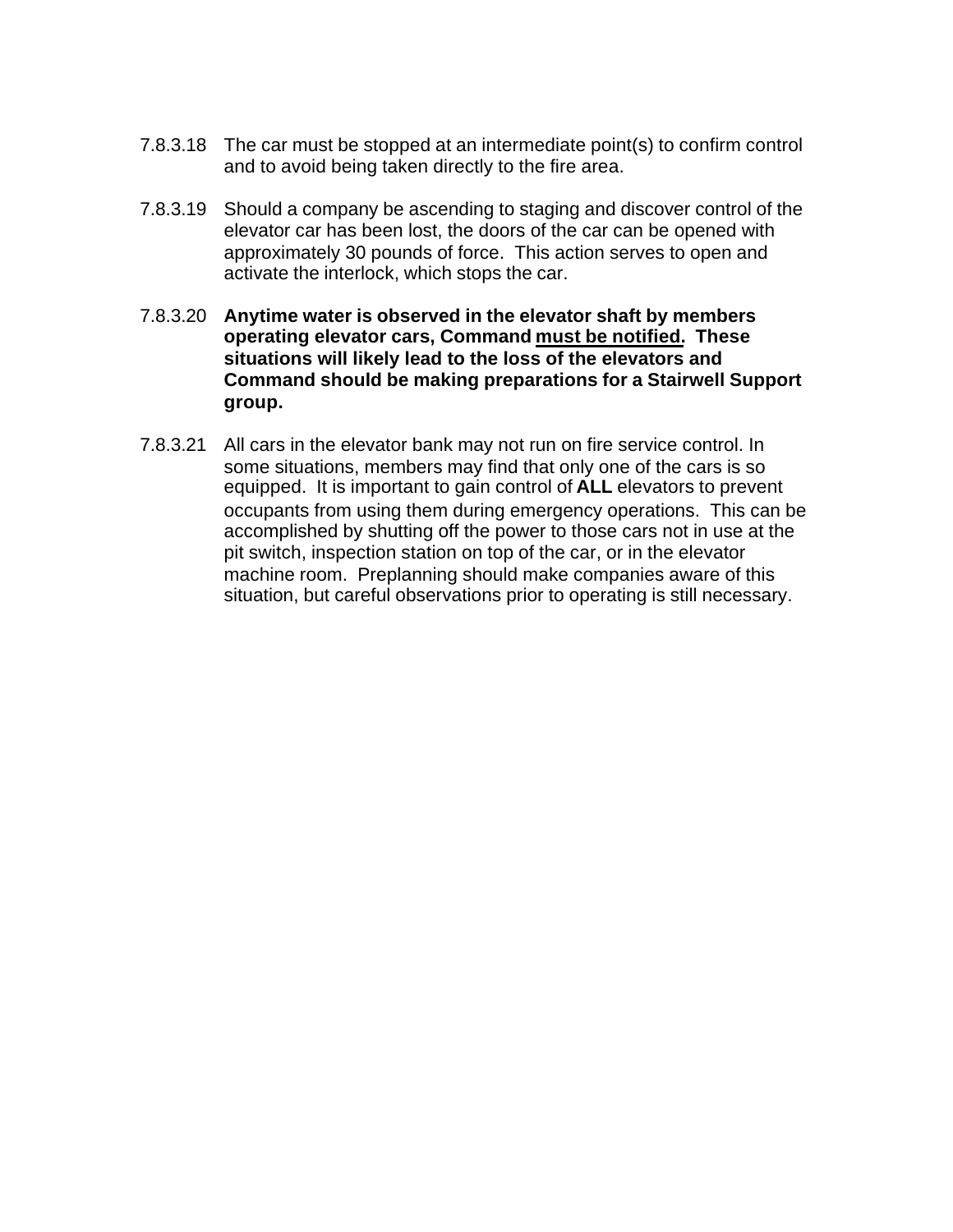# **8 TACTICAL COMMAND CONSIDERATIONS**

- 8.1 The Incident Commander is faced with a number of needs when managing a high-rise incident. It is for this reason, that the additional alarms mentioned in 5.2.3 are recommended. In addition to direct supervision of the fire attack by, if possible, a chief officer, the following jobs may need to be assigned based upon the specific needs of the incident:
	- Rapid Intervention Team(s)
	- Lobby Control and Elevator Operations
	- Fire Control Room Operations
	- Search and Evacuation
	- Stairway Support
	- Base
	- Staging
	- EMS Branch or Group
	- Safety
	- Rehabilitation
	- Logistics
	- Planning
	- Reconnaissance for fire extension and smoke migration
- 8.2 Tactical command of the fire floor(s) is an assignment that normally falls to a chief officer early in the incident. Most often, this is the second due chief from the first alarm assignment. As the officer in direct control of the attack, this position is responsible for coordinating the companies operating on the fire floor(s). Initially, the group or division officer can expect a minimum of two engine companies and a truck or rescue company on the fire floor.

NOTE: The officer responsible for command and control of the operations in this area is referred to as the fire attack officer. This is a description of the responsibilities and not a title required to be used by the Incident Commander. The use of a division or a group designation shall be determined as appropriate to the situation. References to "fire attack officer" are intended to refer to the position, and not the individual's rank. However, it is strongly recommended that this officer be a chief officer whenever possible.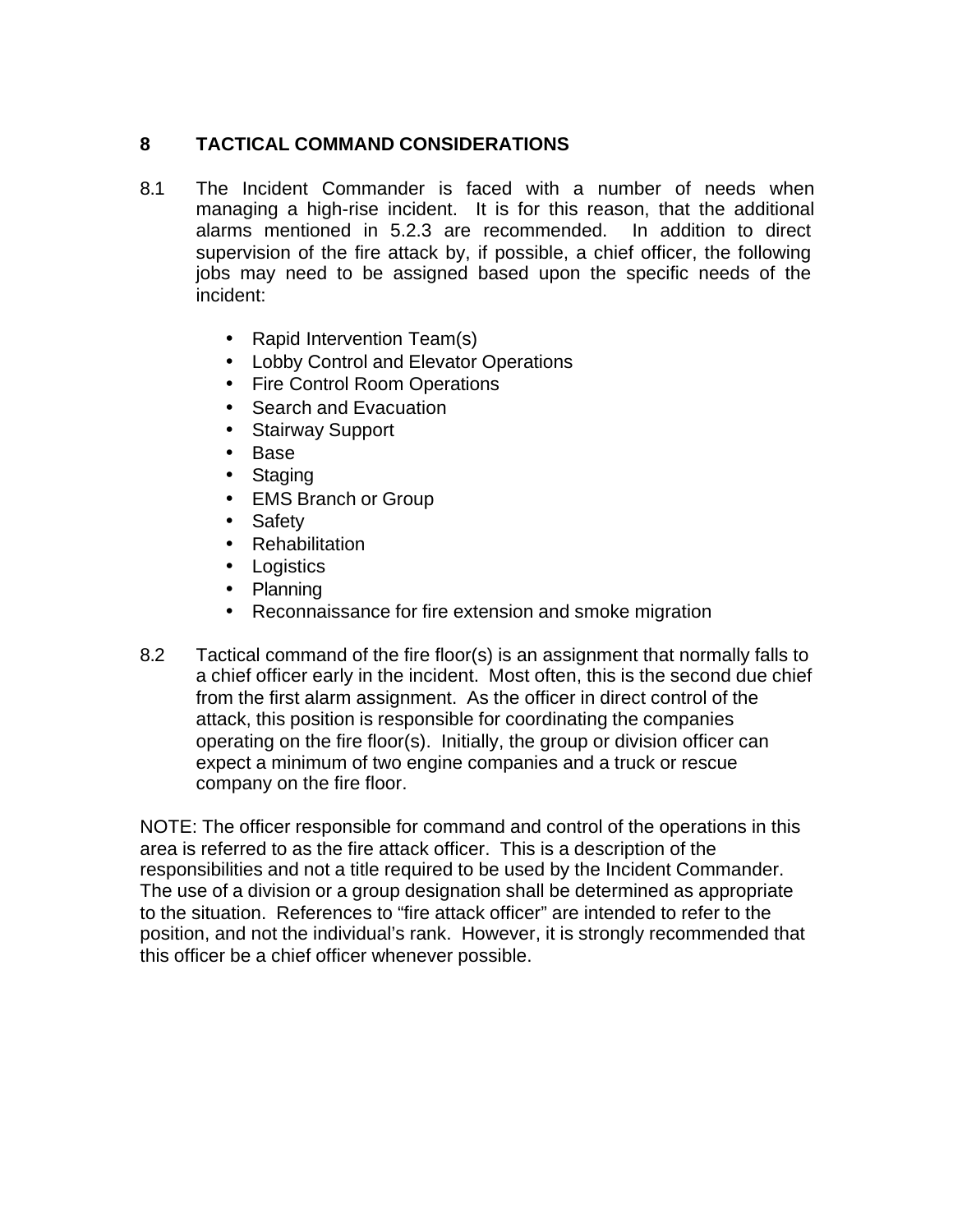- 8.2.1 The fire attack officer must obtain an aide. This enables the officer to link up with companies on the fire floor and gain first-hand information as to the fire situation and the progress of the operation. The aide shall remain in the stairwell in a clean environment for accountability purposes. It is also expected that the fire attack officer position in the stairwell on the fire floor in order to communicate with the operating units and to direct units moving up to that area. It is CRITICAL that the officer confirm the identification of the attack stairwell, communicate that confirmation to Command and Lobby Control. Units that are moved up via elevator, shall go no closer than two floors below the fire, and know what stair to use to proceed up to the fire attack officer. For example, the officer should transmit to Command, "Battalion 404 is in position on the  $14<sup>th</sup>$  floor establishing Fire Attack Group. Stairwell B is the attack stairwell. I have engines 410 and 208, truck 105 and rescue 426 operating on the fire floor. Engine 403 and truck 204 are operating on the  $15<sup>th</sup>$  floor." All units initially assigned to the fire floor and the floor above are under the command of the fire attack officer. As with any portion of the command structure, this can later be subdivided as needed.
- 8.3 RAPID INTERVENTION TEAM. The R.I.T. function is addressed as the incident progresses. With the assignment of the first two engines to the fire floor, several tasks can be accomplished. The first duty of these crews is to get the first attack line into service. As the line is being stretched, the officer of the second due engine should be positioned at the standpipe outlet in radio contact with the officer of the line. One of the firefighters should be positioned at the door moving hose out of the stairwell as the line advances. These two people constitute the rescue team prescribed by the "two in, two out" rule. Once that line is stretched, the crew of the second engine is to retreat to the stairwell. This crew is now in position to function as the initial R.I.T. for the engine and truck crews beginning to operate on the fire floor. Since relief is a constant factor during the operation, Command must ensure a crew is assigned to assume R.I.T. duties. The initial R.I.T. will likely be the first due rescue company. The exception is when the rescue arrives before the first due truck. In that case, the rescue will operate on the fire floor and the firstdue truck becomes the R.I.T.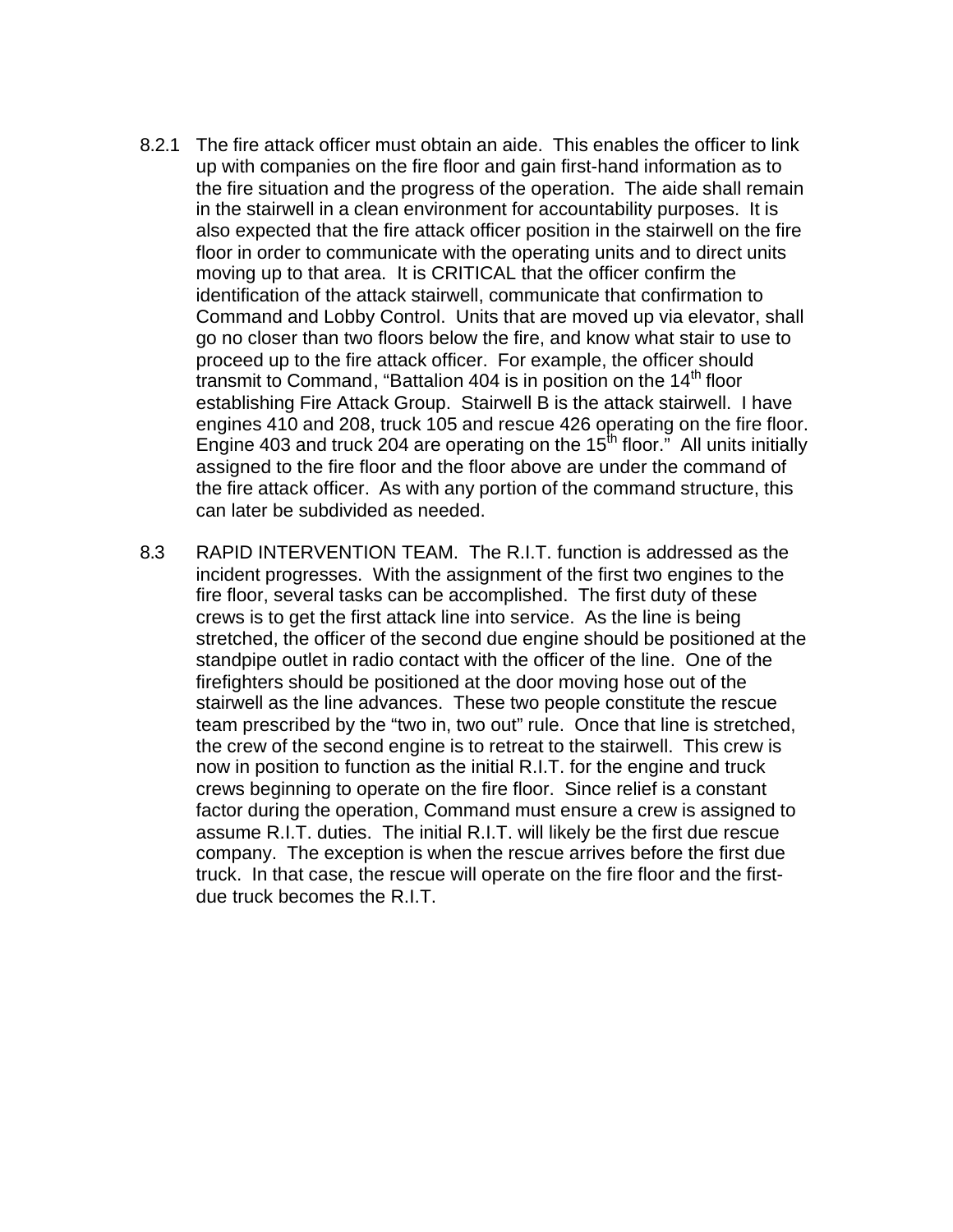- 8.4 LOBBY CONTROL AND ELEVATOR OPERATIONS. The lobby control function is vital to the success of any high-rise operation. This job will initially be assumed by the crew of the third due engine company. This function may need to be expanded and require the addition of another company in order to carry out its tasks. Lobby Control is responsible for elevator control, staffing the fire control room or station, directing civilians to designated holding areas, directing fire department units to the proper stair or access point, and track units as they move in and out of the building. Lobby control is not an accountability point, but is responsible for logging what units go up into the building, their destination and time of departure. It is the responsibility of ALL officers to pass through Lobby Control when leaving the building.
- 8.4.1 Elevators, General Information and Procedures
- 8.4.1.1 Buildings with fire control rooms and some older buildings are equipped with fire service control elevators. In buildings with fire control rooms, all elevators are recalled to the main lobby upon receipt of an alarm. This is designed to protect the occupants. In a few fire control rooms, the elevators will only recall if the smoke detector in older buildings with the elevator lobby area on any of the floors is activated. In either case, the Lobby Control company must ensure that all elevators are recalled to the lobby manually with the fire service controls or verify that they have automatically returned. The elevator cars themselves must also be checked for occupants.
- 8.4.1.2 Water and smoke conditions can adversely affect the operation of elevators. Companies operating on a high-rise incident must be cognizant of the possibility of elevator malfunction and members must remain cognizant of elevator status. In one study of 180 high-rise fires, there was some form of elevator malfunction in approximately 30 percent of the incidents. For this reason, companies must ensure familiarity with procedures to escape from a stalled elevator, should that be necessary.
- 8.4.1.3 Controlling the elevators will initially entail assigning one member to take control of and operate one elevator as a hoist for members and equipment going aloft. The reason for committing a firefighter to this task is to ensure that we maintain use of at least one elevator. The assignment is to take the elevator up, drop the members off at the proper location, and return to the lobby for another trip. If the elevator is not staffed, problems may be encountered in getting the car returned for use. If the incident is a major event, additional members will likely be assigned to operate additional elevator cars.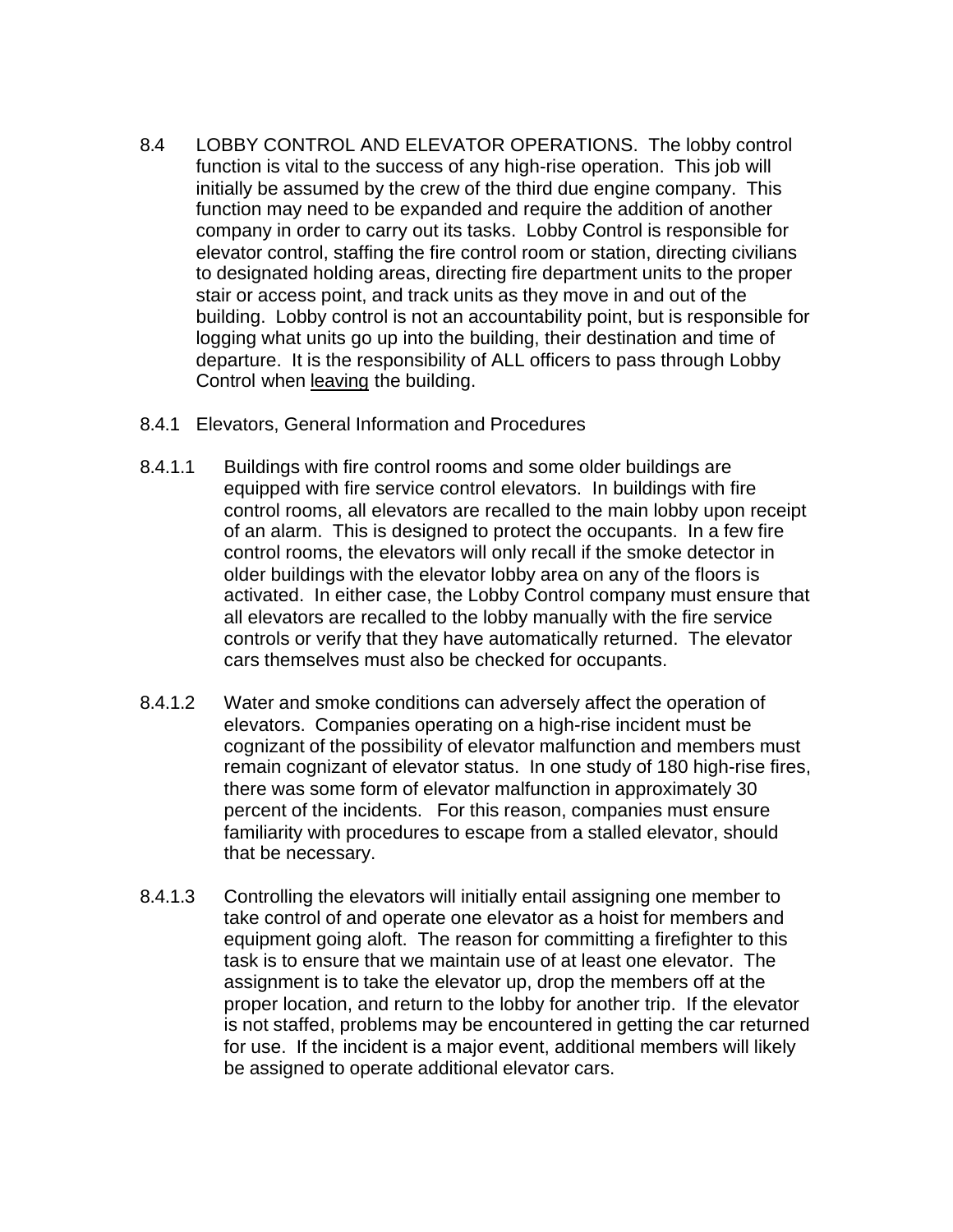- 8.4.1.4 If water from sprinklers or firefighting operations migrates into the elevator area on any floor above the lobby, this information must be relayed to Lobby Control and Command. Once this occurs, loss of the elevators should be anticipated and steps to establish a stairwell support function should be initiated by Command. If the elevators continue to operate, that is to our advantage. However, high-rise fire experience has shown that water entering the elevator shafts is likely to cause loss of the cars.
- 8.4.2 Fire Service Control (Fireman's service)
- 8.4.2.1 Verify that the elevators have been automatically recalled, or recall them using fire service control in the lobby or fire control room.
- 8.4.2.2 Buildings with fire control rooms should have sets of keys available. The switch is activated with the fire service control key. Once the key is inserted, and turned to the ON position, the elevators are returned to the lobby. (Phase 1)
- 8.4.2.3 Once the fire service key switch is turned on, the key may be removed, leaving the switch in the "on" position. The key is then taken into the elevator and inserted into the fire service switch, and turned to the "on" position. The car is now controlled for fire department use. (Phase 2)
- 8.4.2.4 The emergency stop button does not work when in the fire service control mode.
- 8.4.2.5 The DOOR OPEN and DOOR CLOSE buttons will have to be utilized for door control when in fire service control.
- 8.4.2.6 After a company has arrived at the proper floor, the fire service control switch in the car should be turned off. The car should then return to the lobby. This is particularly important until Lobby Control is established and operating the elevators in buildings where there are only one or two cars equipped with fire service control.
- 8.4.2.7 The key switch in the main lobby shall not be returned to the NORMAL position until all fire department operations have terminated, and the Incident Commander has ordered that building systems be restored.
- 8.4.2.8 Before members enter the elevator car, they shall have SCBA donned and ready to go on air. The location of the stairs, closest to the elevator, must also be noted.
- 8.4.2.9 Only fire department members shall use the elevators during fire incidents.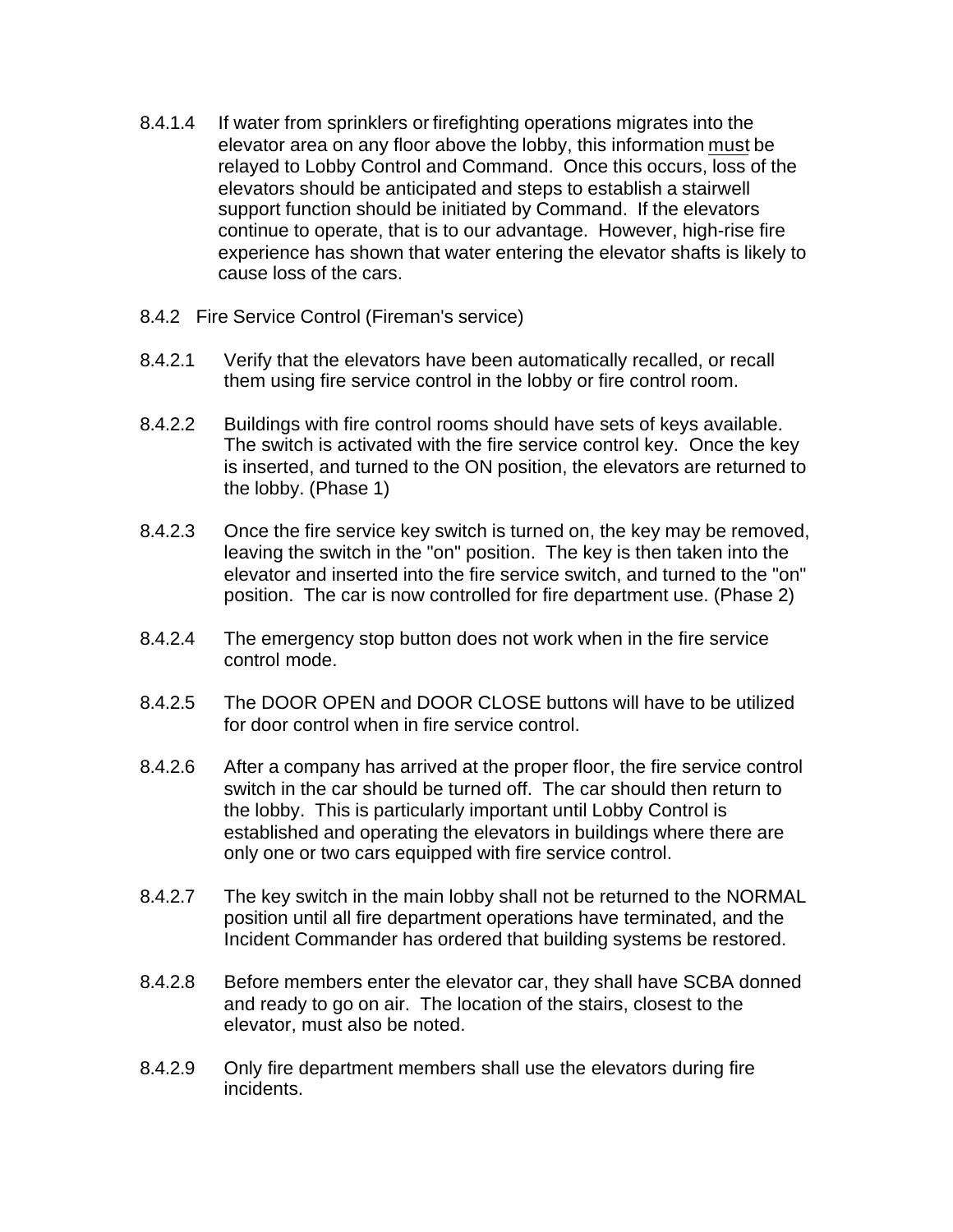- 8.4.2.10 No more than two companies shall be permitted in the car at one time. Of course, officers must determine if there is sufficient room for even that number of members when SCBA, hose, and other gear are considered. Weight in the car is also a factor. If in doubt, then only one crew at a time should be permitted in a car.
- 8.4.2.11 Minimum complement of tools shall accompany each crew up, meaning at least a set of irons, lights, and radios must be in the car every trip.
- 8.4.2.12 The car must be stopped at intermediate points to confirm control and to avoid being taken directly to the fire area.
- 8.4.2.13 The elevators shall be stopped, on the initial trip and on any subsequent trips, at least two floors below the fire floor.
- 8.4.2.14 Staging should be established two floors below the fire floor to pool equipment and personnel.
- 8.4.2.15 All elevator use will terminate at the floor level of Staging.
- 8.4.2.16 In the event an elevator is malfunctioning, it will immediately be placed out of service and Lobby Control and Command advised.
- 8.4.2.17 Should a company be ascending to Staging and discover control of the elevator has been lost, the doors of the car can be opened with approximately 30 pounds of force opening and activating the interlock, which stops the car.
- 8.4.2.18 All cars in the elevator bank may not run on fire service control. In some situations, members may find that only one of the cars is so equipped. Preplanning should make companies aware of this situation, but careful observation prior to operating is necessary.
- 8.5 FIRE CONTROL ROOM OPERATIONS. Staffing the fire control room or station involves three major areas of responsibility. Monitoring the status of fire alarm systems, the status of fire control systems, and monitoring and utilizing building communication systems. In addition, the air handling system status and elevator status must be observed. One means of accentuating any lights on the annunciator panels in the fire control room is to momentarily turn off the overhead lights. This helps locate the indicator lights on the panels, which will be illuminated.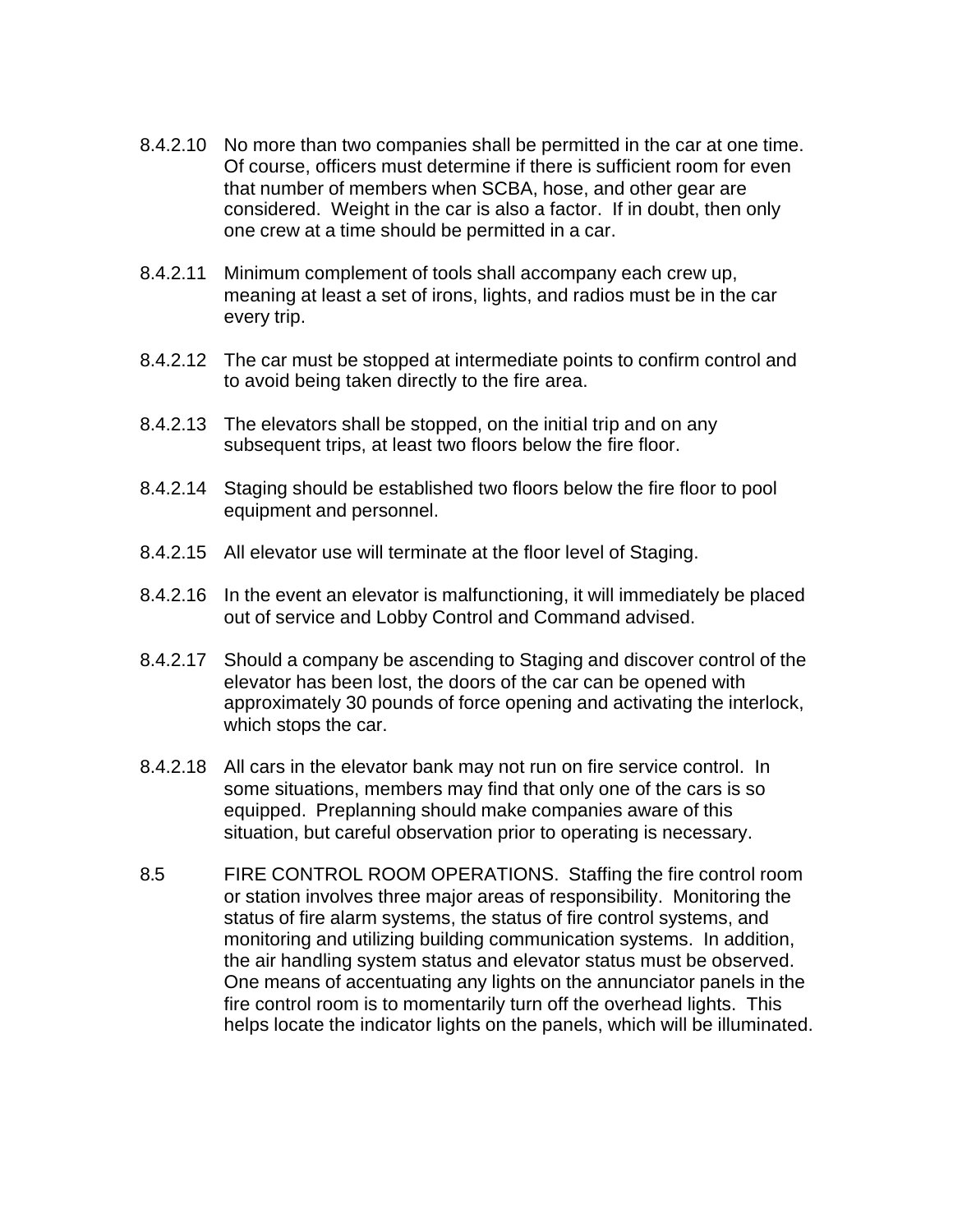- 8.5.1 Fire alarm systems must be checked and any indications should be recorded. Any changes in components of the fire alarm system are critical, and this information must be provided to the Incident Commander. For example, when you first enter the fire control room, a smoke detector indicator is illuminated for a location on the 15<sup>th</sup> floor. Additional detectors begin activating. This information should immediately be relayed the officer of the first engine upstairs and Command. Once units arrive at the area of alarm activation, this information becomes less critical. However, if the system begins to show activation in areas remote from the area of operation, such as on another floor, that information MUST then be relayed to Command.
- 8.5.2 Fire control systems include sprinkler systems, standpipes, fire pumps, stairwell pressurization fans, and any other fire suppression system that may exist in the building that is either monitored or controlled from the fire control room.
- 8.5.2.1 Sprinkler system status should be checked first. If a sprinkler activation is indicated, particularly if a detector is also activated, it is likely that an actual fire exists in that area. CONSIDER THIS TO BE CONFIRMATION OF A FIRE AND CONSIDER TRANSMITTING ADDITIONAL ALARMS. Also, if multiple detectors have activated and the sprinkler system is showing a trouble indicator, no sprinkler flow, and perhaps a tamper switch indication, it is highly likely that not only is there an active fire, but the sprinkler system may be turned off to the area of involvement. This information should also be relayed to Command. It is possible that companies going to the fire floor can open the zone valve to provide water to the fire. If this is successful, water flow indicators should illuminate in the fire control room. ANY changes to the status of the sprinkler system that are indicated should be relayed to Command.
- 8.5.2.1.1 **SPECIAL NOTE**: *If a unit has responded to an alarm and more than one detector of any kind is indicated as activated, the request for a full alarm assignment shall be made*.
- 8.5.2.2 If water is flowing from the sprinkler or standpipe system, ensure that there is an indication that the fire pump is operating. (This is true even if the building has a wet standpipe and no sprinklers in the area of the fire.) If the fire pump has not started, Command again must know.
- 8.5.2.3 Scan the fire control panels for indications of any other system that may be present and monitored within the building. If one is present, advise Command of its current status and any changes that are indicated.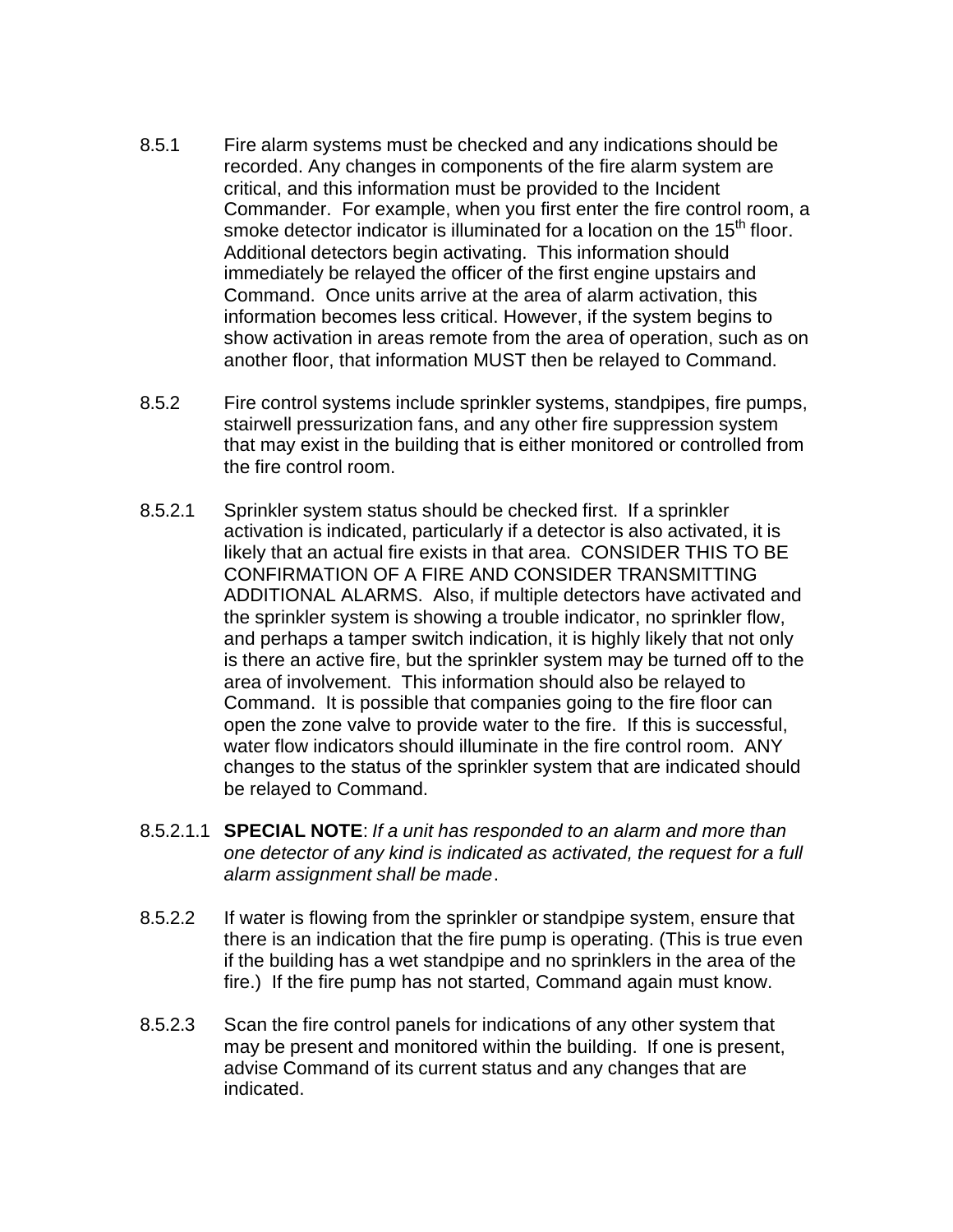- 8.5.2.4 Stairwell pressurization fans should be operating, if present, once the building alarm system is activated. Confirm that these fans are indeed operating and remain operating, unless ordered shut down by Command.
- 8.5.3 Building communication systems can be of great value in high-rise fires. Radio communication may be difficult, and as the incident escalates, radio traffic will increase dramatically. While the command structure is considering the use of multiple radio channels, the use of building communication systems can greatly enhance the ability of units to communicate effectively and reliably.
- 8.5.3.1 Fire service telephones are hard-wired telephones within the building for the specific purpose of fire service emergency communication. The phone stations are typically located in the elevator lobby on each floor, in or near the stairwell on each floor, and sometimes in the elevator cars. There should also be a phone in the fire pump room, mechanical rooms and elevator control rooms. Fire service telephones have an associated indicator light in the fire control room or station that shows the location of the phone. Should someone lift the handset at a fire service telephone station, the light in the fire control room will illuminate and an audible signal will be heard. Lifting the receiver in the fire control room will allows direct communication to the caller. Note: in order to speak into a fire service telephone, the "push-to-talk" button on the receiver must be depressed. The phones can be utilized not only between the fire control room and each phone station, but also between each phone station.
- 8.5.3.2 The building's public address system (P.A.) is a second means of communications available in the fire control room. This system can be utilized to provide direction to occupants of the building, and make selective or general announcements to our members operating in the building. The P.A. can be used to tell someone or a unit to go to a fire service telephone and contact the fire control room, or other location. Two-way communications can be facilitated as well. An example might be that the P.A. is used to tell both Fire Attack Group and Staging to pick up a fire service phone to communicate with each other.
- 8.5.3.3 The outside telephone system is another option for handling some communication needs and that phone number should be provided to the command post. Should Command decide to do so, an open line can be established between the fire control room and Command. Although this would necessitate someone staying on the line on each end, the need to use the radio between these two locations would be eliminated.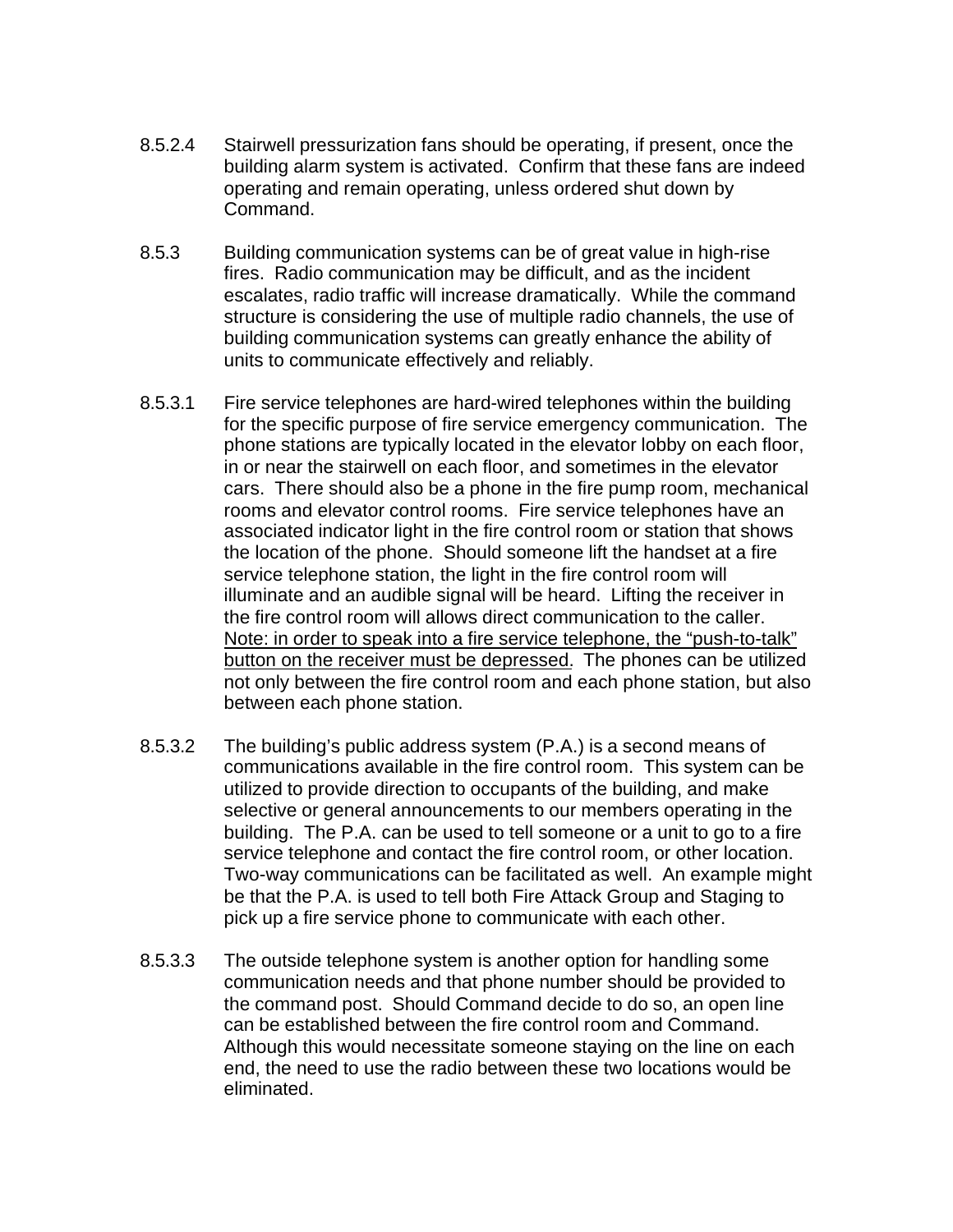- 8.5.4 Elevator system status must be monitored.
- 8.5.4.1 If a building alarm system has activated, the elevators should have been automatically recalled to the lobby. Of course, if the fire or smoke has contaminated the lobby, the elevators will be recalled to another location. This information must be relayed to Command. Also, if the elevators were not recalled, or if elevators are stopped at a location other than where they should be, Command again must be notified. A search of any car that does not recall will need to be initiated and the priority of the search will be based upon the car's location in relation to the fire floor. If the car is below the fire, the search of the elevator is not an immediate priority.
- 8.5.4.2 There are a number of high-rise buildings that do not have fire control systems that recall the elevators or fire service control of the elevators. In those cases, we should not utilize the elevators for our operations and lobby control should stop and hold any elevator car that arrives at the lobby to prevent further use.
- 8.5.5 Air handling systems (HVAC) have many different designs. Mechanical rooms may be found at the bottom or top of the building. Some systems may have mechanical rooms that only service one or several floors. These systems may be operating, and can transmit heat, smoke, and fire to areas remote from the original fire area. For the safety of our members, HVAC systems that are operating when there is an active fire in the building are to be SHUT DOWN. No HVAC system component should be restarted without specific orders from Command. If requested by Command, the building engineer, or a building representative with intimate knowledge of the system, should be utilized to operate the system.
- 8.6 SEARCH AND EVACUATION. A Search and Evacuation Branch or Group should be activated if there are more than two floors above the fire that still contain building occupants. At least one company must be assigned to each of these floors to assess smoke and heat conditions, size of the floor area, and the potential number of occupants. Based on the assessment of the first company additional units may be needed to carry out proper search and evacuation.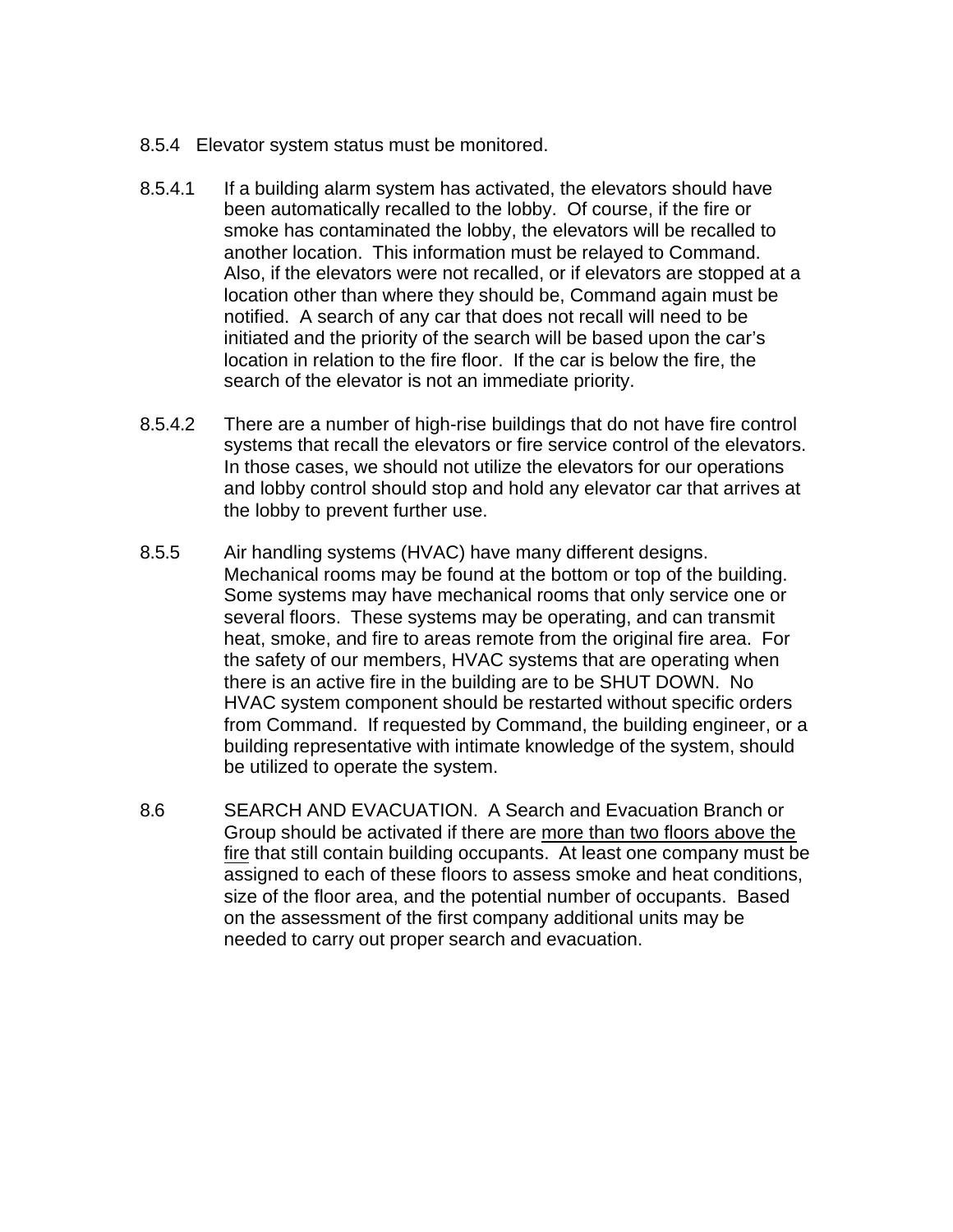- 8.6.1 If available, a chief officer should be assigned to command the search and evacuation operation. This officer should set up the Search and Evacuation post at least two floors above the highest fire floor. This should be located inside the floor, and near the evacuation stairwell. The location of the Search and Evacuation Command post shall be announced once it is established. The location must be specific as to what floor it is on and near what stairwell, e.g. "Battalion 401 to Command, the Search and Evacuation post is located on floor 15 (onefive) at stairwell C."
- 8.6.2 ALL UNITS OPERATING UNDER THE SEARCH AND EVACUATION BRANCH OR GROUP SHALL USE THE "EVACUATION" STAIRWELL TO ASCEND AND TO REMOVE VICTIMS. THE STAIRWAY DOOR TO A FIRE FLOOR SHALL **NOT** BE OPENED INTO THE EVACUATION STAIRWELL. THE EXCEPTION WOULD BE TO CARRY OUT THE RESCUE OF A TRAPPED OR INJURED FIREFIGHTER!
- 8.6.3 The evacuation stairwell must be kept clear of as much smoke and heat as possible. This will facilitate the evacuation operation and prevent evacuees from becoming patients once that stairwell is entered. It should also help to reduce their already high anxiety level as a result of the circumstances they are in.
- 8.6.4 If a Search and Evacuation Group or Branch is established, the officer in charge of that function shall report directly to the IC. In the event an Operations Section is designated, Search and Evacuation will then report to Operations
- 8.6.5 The Search and Evacuation Branch or Group will need equipment at the Search and Evacuation post. Items such as portable radios, extra air cylinders, hand lights, pens and paper, grease pencils or markers and a command board, should be available.
- 8.6.6 The establishment of a Search and Evacuation Branch or Group should not imply that a complete evacuation of the floors above the fire is imperative. Rather, the officer in charge of this operation is responsible for the control and safety of occupants above the fire floors. This officer shall make decisions on evacuation or protect inplace tactics based upon conditions on each individual floor, progress being made on the fire itself, and through consultation with Command.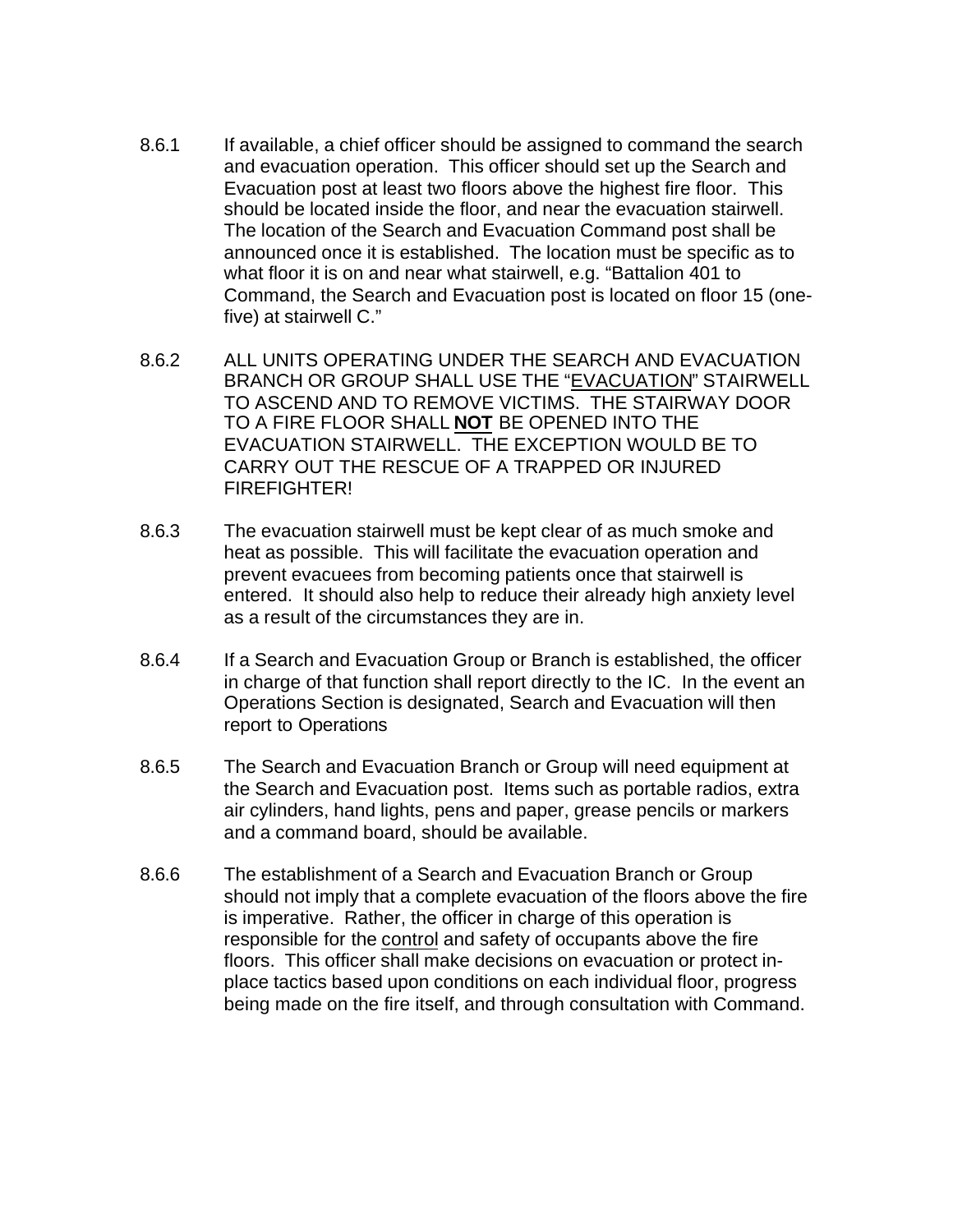- 8.6.7 The purpose of the search and evacuation operation is to control occupants. To do so, members operating in this assignment are responsible for preventing panic, controlling evacuation, and ensuring that primary and secondary searches are properly completed. Additionally, changes in conditions regarding smoke, heat, or fire must be monitored and reported through the Search and Evacuation post to Command.
- 8.6.8 The Search and Evacuation Officer should use the fire service telephones to communicate with the fire control room or station. By doing so, information and directions can then be announced by members in the fire control room using the P.A. to building occupants on selected floors. This is one more tool that is available to assist in the control of the occupants.
- 8.6.9 Any evacuation or rescue that is necessary shall be facilitated by way of the "evacuation" stairwell. Using the fire attack stairwell for evacuation will undoubtedly lead to greater problems. The attack stairwell above the fire will be contaminated with smoke, heat, and fire gases.
- 8.7 STAIRWELL SUPPORT. Stairwell Support is a function that should not only be anticipated on the incident, but may be one of the highest priorities during the early stages of the event. If the fire occurs in a building where we cannot use the elevators, or use of the elevators being used is lost, Stairwell Support becomes the "lifeline" to the operation, at and above the fire. If available, tower ladders may be used to transport equipment to upper floors.
- 8.7.1 A fire that involves more than one apartment, or that occurs in an office high-rise, will require a large amount of resources to be moved up. At a minimum, stairwell support will need a firefighter positioned every two floors.
- 8.7.2 Air cylinders are a priority. We should anticipate no more than 15 to 20 minutes, per air cylinder during firefighting operations. The first alarm units will not be able to take up spare cylinders. This means the Incident Commander MUST take immediate steps to begin moving air cylinders and their equipment upstairs.
- 8.7.3 In addition to air cylinders, extra standpipe packs, lights, forcible entry tools, hooks, rope, and medical equipment will need to be moved up to the resource area at staging.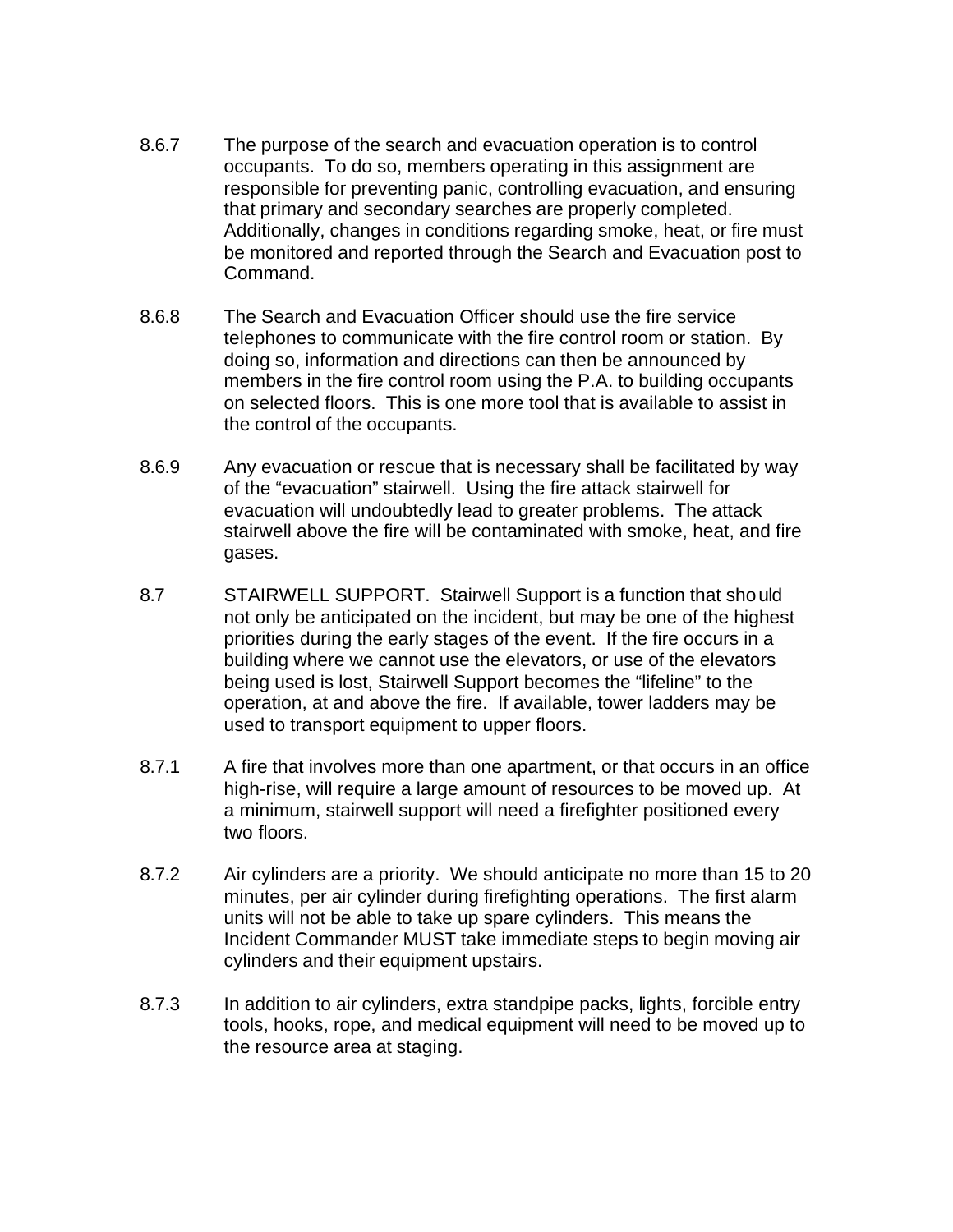- 8.7.4 Shuttle of equipment by elevator is ideal. However, elevators will be at a premium, if they can be used. Elevators will be used to take companies up and every effort must be made for companies going up after the first alarm units, to take spare cylinders.
- 8.7.5 The Stairway Support Unit may also have personnel operating on the exterior of the building. This function will be moving equipment from the Base area through the lobby and then up. This will require a significant commitment of staffing. At a major fire, an entire extra alarm assignment could be needed just for this operation.
- 8.7.6 An officer should be assigned to at least every four floors. Their responsibility is to supervise operations, keep equipment moving, and monitor the physical condition of members. Fatigue will become a factor and relief of these personnel may be necessary.
- 8.7.7 The Stairwell Support Unit will report to the Logistics Branch. If that has not been established, they will report to the IC. If Stairwell Support is activated, Logistics must be established by Command as soon as possible.
- 8.8 STAGING. Staging is the area for assembling resources close to the operations on the fire floor. An officer should be designated as the Staging Officer by Command.
- 8.8.1 As the incident escalates, it is likely that companies will be put right to work. However, the need for establishing Staging cannot be ignored and must be assigned. This may be delayed until a unit from the second or third alarm can be assigned, but does not diminish its importance.
- 8.8.2 The Staging area will be a point of significant activity. It is here that air cylinders, hose, tools, EMS equipment and the like will need to be assembled.
- 8.8.3 The Staging officer will need to assemble and maintain a pool of available firefighting crews. Once Staging is established, a minimum of 4 engines and 2 support units (trucks or rescues), shall be maintained ready at this location.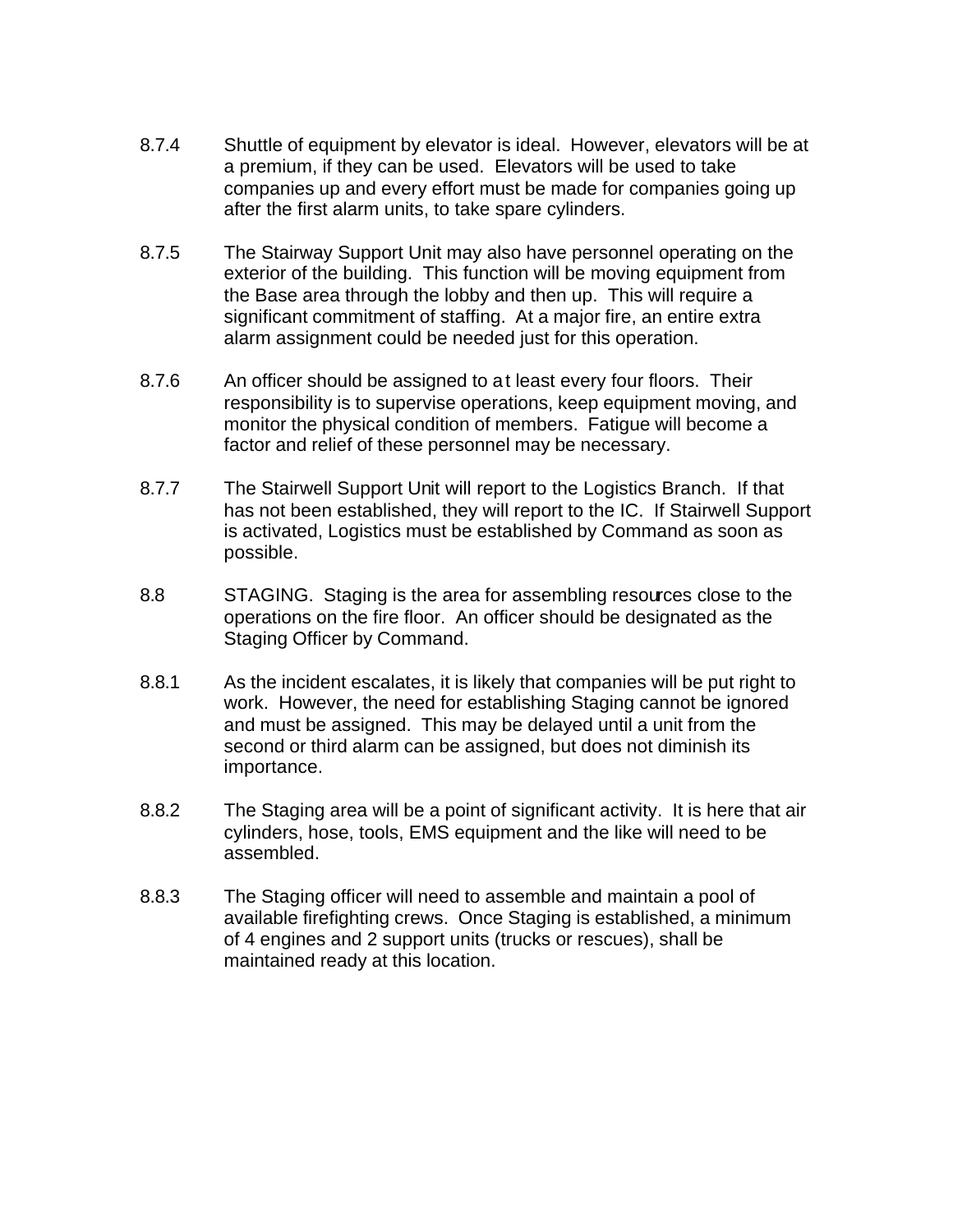- 8.9 MEDICAL UNIT. The Medical Unit is responsible for the care and treatment of our members. The Medical Unit is also responsible for the development of the Medical Plan, which should include a rehabilitation component. The Medical Unit may be located on the same floor as staging (space permitting), or one floor below. The REHAB manager reports to the Medical Unit leader. Rehab is responsible for ensuring members are rested and readied to return to an assignment.
- 8.9.1 Medical Unit and Rehabilitation Unit (REHAB). The rehabilitation function occurs under the direction of the Medical Unit. Companies will begin to be rotated to rehab after approximately 15 minutes of work. Rehab should be at a location that is safe and clear of the fire, yet within a reasonable distance. The advantage of having Rehab on the same floor as staging is that units can receive necessary medical treatment and rest. As firefighters are available for reassignment, they can then move back into Staging.
- 8.9.2 An EMS supervisor should be assigned to manage the Medical Unit. In addition, at least one Medic Unit should be assigned to work the Rehab unit. The responsibilities of this unit are no different than any other fire and rescue incident.
- 8.10 BASE. Base is the area where incoming fire apparatus and other vehicles park. Crews working in the Logistics Section may be sent to retrieve tools and equipment from the rigs parked in base. The first officer assigned to Base should begin organizing units by function, and parking them in an orderly fashion. This would include parking units on diagonals along one side of the street to allow for easy egress, and to keep a travel lane open. Parking all the engines, trucks, medics, and rescue in groups of like vehicles, helps facilitate the operation. Initially, the first person coordinating activity in Base may be the driver of the first engine that arrives at Base without being assigned by Command to go directly to work. Using the driver for this job keeps the officer and the rest of the crew available for other duties. Equipment should be taken from the apparatus, particularly air cylinders, and assembled for movement up to the fire building as needed.
- 8.11 EMS BRANCH. EMS Branch is responsible for managing all **civilian** patients. If units encounter civilian patients upon arrival that is a good indication of more patients to come. At a fire in an occupied high-rise where patients are found by the first due units, additional EMS resources should be ordered to the scene.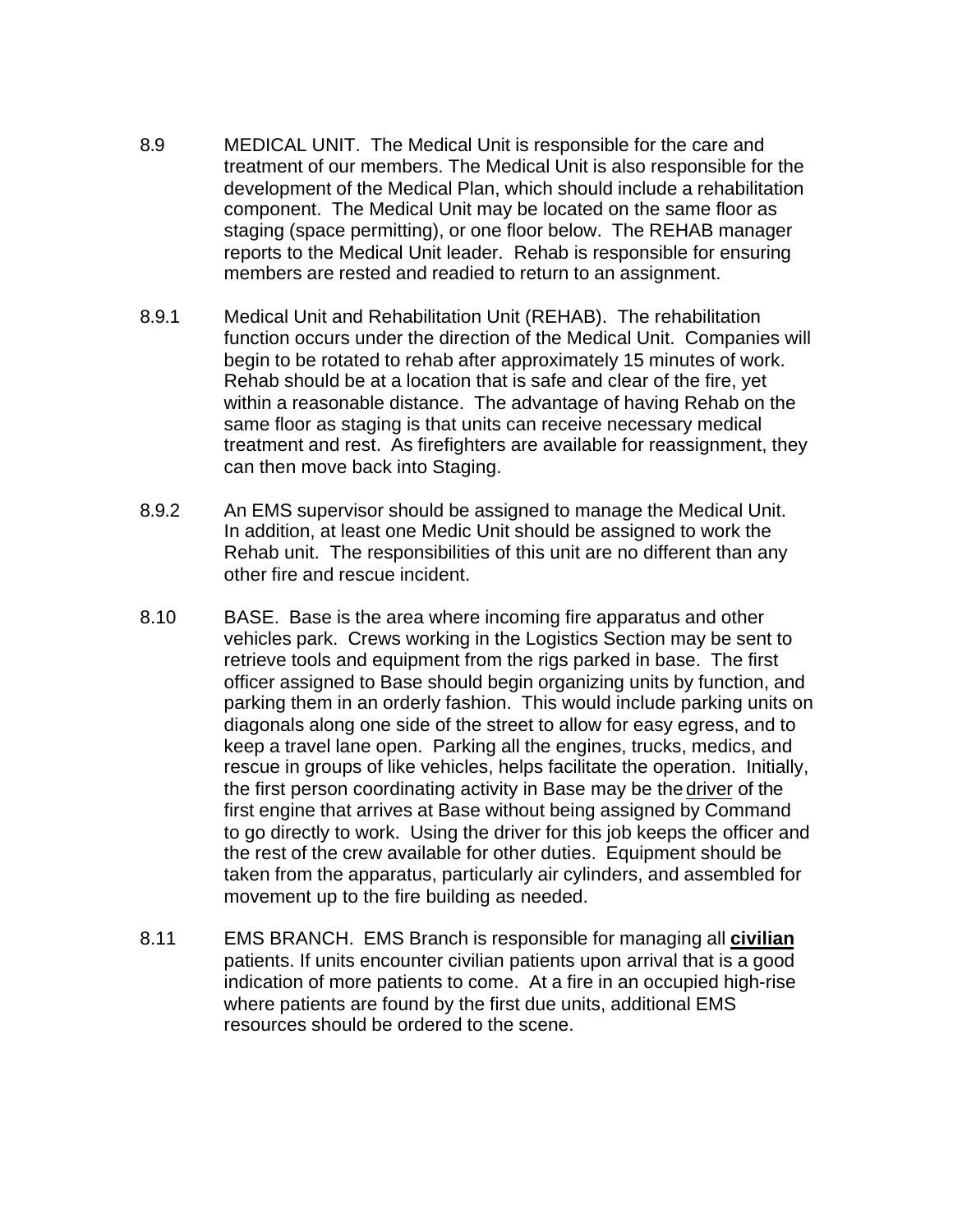- 8.12 SAFETY. Safety Officer reports directly to Command. At the vast majority of high-rise incidents, this is the responsibility of the duty Safety Officer.
- 8.12.1 Safety on the fire ground is a responsibility of every officer and member. However, the Safety Officer is a specific need with overall fire ground safety responsibilities. This is a function that is critical to every operation. However, its complexity can be quite different at a high-rise fire.
- 8.12.2 Depending upon the complexity of the fire, the Safety Officer may have to be expanded to a Safety Unit and include assistants. The IC may assign a chief officer as the Safety Officer. Additionally, fire companies may also be assigned to operate under the command of the Safety Officer.
- 8.12.3 Exterior safety issues include concerns such as building perimeter control. Danger from falling glass and other objects must be evaluated, and access to the danger area controlled or denied as necessary.
- 8.12.4 The protection of members and hoselines from falling objects at the point or points of entry to the building as well as where water supply connections are made is a major safety concern.
- 8.12.5 Protection for pump and ladder operators must also be addressed.
- 8.12.6 There are many interior safety concerns to consider. Even though Lobby Control should have checked and taken control of the elevators, this must be confirmed. Safety must also ensure that use of elevators has been cleared by Command. Members assigned to operate elevator cars must all have portable radios.
- 8.12.7 Safety shall also assist with the control of building occupants. Some may have self-evacuated and their movement needs to be controlled to prevent injury, and to ensure our safety with relation to crowd control within the building.
- 8.12.8 Safety must also confirm that "attack" and "evacuation" stairwells have been identified and announced by radio. It must also be ensured that Lobby Control and Command both have the same understanding, as to which is which. Confirm that stairwells on the entry level are marked on the outside and inside of the stairwell entrance door with a marker, e.g. ATTACK or EVACUATION.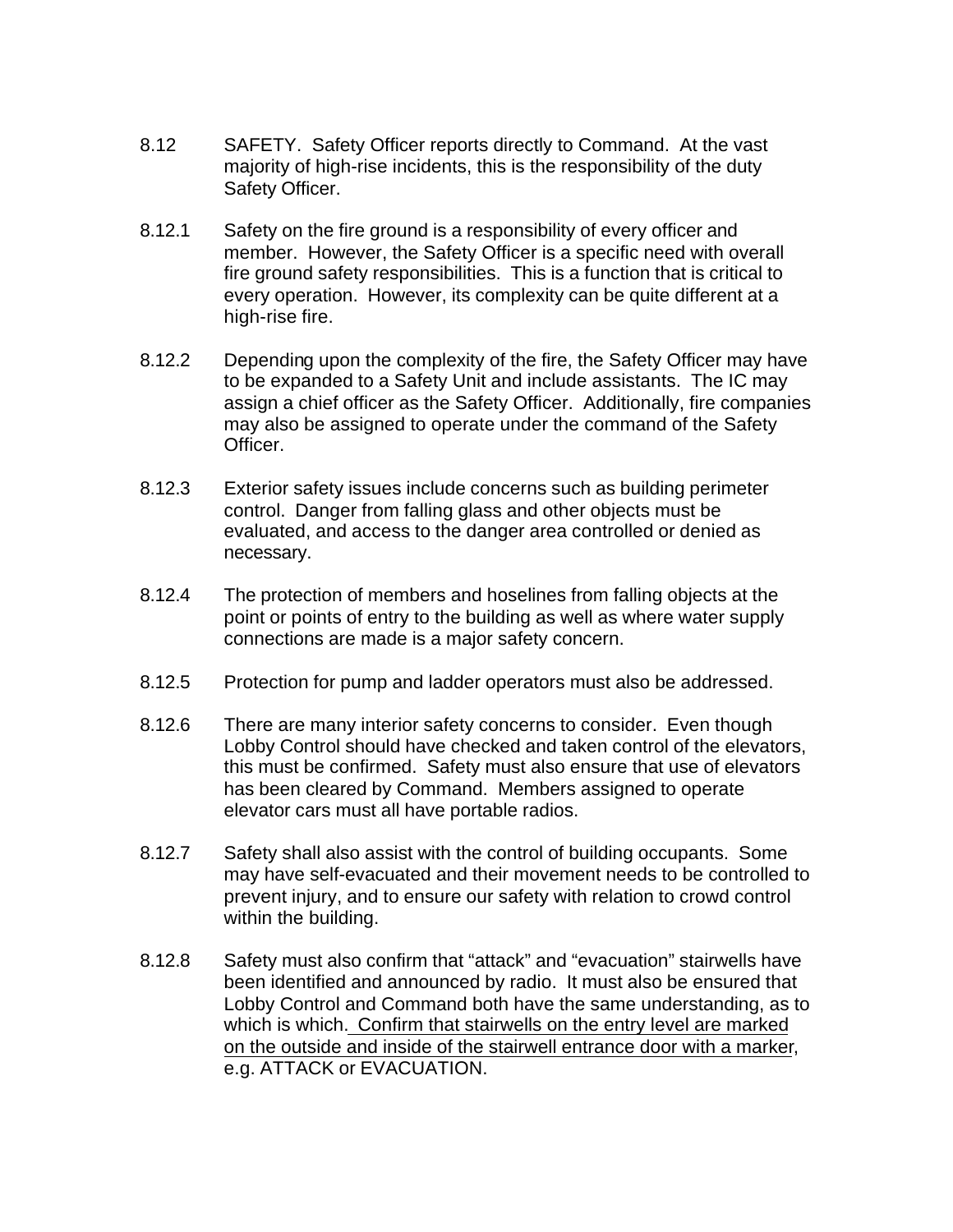- 8.12.9 In the area of the fire floor, Safety should evaluate the conditions at the Staging area. This area must have adequate room for at least 6 companies of personnel as well as an area for assembling tools and equipment.
- 8.12.10 Safety should monitor the air quality in the areas below the fire where members are in staging, rehab, or other activities. Additionally, crews from the Safety Unit might also be requested by Search and Evacuation to evaluate conditions on floors above in order to make proper decisions on evacuation, or protect in-place actions for building occupants. Strong consideration should be given to making a request through Command for the HazMat team to function under Safety in providing some of these services.
- 8.12.11 Safety must constantly be checking for hazardous conditions that operating crews need to know about. Situations such as open elevator or other shafts or windows that are broken out flush with the floor, are two examples.
- 8.13 LOGISTICS. The Logistics Section is a command post function. This position must be assigned early in a high-rise incident. The Logistics and Planning functions might be shared by one officer initially. However, as the incident develops, they will need to be separated.
- 8.13.1 Logistics is primarily responsible for ensuring that adequate personnel and equipment are available. One of the most important tasks of this section is to establish, staff, and supervise the Stairwell Support Unit. This role is crucial to ensure that operations on the fire floor(s) and above are sustained.
- 8.13.2 In addition to supporting the operational needs of the incident, supporting services must also be addressed. Operations that are extended over several hours or more may require that meals, fuel, and additional relief personnel be provided.
- 8.13.3 Logistics must consider the needs of the building occupants. Different occupancies will impose different challenges. Residential, hotel, and commercial occupancies needs will create different problems, however, some may overlap. For example, an office building may include a child care facility for the employees' children during work hours.